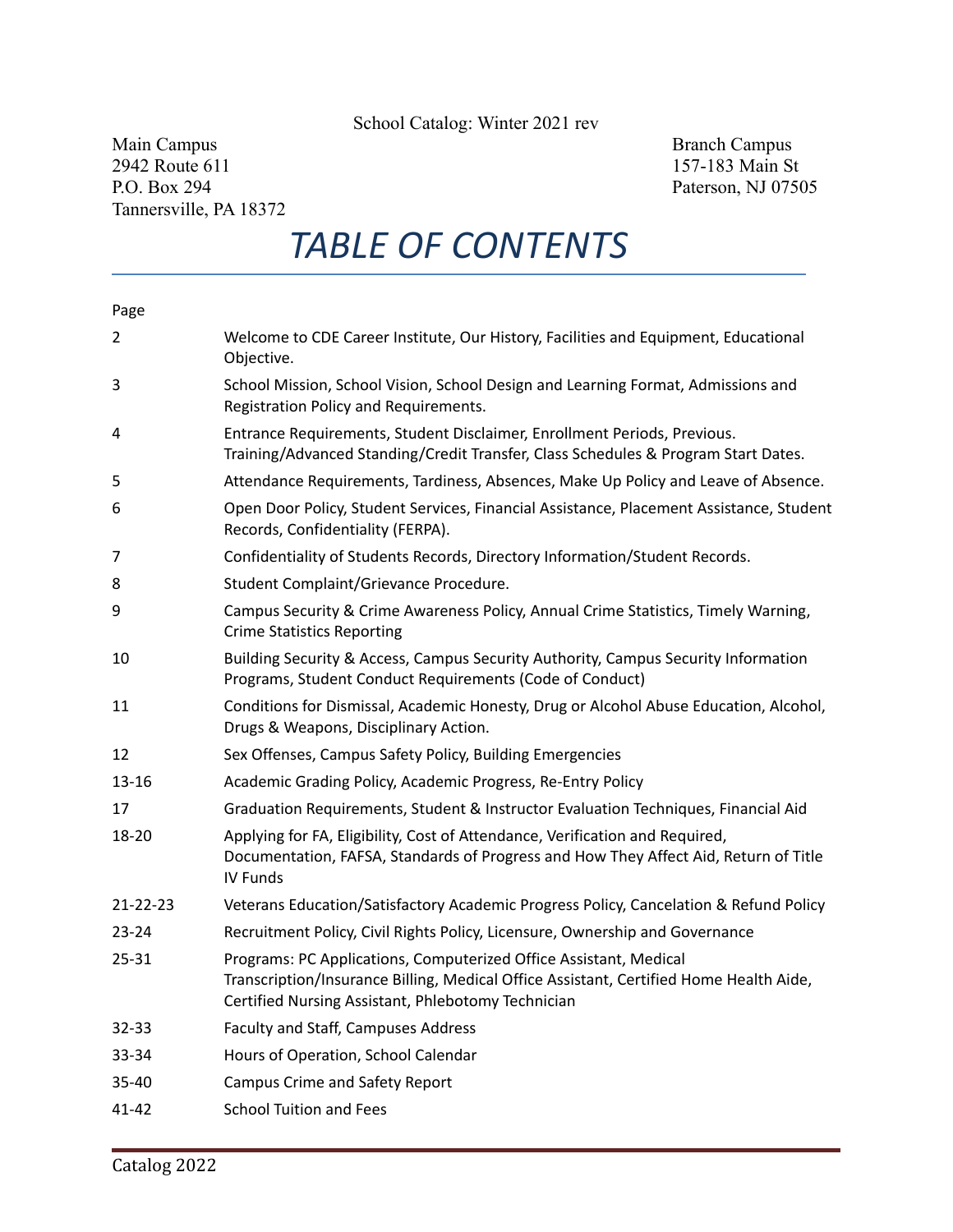# **WELCOME TO**

# CDE CAREER INSTITUTE

You have made a smart decision by choosing CDE Career Institute for your educational needs. Always prominent is our intention to make your learning experience both enjoyable and effective.

CDE Career Institute offers Certificate programs in the career fields of Computerized Office Administration and Medical Office Administration.

Admission to CDE is open to High School graduates or those holding a GED. CDE offers scheduling that includes day or evening classes on a full time basis. Classes are held Monday through Thursday from 9 am until 10 pm and Friday 9 am-9 pm. Make up classes can be can be scheduled on Friday at no extra charge.

CDE Career Institute offers graduates job placement assistance. We are committed to helping you reach your career goal by offering relevant training. Relationships with local employers keep us alert to developments in the labor force that include the jobs and skills that are most in demand.

Investing in your education is investing in your future. Financial Aid is available for those who qualify. Start by completing the Free Application for Federal Student Aid (FAFSA) online at [www.fafsa.ed.gov](http://www.fafsa.ed.gov) or CDE's Financial Aid office is happy to assist you in completing the application. Financial Aid staff can be reached at (570) 409-9023 for the main campus and (973)- 658-4901 for the branch campus. CDE's school code is **041275**. Whether you have recently finished high school or are training for a new career, we are here to help! Call us at (570) 629-2690 for the Main Campus and (973) 658-4901 for the Branch Campus or visit our web site at [www.cde.edu](http://www.cde.edu) for more information on how you can begin building a better future today.

### **OUR HISTORY**

During the last two decades, a growing disparity has developed between the technology skills required by employers and the number of qualified job applicants with those skills. In order to respond to this growing need, CDE Career

Institute was founded in 1996. CDE Career Institute has since experienced phenomenal growth, due to its reputation for quality, fairness, and professionalism.

## **FACILITIES AND EQUIPMENT**

### **Main Campus-Pennsylvania:**

CDE Career Institute's facilities are designed to make learning a pleasure. We are conveniently located in Northeastern Pennsylvania in Tannersville. CDE Career Institute is a fully air conditioned, well lighted facility with a reception area, administration offices and classrooms. The school has a break room for students with a coffee pot, microwave, tables and chairs. Both male and female lavatories are available. There is public parking available in a well-lighted parking lot. In our training center facility, we offer an environment that is comfortable and accessible to the physically challenged. Classroom facilities contain individual student workstations equipped with modern personal computers and software.

### **Branch Campus-New Jersey:**

The Branch Campus occupies 5,440 square feet of space in the Paterson Mall Shopping Center located at 157-183 Main St, Paterson, New Jersey, 07505. The building has elevators is handicapped accessible.

CDE Career Institute is a fully air conditioned, well lighted facility with a reception area, administration offices and classrooms. The school has a break room for students with a coffee pot, microwave, tables and chairs. Both male and female lavatories are available. There is public parking available in a well-lighted parking lot. The school is easily accessible via public transportation and is within walking distance of numerous food-chains

## **EDUCATIONAL OBJECTIVE**

Our educational objective is to prepare students for entry level jobs, career advancement and/or certification. Our programs are designed to plug the gaps between seasoned work experience and missing technology components. We help students develop skills in the field of computerized office and medical office technology. Because the skills taught are diverse, students will be qualified to participate in a number of technical and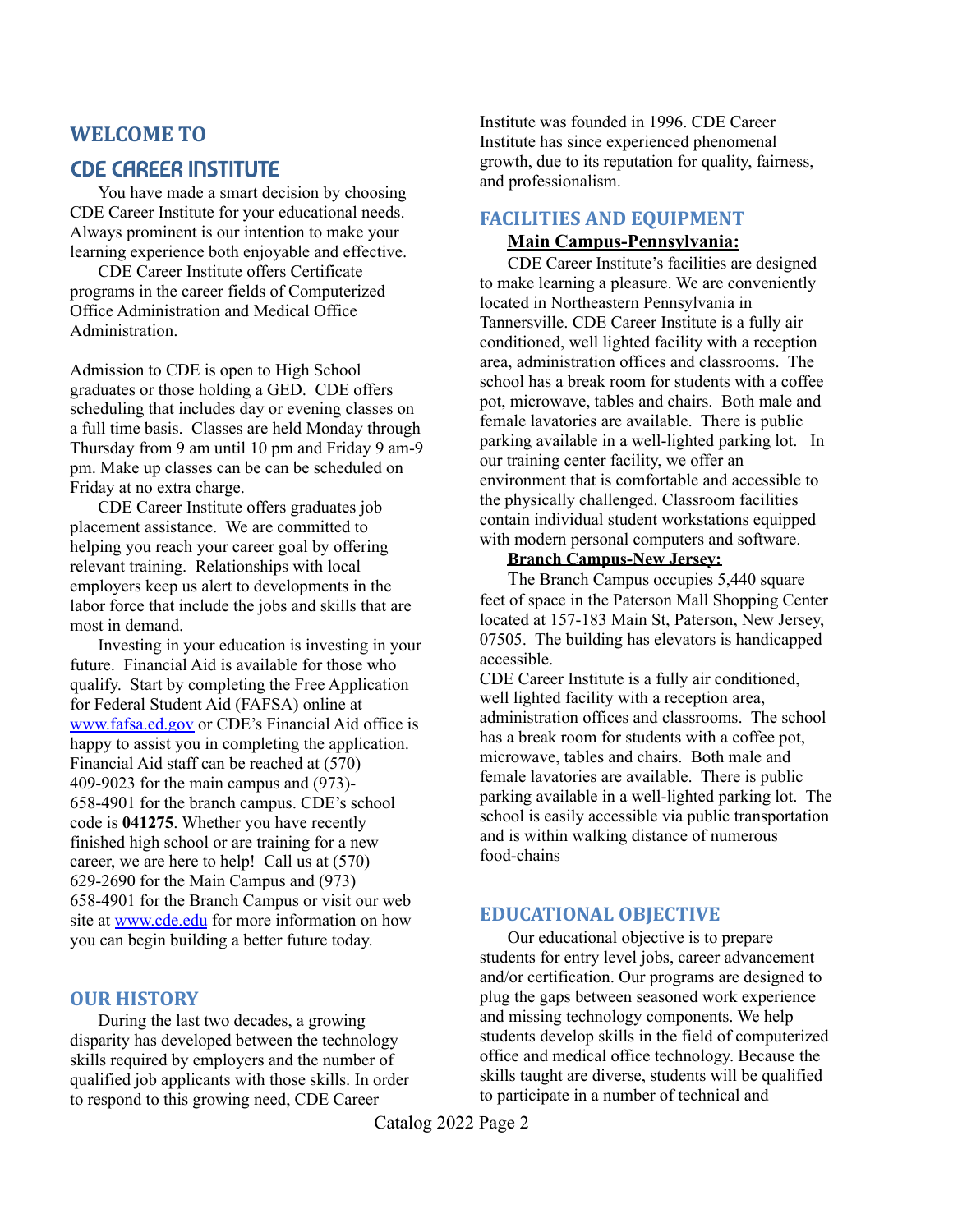non-technical positions within the workforce. These skills will provide students with the basis upon which they can work and steadily advance into more demanding jobs. These programs can also assist students in upgrading or improving their existing skills in order to achieve upward or lateral mobility in their current positions.

### **SCHOOL MISSION**

Our mission is "**We help people build more successful lives through Career Education, Professional Development, and Employment**".

### **SCHOOL VISION**

We are dedicated to the belief that all students should have the opportunity to develop technical skills that will enable them to secure and retain productive and rewarding career positions. CDE Career Institute is committed to providing educational offerings that deliver the maximum amount of training in the minimum amount of time. We are dedicated to the overall success of our students and continually strive to maintain our reputation of delivering the highest training quality training possible through a combination of a qualified, experienced staff, current, well-organized curricula, and industry-standard equipment. At CDE Career Institute, the delivery of instruction is instructor-led lecture with "hands-on" using actual hardware and software used in today's common offices. CDE Career Institute develops all curricula to relate directly to the needs of local business and industry and copyrights course guides and text materials. Classes are designed to facilitate the development of technical skills that will be required for gainful employment in the area of office technology.

In keeping with its mission and purpose, CDE Career Institute strives to:

- 1. Educate and train students with current equipment and software applications found in today's automated offices;
- 2. Assist students in developing their technical skills to meet industry standards;
- 3. Provide students with skilled and experienced staff who are devoted to the

personal and career development of every student;

4. Offer individualized job placement assistance services*\** in the student's pursuit of securing appropriate employment.

\**While CDE Career Institute actively assists students in their job search; we cannot guarantee employment to any student. If local employment opportunities are not available, relocation may be necessary*.

### **SCHOOL DESIGN AND LEARNING FORMAT**

CDE Career Institute classes offer an Hybrid format that includes hands on skill building labs.

CDE Career Institute's instructional methodology ensures that students develop the required knowledge and skills necessary before progressing to more advanced levels.

Students may choose day or evening sessions or a combination that fits into their life/work schedule.

This system of training is an integrated approach designed to meet the varying needs of the adult learner. This system is clearly focused on the development of specific skill competencies within the parameters of the prescribed qualitative and quantitative objectives. In this system, all learning goals, objectives, and activities are pre-planned.

CDE Career Institute currently offers 4 programs:

- PC Applications (PCAPP)
- Medical Office Assistant (MOA)
- Medical Transcription/Insurance Billing (MTIB)
- Computerized Office Assistant (COA)

Students interested in developing job skills that will enable them to pursue a better job in the workforce are encouraged to enroll in a program that has specific vocational objectives of interest. All programs are offered during the hours of operation shown on the Campus Schedule. Diplomas are awarded to students meeting the Graduation Requirements of their chosen program.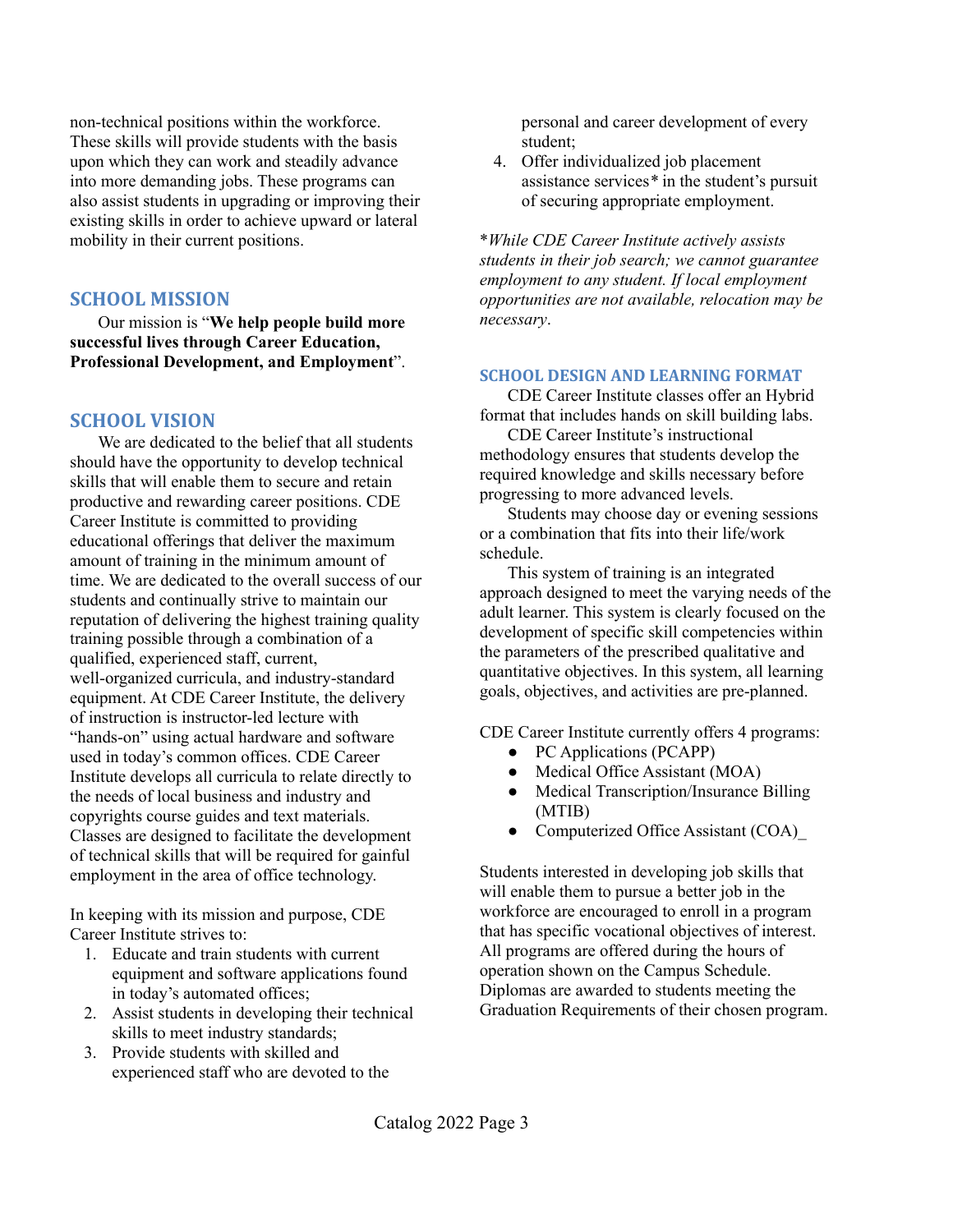### **ADMISSION & REGISTRATION POLICY/REQUIREMENTS**

The Admissions Office is open Monday through Friday from 9:00 a.m. to 5:00 p.m. They can be reached at (570) 629-2690 or (570) 977-5675 at the Main Campus in Tannersville, PA and (973) 658-4901 at the Branch Campus in Paterson, NJ . Individuals interested in learning more about the school and its programs or Continuing Education courses should contact the school to schedule an appointment to meet with Admissions staff and visit the school.

All applicants are required to complete a personal interview with Admissions staff in order to mutually determine what educational offering best meets the needs of the applicant. The following must be presented at the time of registration:

- Identification (Current driver's license, picture ID or passport)
- High School Diploma or GED Certificate

### **ENTRANCE REQUIREMENTS**

For admission into a program, all enrollees must meet the following requirement:

- Possess a High School diploma or GED Certificate
- Be at least seventeen (17) years of age on or before the first day of class

### **STUDENT DISCLAIMER**

All applicants are considered for acceptance according to the admissions standards stated in the catalog. If however, the school administration determines that the prospective student would be unlikely to successfully complete his/her chosen educational offering, or is unlikely to qualify for employment in the vocation or field for which the training is designed, the administration will disclose the decision to the prospective student. If the prospective student expresses a desire to enroll after such disclosure, then the Student Disclaimer shall be signed and dated by the student.

### **ENROLLMENT PERIODS**

Educational offerings are structured around class schedules that meet the personal requirements of the student. During the Admission procedure, the Admissions staff and the student will complete the Enrollment Agreement and plan the schedule

required for their chosen program. The Enrollment Agreement will specify a start, midpoint and end date. The minimum attendance schedule consists of twenty four (24) hours per week.

Instructors are actively involved in each student's progression through their Program. CDE Career Institute does not recommend schedule modification once the enrollment period has begun. However, if a student must change his/her schedule, the student must submit requested changes, in writing, to the Instructor. If the school is able to accommodate the student's request based on seating availability, the Enrollment record will be modified to include the modified schedule and enrollment period. The modified Enrollment Agreement or a formal schedule change form will be signed and dated by both the student and the Instructor. Financial Aid funded students will be required to get approval by that office additionally to be sure of compliance with their funding.

### **PREVIOUS TRAINING/ADVANCED STANDING/CREDIT TRANSFER**

CDE Career Institute will evaluate transfer credits from other institutions on a student-by-student basis.

If student has previous experience in any of the subject areas included in the program of choice, the student may exempt a training course(s) in order to satisfy prerequisite requirements. Training courses may be exempted by earning a passing grade on all examinations included in the final course grade\*. Exempted courses may be replaced with optional courses that are offered by CDE Career Institute. CDE will transfer full course credit from one CDE program to another CDE program upon the students obtaining a passing grade for the course and provided that the course requirement is comparable in each of the programs. Tuition will be reduced when appropriate on a pro-rata basis. For transfer of CDE Career Institute credits, the acceptance of transfer credits is at the discretion of the institution to which the student is transferring. CDE credits may not transfer.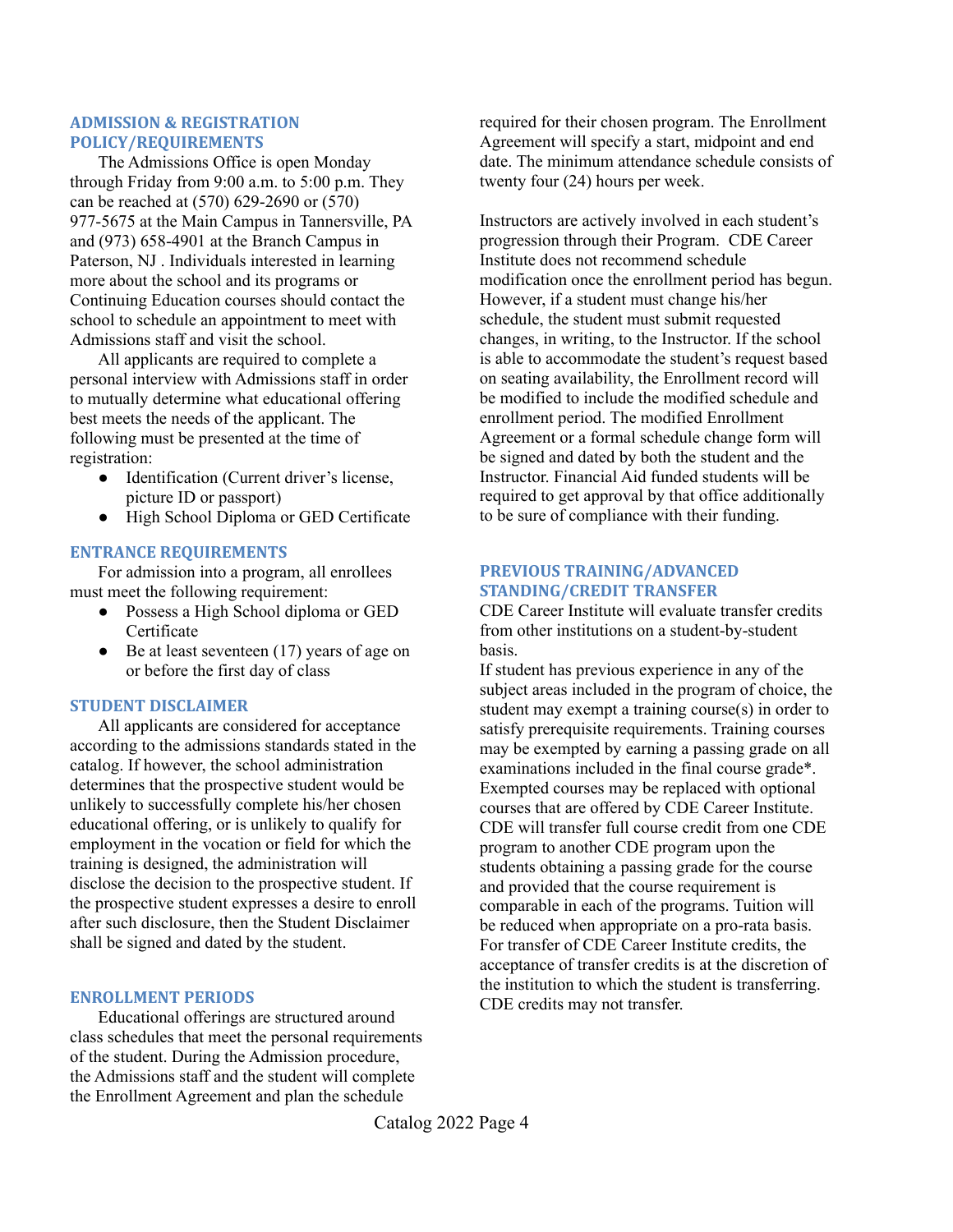### **CLASS SCHEDULES & PROGRAM START DATES**

The total hours of each program vary and are dependent upon the curriculum.

- Day classes are scheduled Monday through Thursday from 9:00 am to 3:00 pm
- Evening classes are scheduled Monday through Thursday from 5:00 pm to 10:00 pm and Friday from 5:00 pm to 9:00 pm

## **ATTENDANCE, TARDINESS, MAKE-UP, AND LEAVE OF ABSENCE**

### **ATTENDANCE & ACADEMIC PROGRESS STANDARDS**

It is difficult to successfully develop marketable skills without regular, consistent attendance.

Therefore, students are expected to progress and complete according to their schedule and within their planned enrollment period.

If students experience problems with their schedules, they may request a revised schedule. If a student needs to reduce their scheduled classes per week, the total class clock hours cannot be less than any minimum number of hours required by their funding.

### **TARDINESS**

CDE Career Institute expects students to be prompt for all activities, appointments, and training sessions.

### **ATTENDANCE REQUIREMENTS**

CDE Career Institute records the daily attendance of each student in accordance with each state guidelines. Records of students' attendance are kept on file and are available for student review. The school encourages all students to attend classes daily. The minimum attendance requirement is 70 percent of the program. Absenteeism for more than 30 percent of the total program constitutes cause for dismissal. Students who have greater than 30 percent absences will have their case reviewed by the Education Director and a make-up plan developed to achieve compliance. Students who do not achieve the minimum attendance rate within the time described in their make-up plan will be administratively withdrawn. Students who realize that their absence will extend beyond 30 percent of the program have the option of requesting an official leave of absence.

### **ABSENCES**

**The School regards students who miss scheduled classes to be absent for those clock hours. Absences will be excused for up to 10% of the students scheduled clock hours as of the absence date. Any absences exceeding 10% of the students scheduled clock hours will not be excused. Days that the school is closed, or days covered by an approved Leave of Absence need not be made up.**

**Students who do not meet the attendance requirements of their individual funding streams, will lose funding and will billed for any remaining balance by CDE Career Institute.**

### **MAKE-UP POLICY**

At CDE Career Institute, we believe our students are responsible adults, and as such are responsible for their own success. It is difficult to successfully develop marketable skills without regular, consistent attendance. Student's attendance is recorded daily.

Students are expected to progress and complete according to their schedule of record. Students that are required to make up absences **must** arrange make-up sessions with their instructor so that skill competencies develop within the student's planned enrollment period. There will be no charge for make-up time. Make up hours are offered Monday to Thursday between 3:00 pm and 5:00 pm and Friday between 9:00 am and 5:00 pm. The student must make up missed classes and assignment within five (5) business days of returning to school.

### LEAVE OF ABSENCE

Requests for leave must be submitted to the Instructor and reviewed and approved or disapproved by the Education Director or School Director in writing and must include an effective date, definitive return date and student signature. A Leave of Absence request may be taken from the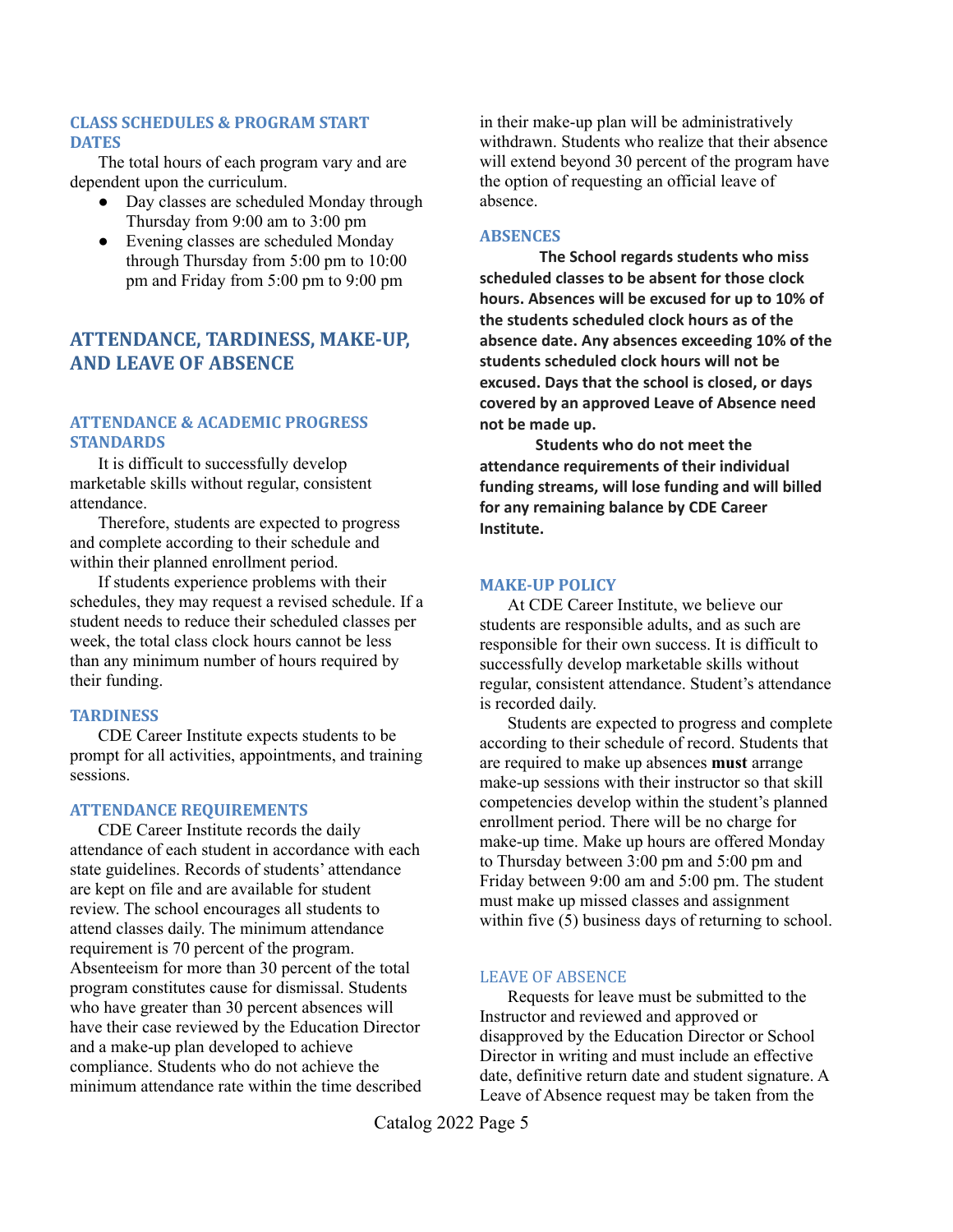student verbally if they are unable to submit the application in person. The Education Director or School Director will review the request for regulatory compliance with school policy as well as compliance with the student's individual funding stream regulations. If all is compliant, the Leave of Absence will be approved, indicated as such by a signature on the request. If a student fails to return from a Leave of Absence on or before the approved return date, the student will be terminated from the program on the day after the scheduled return date. Refunds for students terminated for failure to return from a Leave of Absence will be made according to the guidelines in the Cancellation and Refund Policy.

For Federal Student Aid funded students and for purposes of Return of Title IV funds, the withdrawal/termination date will be the last date of academic attendance. Students not returning on the scheduled date are terminated from their enrollment and the grace period for Federal Direct Student Loans begin on the students last date of attendance. (Example: Student is scheduled to return from an approved LOA on May 1. They have been on Leave since April 1. The student does not return. The failure to return is reported to Federal Student Aid and the students 6 month grace period starts effective April 1.) Students are limited to leave of absence, not exceeding 180 days, in a 12-month period. Upon return from a leave of absence, students must meet with Admissions staff to resume classes appropriate to their Program's requirements.

*\*Exceptions: 1.) Additional leave of absence subsequent to an approved leave may be permitted if the subsequent leave of absence does not exceed 30 days and the school determines that the subsequent leave of absence is necessary due to unforeseen circumstances; and 2) Subsequent leaves of absence may be approved for jury duty, military reasons, or circumstances covered under the Family and Medical Leave Act of 1993.*

See additional information regarding Leaves of Absence on page 15.

## **STUDENT SERVICES**

### OUR "OPEN DOOR" POLICY

All members of the faculty and staff are available to students for assistance. CDE Career Institute accepts feedback from students regarding policy, instruction, and curriculum. Administration's door is always open should a problem arise or if you would like to share your enthusiasm and excitement about the program.

### STUDENT FINANCIAL ASSISTANCE

In the event that a student is unable to pay the entire cost of tuition and fees at the time of enrollment, CDE Career Institute may be able to assist with a payment plan, a third-party loan, or a grant that is consistent with the individual's budget or qualifications. Federal Student Aid is available for those who qualify. Financial Aid staff is available Monday-Thursday 9am – 5 pm. Tel: (570) 409-9023 (Main Campus) and (973) 658-4901 (Branch Campus). See pages 16-18 for more information on Federal Student Aid.

### PLACEMENT ASSISTANCE SERVICES

For students enrolled in any program, placement assistance begins with skill and interest evaluation at enrollment. Students will receive counseling and assistance in securing employment and moving into new positions as they move along the career path. **While Placement assistance services are available to all students enrolled in a program, CDE Career Institute cannot guarantee employment to any student.**

### **STUDENT RECORDS & ACADEMIC TRANSCRIPTS (FERPA)**

Academic transcripts are prepared and reviewed at the scheduled completion dates of student's enrollment period. In accordance with the Family Educational Rights and Privacy Act of 1974, students records at CDE Career Institute are only open for inspection to students and parents of dependent students to review and challenge any and all parts of said records. This inspection is welcomed by appointment during regular business hours. The following items are exempt from the Act: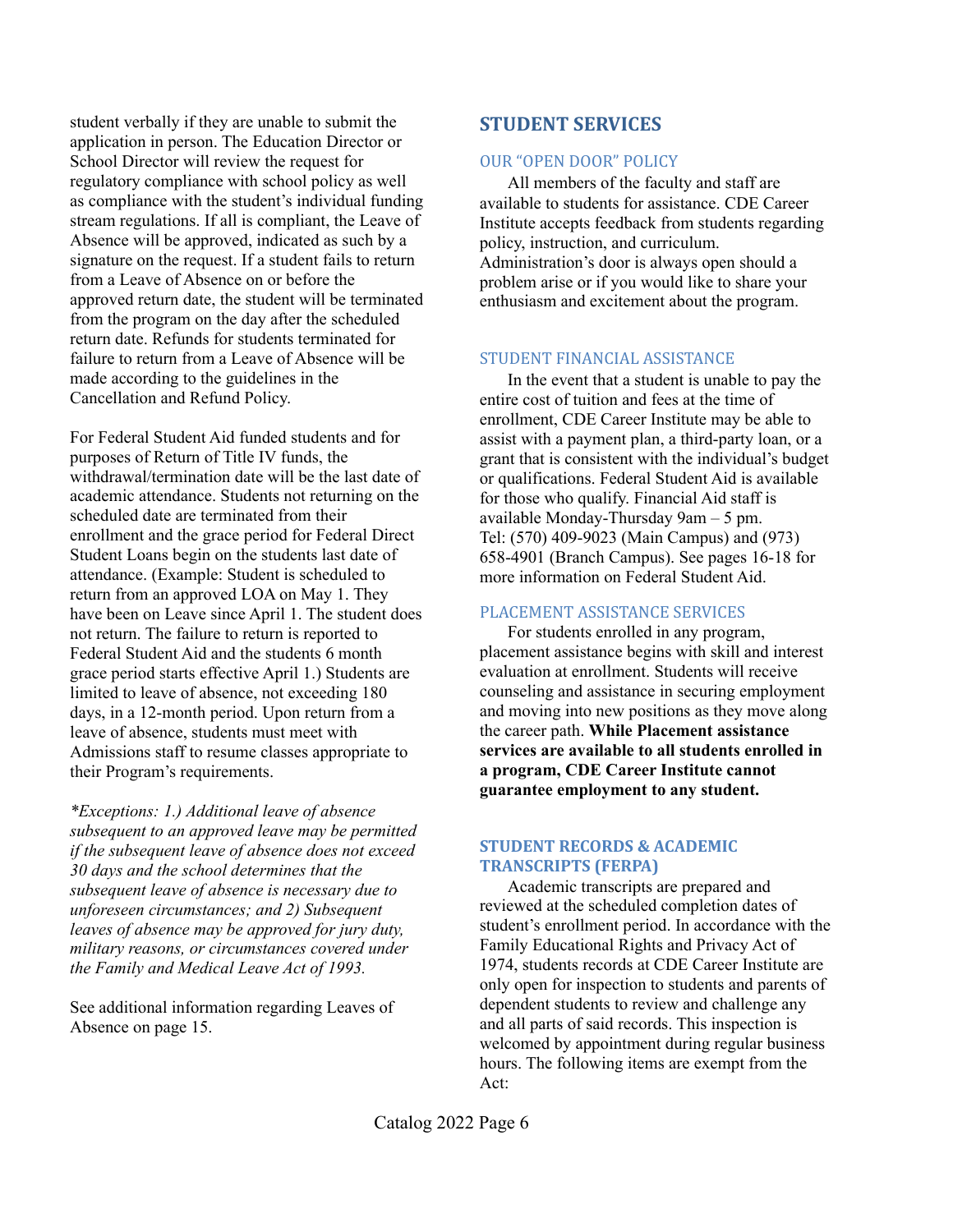- 1. Parent's Confidential Statement, Financial Need Analysis Report, and Institutional Student Information Record.
- 2. Letters of recommendations received after December 31, 1974, the Act permits students to waive their right to access if the letters are related to admissions, employment, or honors.
- 3. Records about students made by instructor or administrators, which are maintained by and accessible only to the instructors or administrators.
- 4. Security records.
- 5. Employment records for school employees who are not current students.
- 6. Records complied or maintained by physicians, psychiatrists, psychologists, or other recognized professionals or paraprofessionals acting or assisting in such capacities for the treatment purposes and which are available only to persons providing the treatment.

### Confidentiality of Education Records

The Family Educational Rights and Privacy Act (FERPA) afford students certain rights with respect to their education records.

- 1. FERPA affords the right to inspect and review the student's education records within forty-five days of the day the school receives a request for access. Students should submit to the registrar or other appropriate official written requests that identify the records they wish to inspect. The school official makes arrangements for access and notifies the student of the time and place where the records may be inspected. If the records are not maintained by the school official advises the student of the correct official to whom the request should be addressed.
- 2. FERPA affords the right to request the amendment of the student's education records that the student believes are inaccurate or misleading. A student may ask the school to amend a record that he or she believes in inaccurate or misleading. The student should write the School Director, clearly identify the part of the record he or she wants changed, and specify why it is inaccurate or misleading. If the school decides not to amend the record

as requested by the student, the school notifies the student of the decision and advises the student of his or her right to a hearing regarding the request for amendment. Additional information regarding the appeal procedures is listed in this publication.

- 3. FERPA affords the right to consent to disclosures of personally identifiable information contained in the student's education records, except to the extent that FERPA authorizes disclosure without consent. One exception that permits disclosure without consent is disclosure to school officials, or officials of institutions with which the school has consortia agreements, with legitimate educational interest. A school official is a person employed by CDE Career Institute in an administrative, supervisory, academic, or support-staff positions person or company with whom the school has contracted (such as an attorney, auditor, or collection agent); a person serving on the Board of Directors; or a student assisting another School official in performing his/her tasks. A school official has a legitimate educational interest if the official needs to review an education record in order to fulfill his or her professional responsibility.
- 4. FERPA affords the right to file a complaint with the U.S. Department of Education concerning alleged failures by the school to comply with the requirements of FERPA. The name and address of the office that administers FERPA is Family Policy Compliance Office, U.S. Department of Education, 400 Maryland Avenue SW, Washington, DC 20202-5901.

CDE Career Institute reserves the right to refuse to permit a student to inspect those records excluded from the FERPA definition of education records and to deny transcripts or copies of records not required to be made available by FERPA if the student has an unpaid financial obligation to the school or if there is an unresolved disciplinary action against him or her. Fees are not assessed for search and retrieval of the records, but there may be a charge for copying and postage.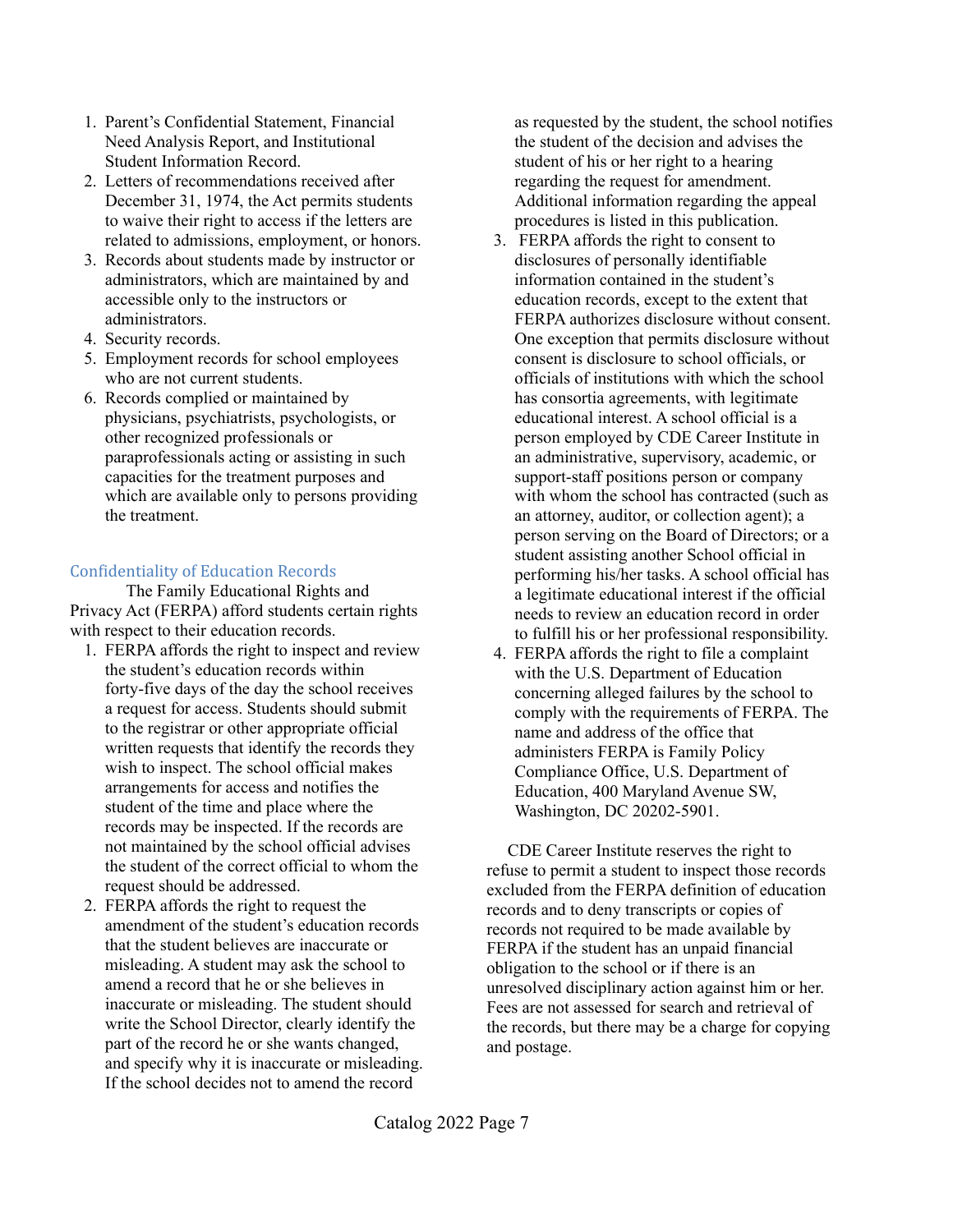### Directory Information/Student Records

CDE Career Institute identifies the following as directory information: name; CDE Career Institute student identification (ID) number; address (home and e-mail); telephone listings; major and secondary-concentration fields of study; dates of attendance; certificates, and awards received from the school; and individually identifiable photographs and electronic images of the student solicited or maintained directly by CDE Career Institute as part of the educational record.

CDE Career Institute maintains Student Records for all students enrolled at the school. Student Records include:

- 1. Enrollment data
- 2. Payment of fees
- 3. Attendance Records
- 4. Academic progress & Grades
- 5. Financial Records &Placement Data
- 6. The Enrollment Agreement
- 7. High School Diploma or GED
- 8. Record of Credit given for previous training
- 9. Records of meetings, appeals, disciplinary actions and/or dismissals.
- 10. Graduation Certificate earned
- 11. All Financial Aid Records
- 12. Medical Records (Where Applicable)

Should students desire an official copy of their academic transcript, a written request should be provided to the Student Records staff for processing. There is no charge for the initial request. There will be a \$3.00 fee for each request thereafter. Academic transcripts are prepared at the scheduled completion dates of each evaluation period when grades and academic progress are formally reviewed. In accordance with the Family Educational Rights and Privacy Act of 1974, student records are only open for inspection to students and parents/guardians of dependent students to review and challenge any and all parts of said records. This inspection is welcomed by appointment during regular hours of operation.

All student records will be maintained by the school until the school closes. At that time, records will be forwarded to the New Jersey Department of Labor and workforce development **(for Branch**

**Campus Students)** and to the Pennsylvania Department of Education **(For Main Campus Students)**. Upon graduation, all students will be given a copy of their records and should be maintained indefinitely by the student

### **STUDENT COMPLAINT/GRIEVANCE PROCEDURE**

Most problems or complaints that students may have with the school or its administration can be resolved through a personal meeting with the school staff. If, however, this action does not end the situation to the satisfaction of the student, the student may submit a written complaint to the School Director. The written complaint should contain:

(1) the nature of the problem $(s)$ ,  $(2)$  approximate  $date(s)$ , that the problem(s) occurred, (3) name(s) of the individual(s) involved in the problem(s) staff and/or other students, (4) copies of important information regarding the problem $(s)$ ,  $(5)$  evidence demonstrating that the institution's complaint procedure was followed prior to this point in time, and (6) student signature. Students who file a written complaint can expect to receive a written response within ten business days.

Students may also call the School Director to schedule an appointment at any time if they prefer not to follow the written complaint procedure.

If a student's questions or concerns are not resolved to the student's satisfaction, then the student may bring the situation to the attention of:

### **Main Campus:**

Pennsylvania Department of Education, State Board of Private Licensed Schools, 333 Market Street, 12<sup>th</sup> Floor, Harrisburg, PA 17126-0333. The institution also follows the policies of The Council of Occupational Education (C.O.E.). Complaints can also be forwarded to C.O.E. at 7840 Roswell Road, Building 300, Suite 325, Atlanta, GA 30350, [www.council.org.](http://www.council.org)

### **Branch Campus-New Jersey:**

NJ Department of Labor and Workforce Development 1 John Fitch Plaza, Trenton, NJ 08611. The institution also follows the policies of The Council of Occupational Education (C.O.E.). Complaints can also be forwarded to C.O.E. at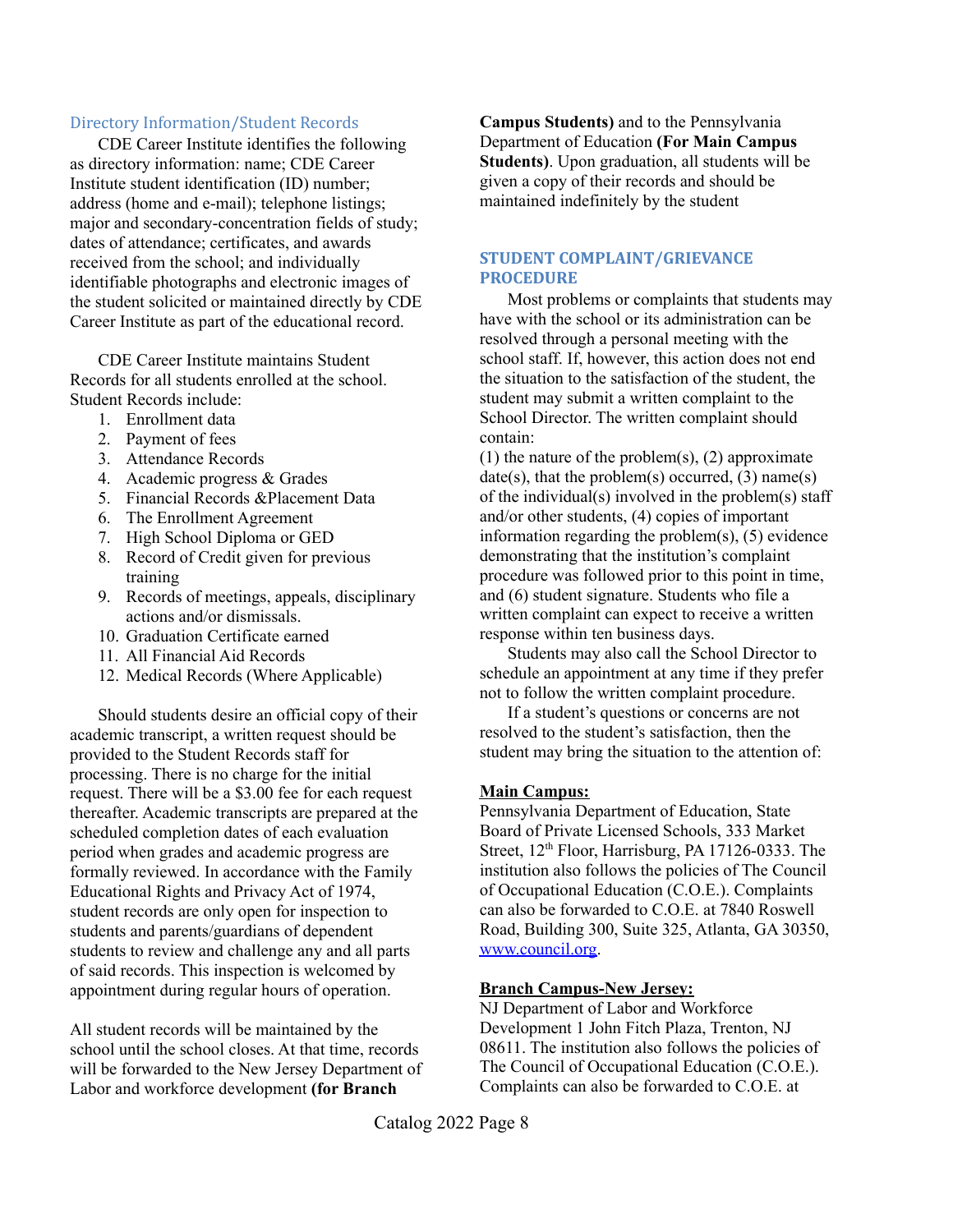7840 Roswell Road, Building 300, Suite 325, Atlanta, GA 30350, [www.council.org.](http://www.council.org)

*In the event of an unannounced school closure, students enrolled at the time of the closure must contact the Department of Labor and Workforce Development's Training Evaluation Unit within ninety (90) calendar days of the closure. Failure to do so within the Ninety (90) days may exclude the student from any available form of assistance. The contact number to call is (609)-292-4287 or email: trainingevaluationunit@dol.nj.gov*

### **CAMPUS SECURITY AND CRIME AWARENESS POLICY**

It is the policy of CDE Career Institute to provide a safe, secure and crime free learning environment. As required by Public Law 101-542, as amended by Public Law 102-325, Title II, Crime Awareness and Campus Security Act of 1990, Section 294, Policy and Statistical Disclosures, CDE Career Institute, has implemented these policies regarding campus security.

### **CRIME STATISTICS**

By October 1 of each year, CDE Career Institute will distribute a copy of the prior year's its annual security report to all employees and enrolled students via hard copy, web site or email.

This report will include statistics for crimes, which occurred on or near the campus as well as Violence Against Women information.

### **CRIME REPORTING POLICY**

It is the policy of CDE Career Institute that all incidents of criminal actions and other emergencies that students, faculty, or administrative staff become aware of will be reported immediately to the Campus Safety and Security Officer or to his/her designee. This report can be verbal or written depending on the severity of the incident. The Campus Safety and Security Officer or his/her designee will investigate such reports and take legal or other action deemed necessary by the situation. The Campus Safety and Security Officer will contact the appropriate emergency personnel to deal with the incident and will maintain a record

of all incidents that occur. In case of a medical emergency, life-threatening situations, fire, or natural disaster, or criminal action, 9-1-1 should be called to obtain immediate emergency assistance. The School Director or his/her designee should be notified immediately if emergency assistance has been called.

### **TIMELY WARNING**

CDE Career Institute will make timely warnings to the campus community of crimes reported or other incidents that pose the potential for danger to students or employees. Depending on the nature of the incident, the following procedures will be followed:

- a. An incident presenting eminent danger/injury, such as a robbery, assault, fire or natural disaster  $-9-1-1$  will be called immediately and all affected students, faculty, and administrative staff will be evacuated from the building or escorted to a safe location by the School Director or his/her designee.
- b. An incident presenting the possibility of future danger – students, faculty, and administrative staff will be notified verbally by phone or in writing by email of the incident and advised of the caution that individuals should take in protecting themselves.

### **PREPARATION OF ANNUAL CRIME STATISTICS**

In preparing annual crime statistics, CDE Career Institute will tabulate data on all reported incidents on campus. In addition, the institution will contact the appropriate law enforcement agencies to gather data on crimes that have occurred in close proximity to the campus. These statistics will be included with the statistics gathered through campus reporting. All cumulative data will be included in the annual security report and distributed to students, faculty, and administrative staff by October 1 of each year.

### **REPORT CRIMES TO:**

Students and employees should report criminal offenses to:

### **Main Campus:**

Pocono Township Police Department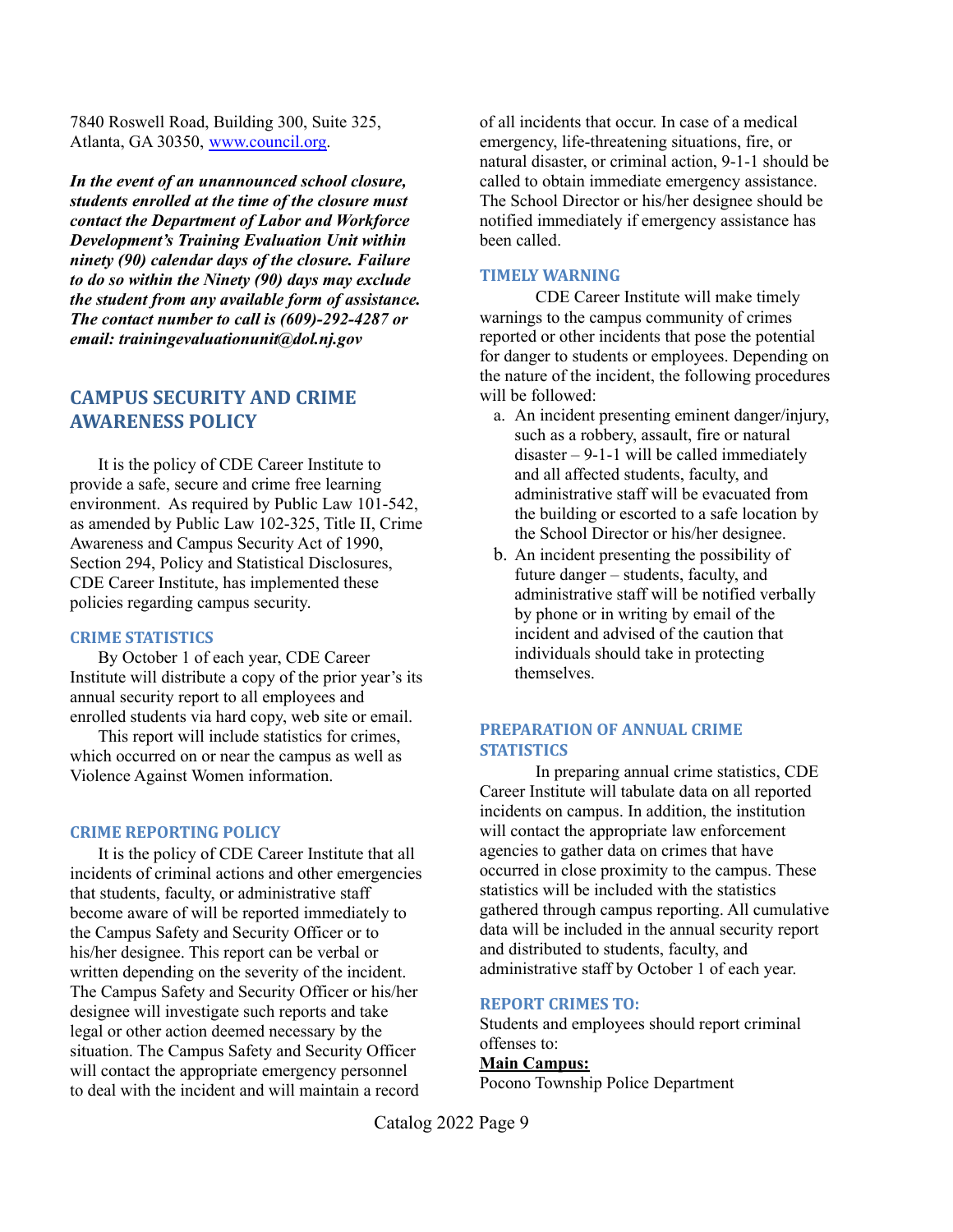State Route 611 Tannersville, PA 18372 (570)629-7323

Pennsylvania State Police Route 611 Swiftwater, PA 18370 (570) 839-7701

### **Branch Campus:**

Paterson Police Department 111 Broadway, Paterson NJ 07505 Tel: (973) 321-1111

### **BUILDING SECURITY & ACCESS**

The main campus in Tannersville of CDE Career Institute is located on a main artery, Route 611. The school is open to the public. The additional campus is in Downtown Paterson, New Jersey on Main Street. The school does not employ campus security personnel. Faculty and Administrative staff are to take whatever measures are required to protect themselves and students in the event of a safety or security emergency.

Students have access to instructional facilities during normal class hours. Students are to sign in on the attendance list upon arrival for class, and sign out upon departure. Students and employees should notify the School Director or his/her designee immediately if an unauthorized visitor is observed in the classrooms, labs, or administrative offices. Before and after business hours, the institution's administrative and educational facilities are locked. The School Director will only issue keys to employees. Employees are to exercise reasonable care to secure keys issued to them. Replacement keys are to be requested from the School Director. Members of the campus community should be aware if building is not locked and secured, nor are there security personnel on-site. When leaving class and going to the parking lot, particularly at night, it is always a good practice to walk in pairs or for a student to ask an instructor to accompany him/her to their automobile.

### **CAMPUS SECURITY AUTHORITY**

CDE Career Institute does not employ any security personnel and no employees have any law enforcement authority. The School Director or his/her designee is responsible for the campus

security. Students and employees are encouraged to accurately and promptly report all crimes to the local authorities and to notify the School Director of the incident being reported. Students are encouraged to discuss sensitive concerns they may have with the School Director, who can assist students to report crimes on a voluntary and confidential basis.

### **CAMPUS SECURITY INFORMATION PROGRAMS**

Crime prevention and personal safety are issues that concern all students, faculty, and administrative staff. It is the policy of CDE Career Institute that all students receive a copy of the School Catalog prior to beginning classes. The Catalog contains the Campus Security and Crime Awareness policies of the institution. These policies will be addressed during new student orientation. All new employees receive the CDE Career Institute School Catalog, containing the Campus Security and Crime Awareness policies of the institution. These policies will be addressed during new employee orientation, which is conducted by Human Resources or Administration. Students and employees are responsible for their own security and safety both on campus and off campus and must be considerate of the security and safety of others. The institution has no responsibility or obligation for any personal belongings that are lost, stolen, or damaged, whether on or off campus premises or during any school activities.

### **OFF-CAMPUS LOCATIONS**

All CDE Career Institute instructional programs only occur on Campus in Pennsylvania and New Jersey

### **STUDENT CONDUCT REQUIREMENTS**

Students are expected to dress and act in a businesslike manner while attending classes in order to prepare for a professional workplace.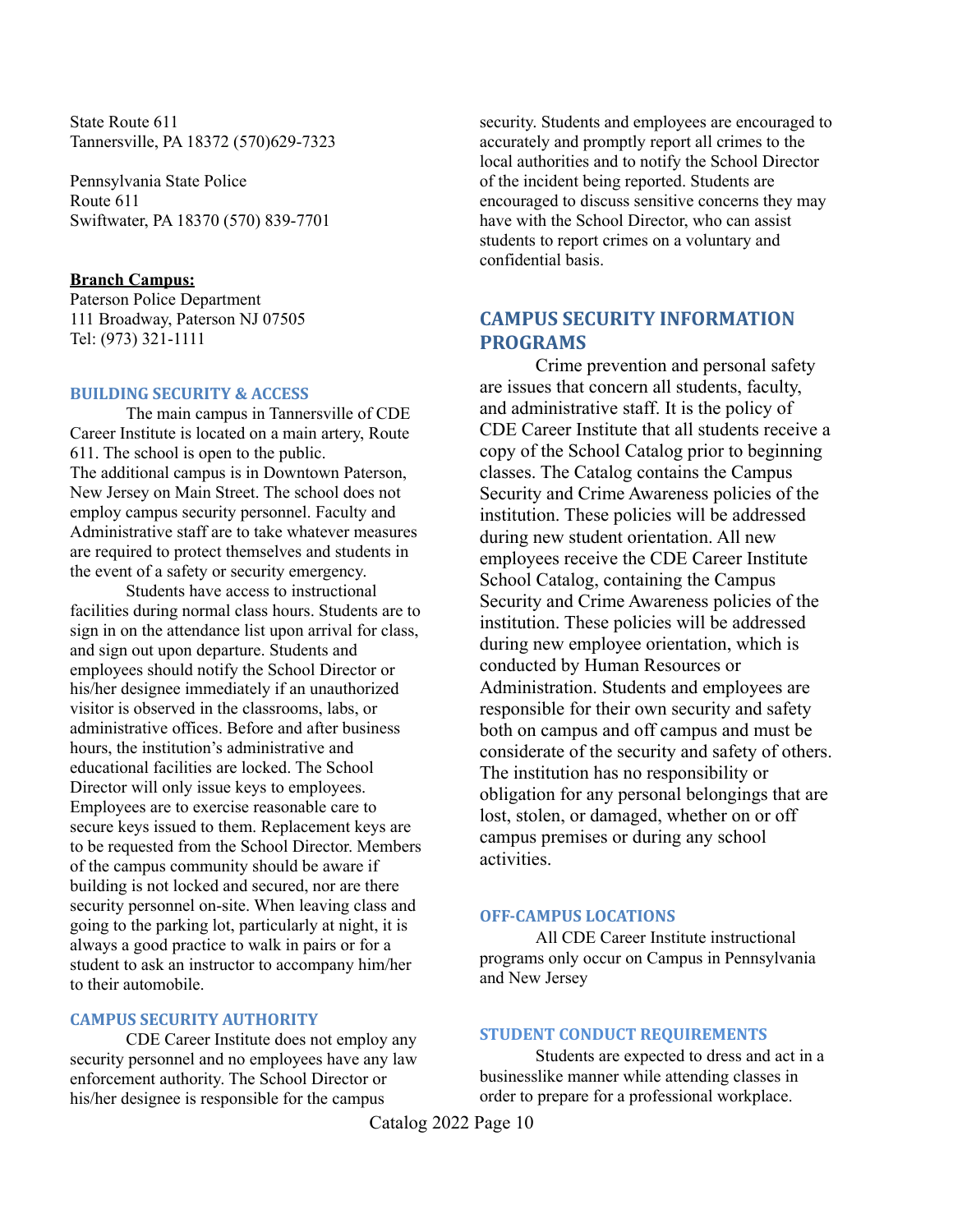CDE's dress code policy is strictly enforced. Violators will be warned and then upon further violation, asked to leave class and schedule make up time. At the discretion of the school administration, a student will be dismissed from school for serious incident or repeated incident of an intoxicated or drugged state of behavior, possession of drugs, or alcohol upon school premises, possession of weapons upon school premises, behavior creating a safety hazard to other persons at school, disobedient or disrespectful behavior to other students, an administrator, or faculty member, failure to conform to building policies, or any other stated or determined infractions of conduct.

Possession, distribution, or use of alcohol or illicit substances on school premises will bring immediate expulsion.

CDE Career Institute prohibits copyright infringement. The school will take disciplinary action against any student who distributes unauthorized copyrighted materials including peer-to-peer file sharing and the prohibited use of the institution's information technology system for those activities. Any student involved in such an act will be reported to the proper authorities and charges will be pressed.

CDE Career Institute prohibits the use of personal storage devices in our computers. CDE provides all students with internet access for class material and job search purposes only. The technology and internet use policy explained and signed at student orientation will be strictly enforced.

Refunds for students terminated because of not maintaining the school's Conduct Requirements will be made according to the guidelines in the Cancellation and Refund Policy.

## **Disciplinary Action**

Student are subject to disciplinary action for any of the following, but not limited to events.

- Not adhering to the school's rules, regulations, policies and student conduct requirements
- Missing more than 30 percent of instruction time
- Not maintaining the minimum grade point average

● Not meeting financial responsibilities to the school

Disciplinary actions include:

**Warning:** Oral or written expression that the student is in violation of the Student Code of Conduct and the imposed discipline, if any. Disciplinary Probation: An official notice that the student may face suspension or expulsion should the student be involved in another incident during a specified period of time. **Suspension:** Exclusion from classes and/or exclusion from other privileges or activities or

from campus for a specific period of time. **Dismissal:** Permanent dismissal from the School.

The School Director will notify the student in writing should it become necessary to dismiss the student. The dismissal letter will contain the dte and reason for dismissal. It is the responsibility of the dismissed student to notify the appropriate institution should the student have a student loan or is receiving financial aid. Prepaid tuition will be refunded according to the school's refund policy

## **ACADEMIC HONESTY**

Academic honesty is expected of all CDE Career Institute students. Academic dishonestly includes, but is not limited to cheating, plagiarism, and theft. Any student found guilty of academic dishonesty is subject to disciplinary action.

Disciplinary action against a student found guilty of academic dishonesty includes, but is not limited to: (1) a failing grade for the test or assignment in question; (2) a failing grade for the course; and/or (3) a recommendation for dismissal from the school.

Students may appeal the Academic Dishonesty determination by submitting a written notice of appeal to the School Director within seven (7) days of the date they were notified of determination. The written notice of appeal submitted by the student must document any mitigating circumstances that might lead to the removal of the academic dishonesty determination. The School Director will notify the student in writing of the outcome of their appeal within seven (7) days of receipt of the appeal. The appeal and its outcome will be documented in the student's file.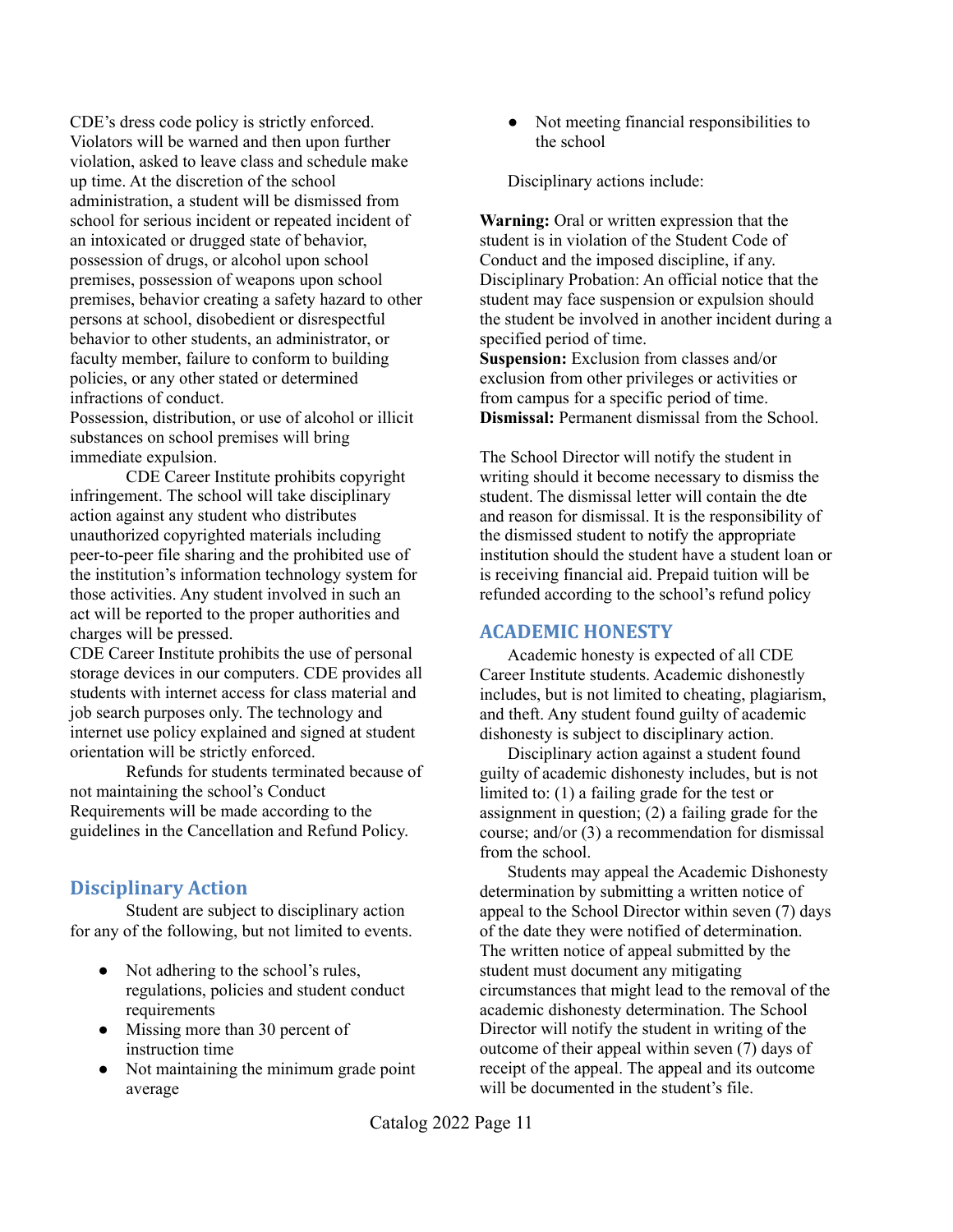### **DRUG OR ALCOHOL ABUSE EDUCATION PROGRAMS**

CDE Career Institute does not provide substance abuse counseling or educational programs to students. Students are encouraged to seek assistance from community agencies that provide these services.

### **ALCOHOL, DRUG, & WEAPONS**

The possession, use and/or sale of alcoholic beverages and/or any illegal drugs is strictly forbidden on the campus (including the parking lot and adjacent areas) of CDE Career Institute. All students and employees receive the CDE Career Institute alcohol, drug, and weapons policies during new student or new employee orientation and sign the Student Conduct Agreement. Any student or employee in violation of this policy will be terminated from school or employment immediately. The possession and/or use of any weapons, including but not limited to knives and firearms, is strictly prohibited on campus, and are cause for immediate termination.

### **SEX OFFENSES**

Student sex offenses are addressed as part of the School's Discrimination and Harassment Policy. This policy is reviewed and distributed to each student at initial orientation. Students and employees should immediately report all sex offenses to the School Director or his/her designee. Physical evidence is crucial for the successful prosecution of sex offenders and therefore should be preserved for proof of a criminal offense should the student or employee determines s/he will report the offence to law enforcement personnel. The School Director, or other personnel selected by the student, will assist the student in notifying authorities if the student requests such assistance.

The institute will change the training schedule of a student after an alleged sex offense if requested by the student.

## **CAMPUS SAFETY POLICY**

### **MEDICAL EMERGENCIES**

In the event of sickness or accident, these procedures are to be followed:

- 1. If you become ill or are injured in an accident on campus, notify your instructor immediately.
- 2. If the illness or accident requires emergency care, the school will obtain emergency assistance by calling 9-1-1.
- 3. The school will notify the individual you have designated as your Emergency Contact.
- 4. First-Aid Kits are located throughout the Institution for minor emergencies. All staff members are aware of the location of the First-Aid Kits.
- 5. In the event of illness or injury, your instructor will complete an Incident Report and submit that report to the School Director or his/her designee.

### **BUILDING EMERGENCIES**

### Fire Emergency

All students should familiarize themselves with the evacuation plans posted in the classrooms and through the building. In the event of a fire in the school building, students should:

- Immediately notify an instructor so that a fire evacuation may be initiated if the alarm has not already sounded.
- Remain calm; cooperate with the instructor and follow directions given.
- Assist the instructor in closing all windows and doors behind you as you leave.
- Crawl low under the smoke to escape.
- If escape through the doors is not possible, your instructor will assist you in exiting through the nearest unobstructed window.
- If your clothing catches fire, stop right where you are. Drop to the ground. Roll over and over to put out the flames.
- It is your responsibility of ALL students to follow these procedures. No student should leave his/her group and wander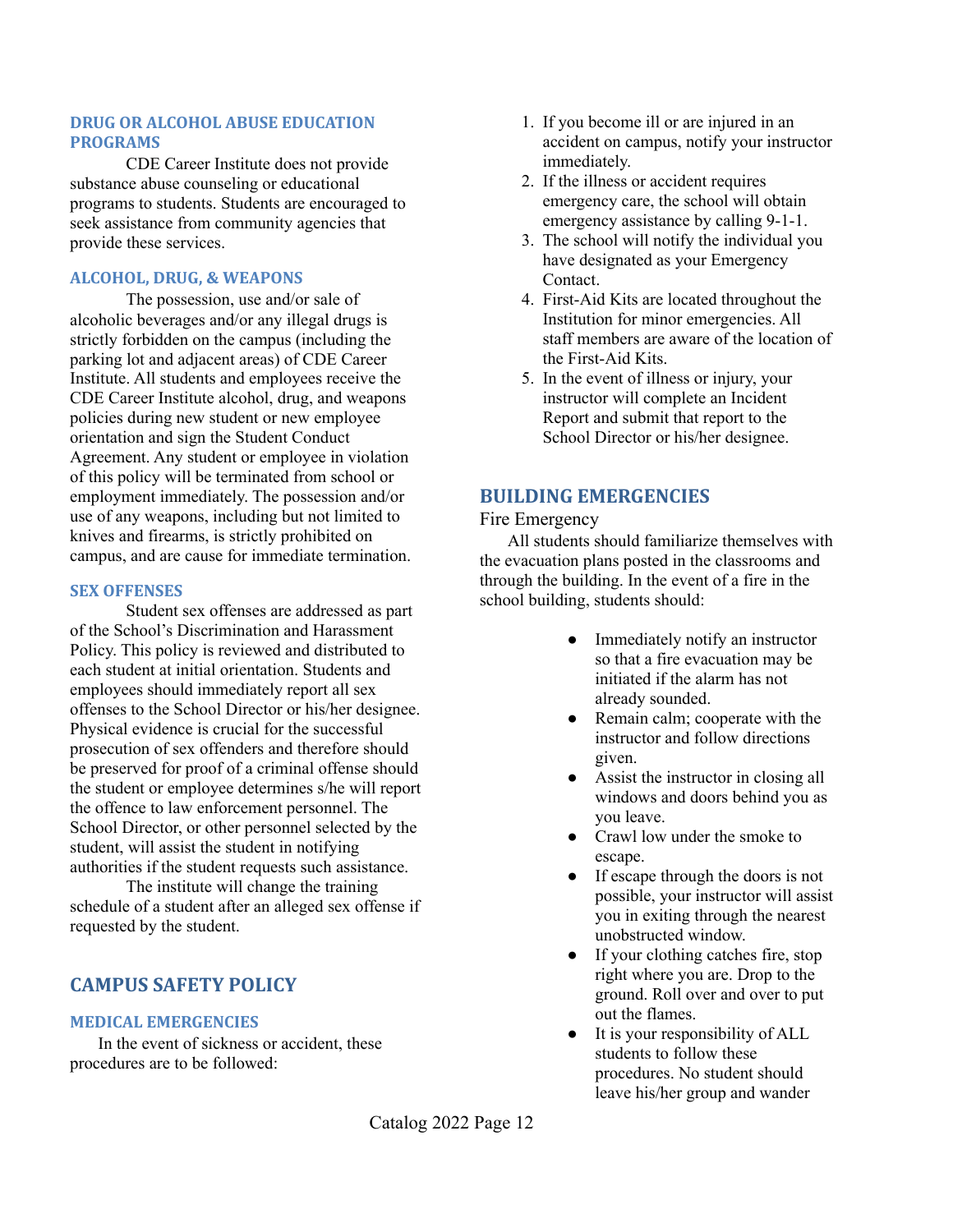around the building alone. Students and instructors will gather in the front parking lot at a safe distance from the building following evacuation.

### Natural Disaster

In the event of natural disasters, the following procedures should be followed:

- Floods and Flash Floods
	- o Stay inside.
	- o Do not evacuate unless you are told to do so.
- Severe Thunderstorms and Lightning  $$ 
	- o Stay inside; move away from windows, water faucets, sinks and metal objects.
	- o Proceed in an orderly fashion to the inside hallway away from windows.
	- o Do not use telephones.
	- o Turn off computers and other electrical equipment you may be using.

Emergency Evacuation for Students with Special Needs:

If you need special help or assistance during an emergency evacuation, be sure to tell your **instructor** 

### **ACADEMIC GRADING POLICY**

Academic performance for students enrolled in a program is measured through the assignment of grades and grade points. The school measures progress using a 4-point scale as follows:

### **Main Campus:**

|               | <b>Grades</b>  | <b>Grade Points</b> |
|---------------|----------------|---------------------|
| A             | $100\% - 90\%$ | 4.0                 |
| B             | $89\% - 80\%$  | 3.0                 |
| $\mathcal{C}$ | $79\% - 70\%$  | 2.0                 |
| D             | $69\% - 60\%$  | 1.0                 |
| F             | Below 60%      | 0.0                 |
|               | Incomplete*    |                     |

### **Branch Campus:**

|              | Grades         | <b>Grade Points</b> |
|--------------|----------------|---------------------|
| $\mathsf{A}$ | $100\% - 90\%$ | 40                  |

| B            | $89\% - 80\%$ | 3.0 |
|--------------|---------------|-----|
| C            | $79\% - 75\%$ | 20  |
| D            | $74\% - 70\%$ | 10  |
| $\mathbf{F}$ | Below 70%     | 0.0 |
| Т.           | Incomplete*   |     |

### **ACADEMIC PROGRESS**

The Satisfactory Academic Progress (SAP) Policy applies to all students enrolled in the CDE Career Institute, whether receiving Federal Title IV Funds, partial funding assistance, Workforce Investment Act funds or self-pay

### **Process Overview & Responsibilities**

Federal regulations require all schools participating in state and federal financial aid, Title IV, programs to monitor Satisfactory Academic Progress (SAP). **These standards are applicable to all students attending this institution.**

Students enrolled in programs must meet formal standards that measure their satisfactory academic progress toward graduation. The policy is provided to all students as published in the School Catalog prior to enrollments and at new student orientation. The policy is consistently applied to all applicable students. Evaluations are maintained in the student file.

All students must maintain Satisfactory Academic Progress according to the following standards in order to continue enrollment. Satisfactory Academic Progress is measured at the end of each payment period, and will be checked prior to disbursement of aid.

### **Same As or Stricter Than:**

The school's SAP policy for Title IV, students is the same as the school's standards for students enrolled in the same educational programs who are not receiving Title IV, funding.

The Financial Aid office reviews the Title IV, SAP policy to ensure it meets all federal requirements.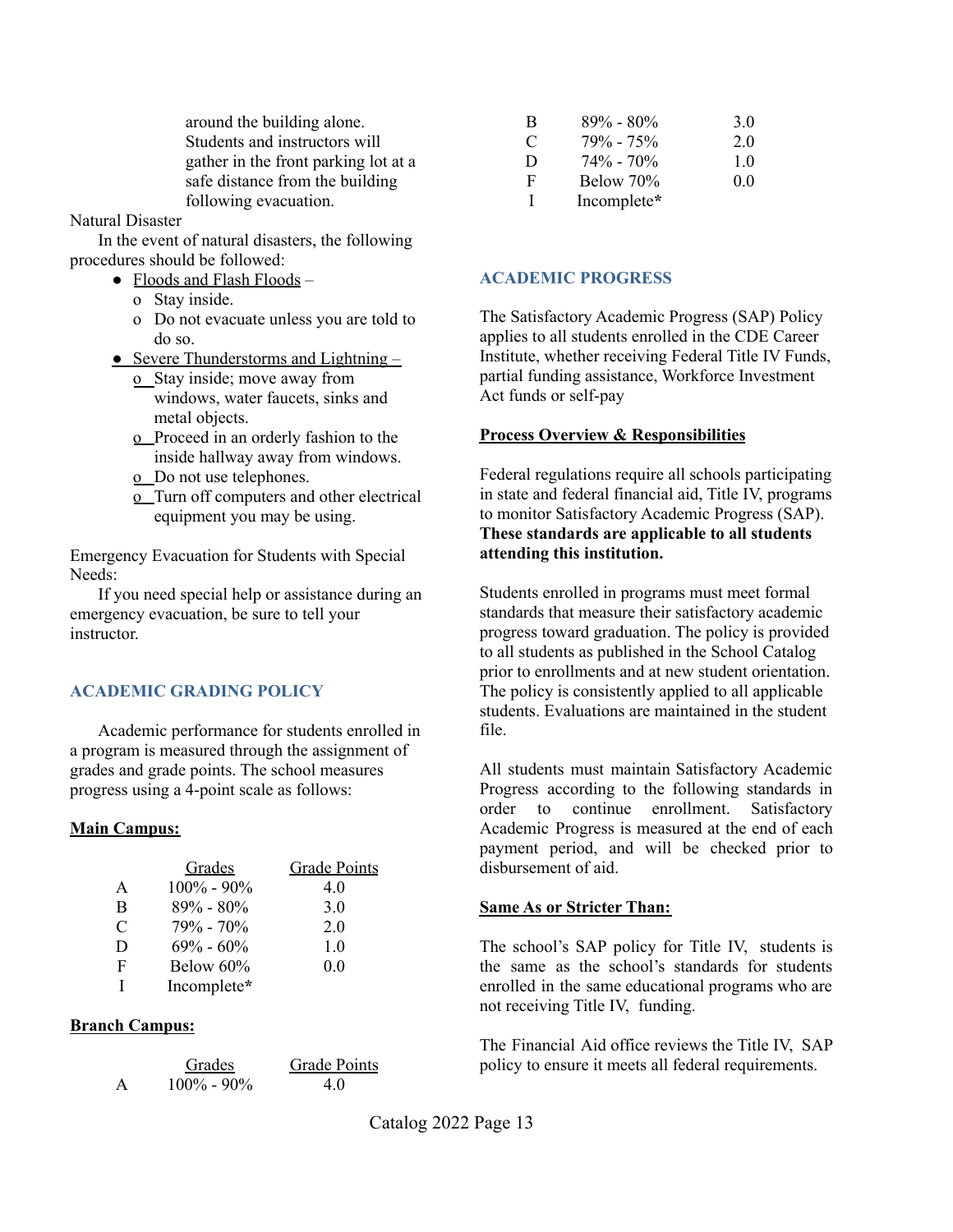### **Evaluation Periods:**

SAP evaluation periods are based on actual clock hours at the school. Students who are not making SAP will be notified in writing. Failure to make SAP will impact eligibility for Title IV, financial aid. The maximum time frame equals 1.5 the published length of the course. Authorized leaves of absences will not be considered in the maximum time frame evaluation. You must be aware that a Leave of Absence will extend the student's contracted period and maximum time frame by the same number of days taken in the Leave of Absence.

### **Academic Year Definition:**

940 clock hours for the Medical Transcription/Insurance Billing Program and 930 clock hours for the Computerized Office Assistant Program (for Federal Student Aid, Title IV, funding)

### **Quantitative (Pace) Requirement:**

Students are expected to complete in the published number of clock hours however they are required to complete his/her educational program in no longer than 150% of the published length of the program as measured in clock hours as determined by the program in order to be considered making Satisfactory Academic Progress. The time frames below are based on a 24 hour per week schedule.

|            | Normal |       | Maximum |       |
|------------|--------|-------|---------|-------|
|            | Hours  | Weeks | Hours   | Weeks |
| <b>MTB</b> | 940    | 40    | 1410    | 58.75 |
| <b>COA</b> | 930    | 39    | 1395    | 58.13 |
| <b>PCA</b> | 300    |       | 450     | 18.75 |
| <b>MOA</b> | 390    |       | 585     | 32.5  |

Evaluations are conducted at the end of each payment period to determine if the student has met the minimum requirements. Evaluations are based on the cumulative attendance percentage as of the last day of the evaluation period. The attendance percentage is determined by dividing the total hours accrued by the total number of hours scheduled. An evaluation of the cumulative

attendance since the beginning of the course will indicate that, given the same attendance rate, the student will graduate within the maximum time frame allowed.

**Example: If a student completed 450 hours and was scheduled to complete 650 hours, the percentage would 69 % (minimally acceptable pace to complete the program within the 100% normal time frame is 70%)**

### **Qualitative Measure of SAP:**

The qualitative element used to determine academic progress is a reasonable system of grades as determined by assigned course study.

### **Main Campus:**

Students must maintain a cumulative theory grade average of at least 70  $\%$  C) (2.0 GPA) at the end of each progress report period (payment period).

### **Branch Campus:**

Students must maintain a cumulative theory grade average of at least  $75\%$  (C) (2.0 GPA) at the end of each progress report period (payment period).

Students must make up failed or missed tests and incomplete assignments. Practical skills performances are counted toward course completion only when considered satisfactory or better and are therefore, not a component of satisfactory progress. If performance does not meet satisfactory academic requirements, it is not counted and the performance must be repeated until a satisfactory level of performance is achieved. The school uses the following grading scale:

### **Main Campus:**

| 4.0 | $90 - 100$ | A |
|-----|------------|---|
| 3.0 | 80-89      | B |
| 2.0 | 70-79      | C |
| 10  | 60-69      | D |
| 0.0 | Below 60   | F |

### **Branch Campus:**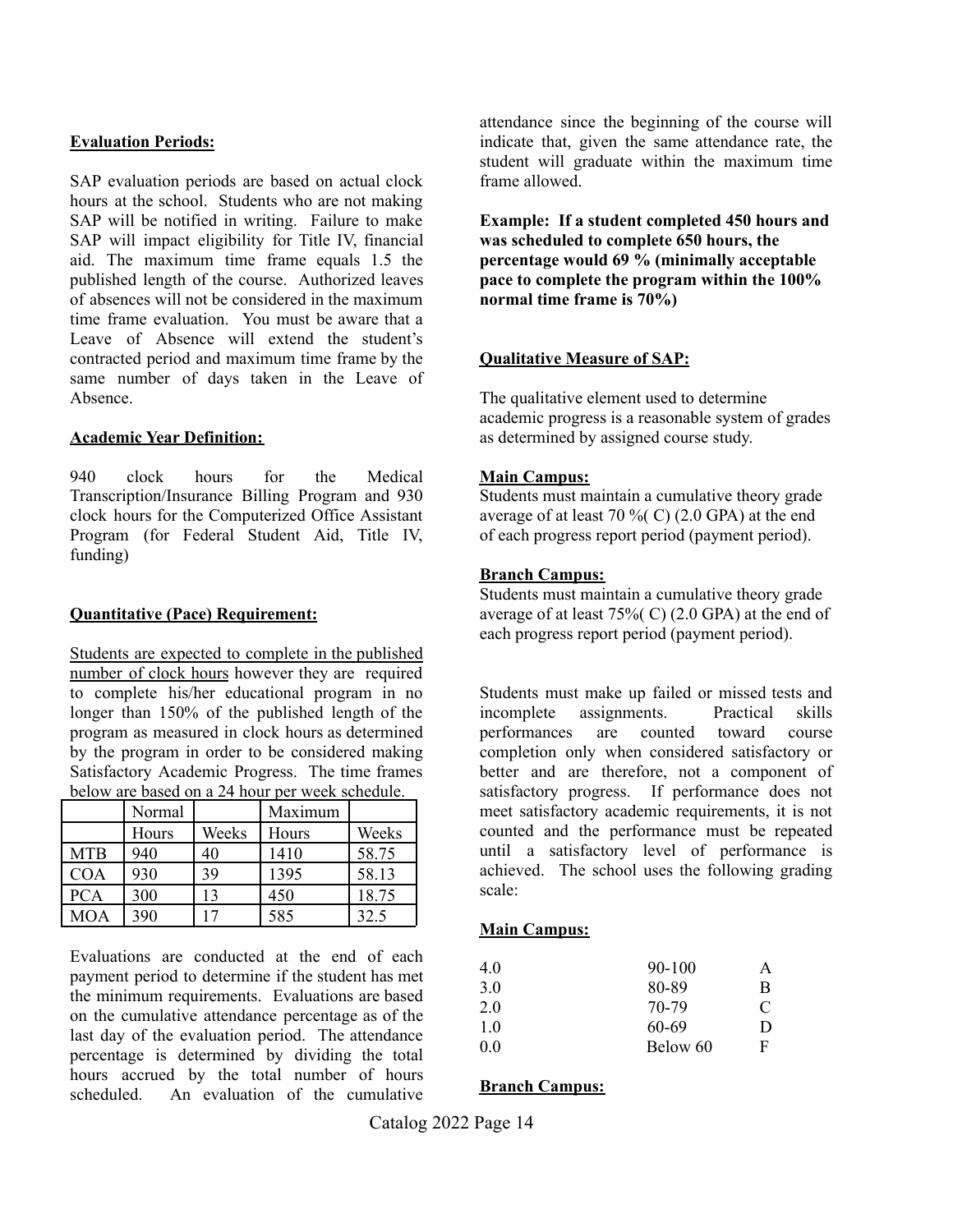| 4.0 | $90 - 100$ |   |
|-----|------------|---|
| 3.0 | 80-89      | B |
| 2.0 | 75-79      | C |
| 10  | 70-74      | Ð |
| 0.0 | Below 70   | F |

A grade of "C" is considered a passing grade.

### **Incomplete Grade:**

\* An "Incomplete" will be changed to an "F" grade if a class is not satisfactorily completed within the maximum time frame for completion. (see Maximum Time Frame for Completion).

Students enrolled in programs containing Internships, that fail to start the Internship or who voluntarily do not complete the required minimum hours or are asked to leave the site will be required to meet with the Admissions staff to determine any extenuating circumstances that may allow for additional placement. If none exist, the student will receive an Incomplete, "F" for the Internship.

Students receive class grades based on the evaluation method described in the individual program outline. Grade points earned for each course will be multiplied by the unit value assigned to the course to determine quality points earned for that course. Quality points are totaled for all courses in the program and then divided by the program's total number of units to determine the student's GPA.

### **Financial Aid Warning:**

The school evaluates Satisfactory Academic Progress at the end of each payment period and checks for the following:

- 1. Grade point average (GPA) and the student must maintain a minimum of a 2.0 GPA.
- 2. Attendance must meet the minimum of 70% rate of attendance.
- 3. Clock hours, the student must meet half the hours of instruction for that programs payment period to be eligible for the next payment.

If a student falls below a 2.0 GPA, or if the student is not completing the required amount of clock hours to keep Pace with the requirements for graduation within the 150% time frame, will result in the student being placed on **Financial Aid Warning for one payment period**. A student who is put on a Financial Aid Warning can continue to receive Title IV, funding for the next payment period after they receive the warning status.

If the student is not meeting Satisfactory Academic Progress at the end of the **Financial Aid Warning Period**, the student will be placed on **Academic development Status, with a loss of Title IV, funding** and will be required to meet specific criteria of an improvement plan to assist them in regaining SAP and Title IV, eligibility. During this period the students will not be eligible to receive Title IV, funds but he/she may continue on a cash pay basis with an approved payment plan. Arrangements for payment must be approved within 10 school days of notification of development status.

If a student is making SAP at the end of the Financial Aid Warning, they shall be returned to normal SAP status with no loss of Title IV eligibility.

### **APPEAL PROCESS:**

If the student does not make SAP at the end of the Financial Aid Warning period, they lose their Title IV, financial aid eligibility and will be placed on **Academic development Status, with a loss of Title IV, funding**, with the right to appeal. The student may have the opportunity to have their Title IV, financial aid eligibility reinstated by appealing the **Academic development Status, with a loss of Title IV, funding** decision and placed on Financial Aid Probation if the appeal is granted.

The student has five (5) days to institute an appeal. The appeal must be given to the School Director, who in turn will meet with the Student Services Director, to make a decision on the appeal.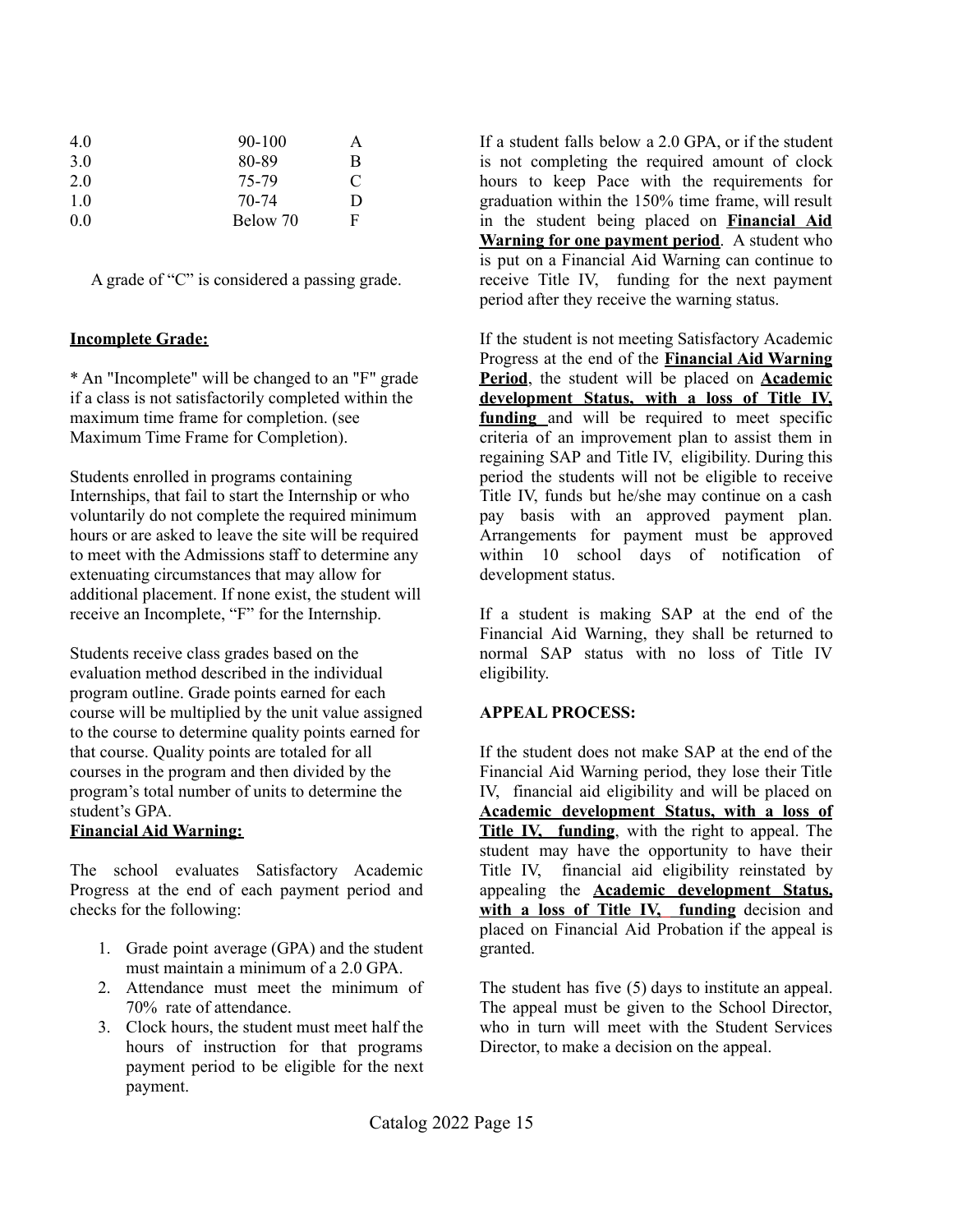**The student must describe any unusual circumstance**(s) that the student believes deserve special consideration. The basis on which a student may file an appeal: death of a relative, an injury, or illness of the student or **other special circumstance**. The student must provide supporting documents and describe in writing any unusual circumstance(s) that the student believes deserve special consideration. The student must provide information as to why they did not make SAP and what has changed that will allow them to make SAP by the next evaluation point.

Once the School Director receives the appeal, they will evaluate the appeal and provide a decision within ten (10) business days. The School Director will notify the student in writing of the decision and that decision is final.

### **Financial Aid Probation:**

If Financial Aid Probation Status is granted, the student will regain Title IV, eligibility for the next eligible payment period only. The student must be making SAP at the end of the payment period to regain Title IV, funding for the next payment period.

When a student is placed on Financial Aid Probation status, he or she will be required to do the following:

- 1. Agree to a written academic plan that specifies how the student will regain SAP. The plan may include but is not limited to attendance make up sessions, repeating a course for which the student received a failing grade, and/or repeating a course from which the student withdrew.
- 2. Sign the academic plan (a copy will be kept in the student's file).

A student on Financial Aid Probation because of a successful appeal is eligible for Title IV, funds for ONE payment period only.

Students who regains SAP at the end of the next payment period will have regained full eligibility for Title IV, funding.

The student on financial aid warning, probation or Title IV, funding suspension for a payment period may not receive Title IV, funding for the subsequent period unless the student makes SAP

### **Reinstatement of Title IV, Aid**:

Reinstatement of aid is limited to the period under evaluation. Students making SAP by the conclusion of the Warning or Probation period will be removed from the warning/probation status and will regain eligibility for Title IV, funding

### **Leaves of Absence and Interruptions:**

**If student enrollment is temporarily interrupted for a Leave of Absence (LOA)** (not to be extended beyond 180 days) and documentation to support the required leave of absence is submitted to the school Director ( i.e. LOA Application request, Doctor's excuse, etc.) the student will return to school in the same progress status held prior to the leave of absence. Classes missed and clock hours that have elapsed during a leave of absence will extend the student's contract period by the same number of clock hours and will not be included in the student's cumulative attendance percentage calculation.

## **RE-ENTRY POLICY**

### **Reinstatement or Re-Entry before 180 days**

Students who withdraw prior to completion of the course and wish to re-enroll within six months (180 days) of the original official withdrawal date will return in the same satisfactory academic progress status as at the time of withdrawal.

Students who have been terminated or withdrew from school may re-enroll (if determined eligible) within 180 days and will not incur additional charges, however these students will be responsible to pay any remaining balance from the previous enrollment that cannot be covered with reinstated federal funds.

Students who have been terminated or withdrew from school and re-enroll (if determined eligible),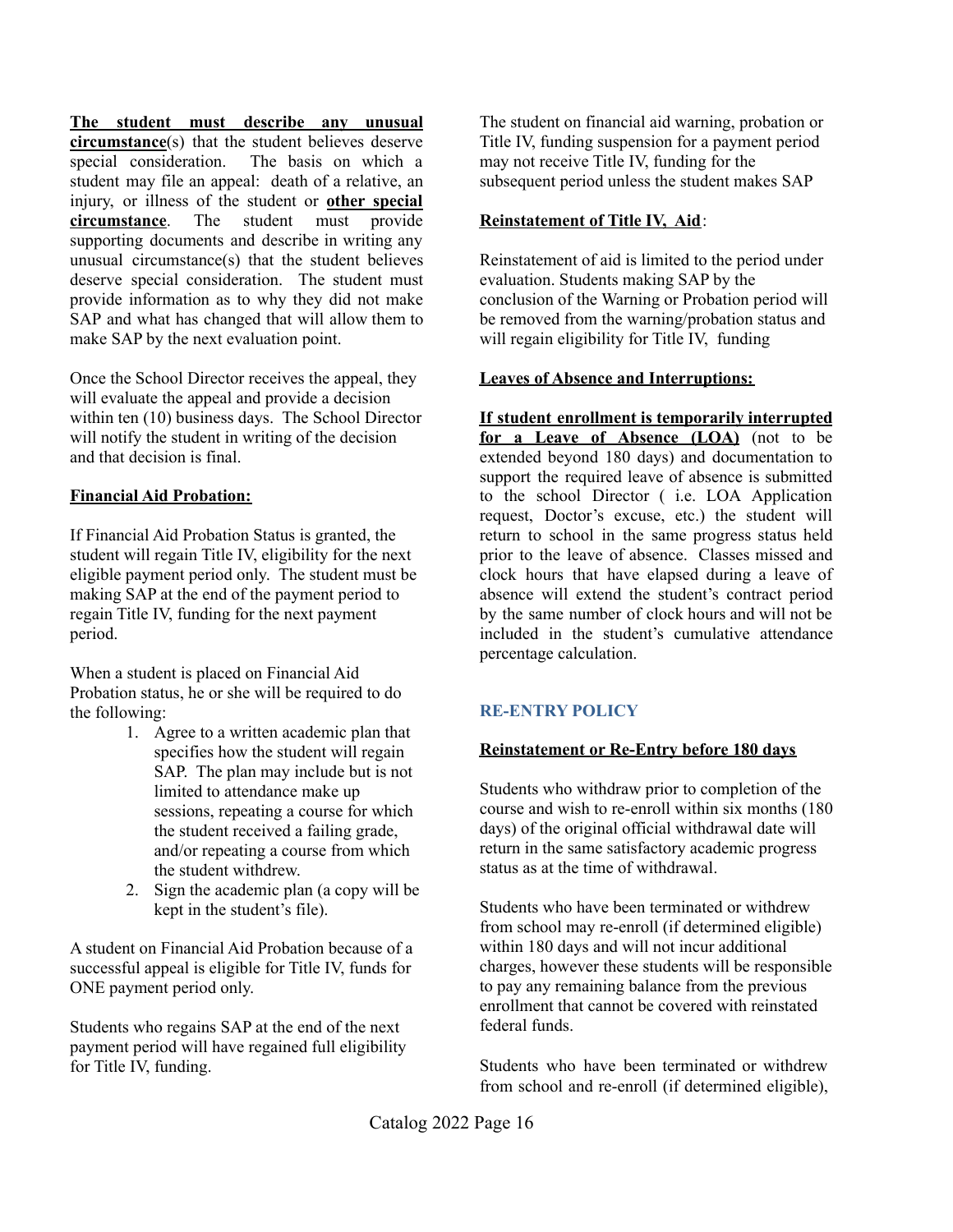after more than 180 days will be charged for contracted hours at the current tuition rate. All re-enrolling students will be provided the school's re-enrollment policy and will be evaluated by the school Director for placement.

### **OFFICIAL WITHDRAWAL FROM SCHOOL**

In the event that circumstances beyond the student's control make it necessary for withdrawal the student must consult with the School's Director and complete a Withdrawal Form with using the last date of attendance as the drop date. This process is discussed in more detail in the Return to Title IV, funds policy.

### **UNOFFICIAL WITHDRAWAL FROM SCHOOL**

In the event that the school unofficially withdraws a student the School Director will determine the date of withdrawal as the last date of attendance. This process is discussed in more detail in the Return to Title IV, funds policy.

### **Re-entry Students after more than 180 days/interruptions:**

Students who have been terminated or withdrew from school and re-enroll (if determined eligible), after more than 180 days will be charged for contracted hours at the current tuition rate. All re-enrolling students will be evaluated by the School Director for placement in the curriculum. Re-enrolling students will be required to re-take previously passed courses as well as purchase new textbooks or E Textbooks if those course have been updated. Students applying for re-entry or transfer-in from other schools will be required, as a condition of enrollment, to bring delinquent prior student loans to a current status.

A determination of SAP will be made and documented at the time of withdrawal or beginning of a LOA. That determination of status will apply to students at the time they return to school. The student may appeal a negative Satisfactory Progress determination according to the appeal policy. Elapsed time during a LOA does not affect SAP and will extend the contract

period by the same number of clock hours as the LOA. Students re-entering after exiting the school will not be evaluated as new students and consideration will be given to the student's progress status at the time of previous withdrawal. Re-enrollment is at the discretion of the school administration.

### **GRADUATION REQUIREMENTS**

Students must meet the following requirements in order to be considered for graduation:

- 1. Successful completion of all academic requirements of the program with a total minimum GPA of 2.0 within the maximum allowable time frame (150% of programs scheduled clock hours) ; **and**
- 2. Be scheduled for a minimum of 90% of the program's total clock hours (hours specified in the outline of the program of choice) through scheduled attendance or make-up sessions, have a minimum attendance rate of 70% (attended hours/ scheduled hours; not exceed a maximum of 150% of the programs scheduled clock hours **and**
- 3. Meet all financial obligations to the school.

A Diploma will be awarded to all Pennsylvania campus students who meet the Graduation Requirements of the chosen program.

\*\*\*The Medical Transcription/Insurance Billing program includes a REQUIRED internship component. Students may not voluntarily "opt out" of this requirement and be eligible to graduate.

## **STUDENT EVALUATION TECHNIQUES**

A midterm exam, a final exam and quizzes will be administered for each course within each program to determine the amount of learning that has taken place. Test scores that are below **70% (For Main Campus Students) and 75% (for Branch Campus Students)** are an indication that the necessary skills for entry into employment were not acquired. Students should make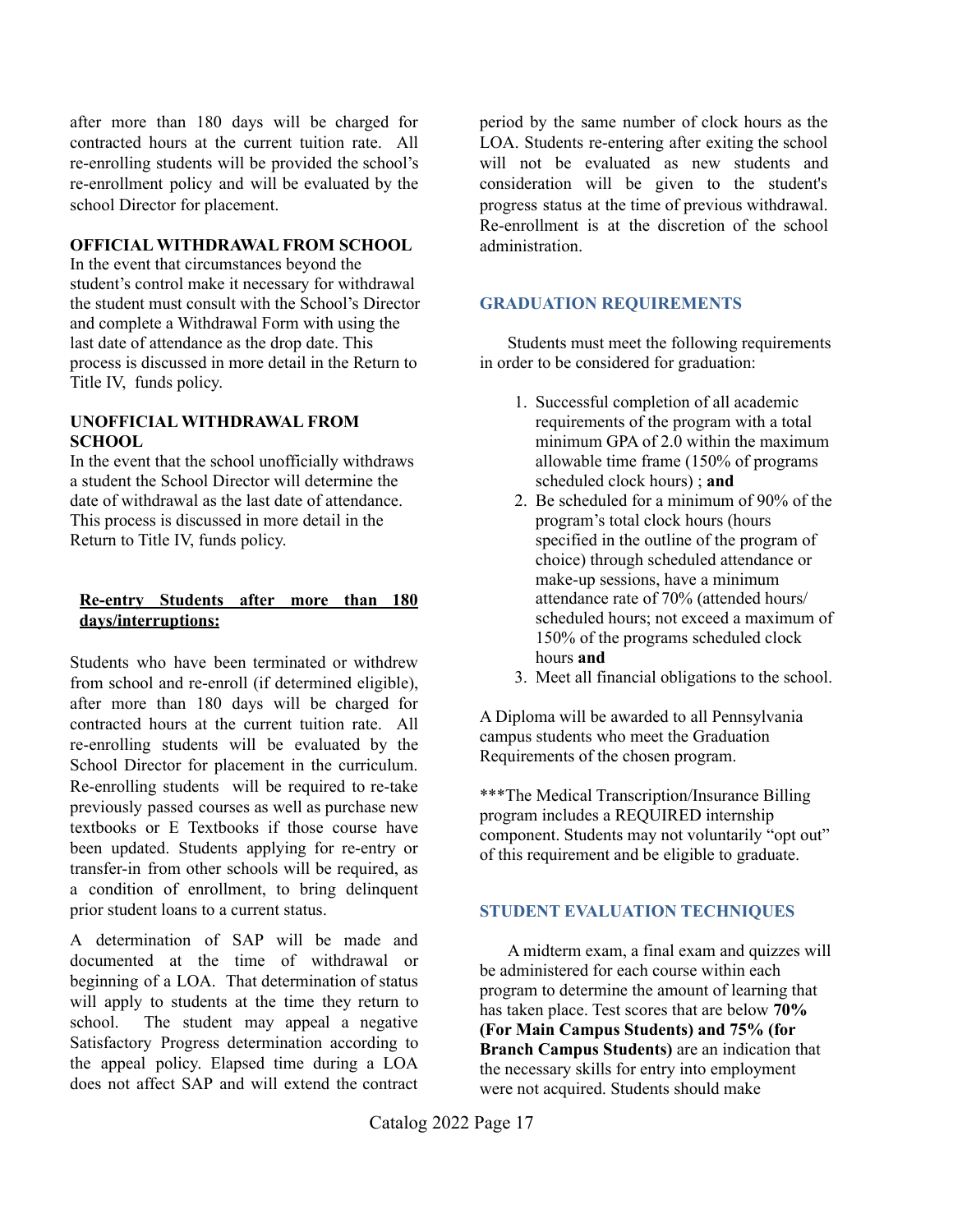arrangement for additional practice and/or free tutoring.

### **INSTRUCTOR EVALUATION TECHNIQUES**

Instructor evaluations, surveys and classroom observations are conducted at the end of every program. Evaluations and surveys are reviewed by the school director and used to improve instructor quality.

### **FINANCIALAID**

CDE Career Institute believes that students and their families have primary responsibility for a student's educational costs. However, many families are unable to immediately fund the entire cost of education. To that end, CDE Career Institute participates in several federal Title IV financial assistance programs that are available to students who qualify. The following sections describe that policies and procedures that govern financial aid at CDE Career Institute.

### **WHAT IS FINANCIALAID?**

Financial aid encompasses all funding that student receives because of their enrollment in a postsecondary institution. Such financial aid includes, but is not limited to, loans, grants, employment, agency funds, and employer reimbursement.

### **TITLE IV PROGRAMS IN WHICH CDE CAREER INSITUTE PARTICIPATES**

CDE Career Institute participates in the Federal Pell Grant Program, the Federal Direct Student Loan Program, and the Federal PLUS Loan Program.

Federal Pell Grant: The Federal Pell Grant is an award that does not have to be repaid. Federal Pell Grants are awarded only to undergraduates who have not earned a bachelor's or professional degree. Applying for the Federal Pell Grant is the first step of the financial aid process.

Prospective students must complete a Free Application for Federal Student Aid (FAFSA) to determine eligibility for the Federal Pell Grant.

Awards are based on student eligibility, cost, and length of the program; The FAFSA may be filled out on-line at FAFSA on the Web at [www.fafsa.ed.gov](http://www.fafsa.ed.gov) .

Federal Direct Student Loan Program (Subsidized): This loan program provides a maximum of \$3,500 for programs one year in length. These loans are interest free while a student is in school and for six months after graduation or withdrawal. Eligibility for this loan program is determined by the successful completion of the FAFSA. The same application used in applying for the Federal Pell Grant awards.

Federal Direct Student Loan Program (Unsubsidized): This loan program provides a maximum of \$6,000 for programs one year in length. Interest accrues from the point the student receives the loan money but repayment can be deferred for up to six months after graduation or withdrawal. Loan payments can also be deferred up to six months after graduation or withdrawal.

Federal Parent PLUS Loan Program: This loan program is for parents who wish to take out a loan for their child's education. The amount a parent can borrow is determined on an individual basis utilizing the cost of attendance and the amount of other financial aid received. Interest accrues from the point the loan money is received. Payments must begin within 60 days of the second disbursement of the loan.

### **APPLYING FOR FINANCIALAID**

Anyone wishing to apply for federal Title IV financial assistance must complete a Free Application for Federal Student Aid (FAFSA). Our school code is **041275**. These applications are available on-line at [www.fafsa.edu.gov](http://www.fafsa.edu.gov). The Financial Aid Office will assist students with application completion, and answer any questions.

In order to insure that applicants have a complete aid package no later than they want to begin class, required documents should be brought to your financial aid appointment and any requested paperwork should be completed as soon as possible.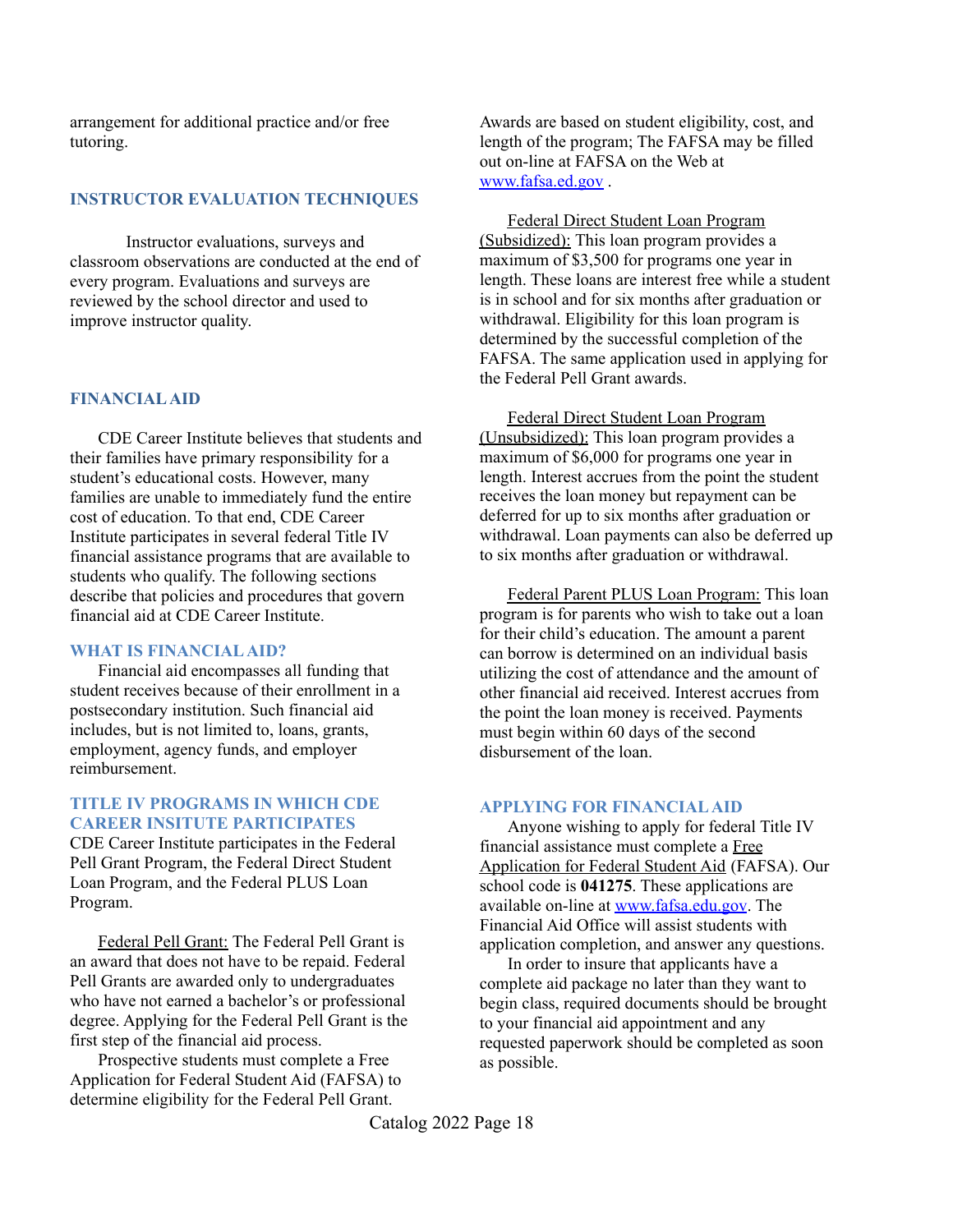### **ELIGIBILITY REQUIREMENTS FOR FEDERAL TITLE IV AID**

In general, an applicant is eligible for Federal Title IV financial assistance if the requirements listed below are met. The applicant must:

- Be enrolled as a regular student in an eligible program
- Be a U.S. citizen or eligible non-citizen
- Not be in default on any Federally Guaranteed Student Loan
- Not be enrolled at another institution or
- Receiving Title IV funds at the same time

### **STUDENT COST OF ATTENDANCE**

An average cost of attendance for a student attending CDE Career Institute consists of allowances for room and board, transportation expense, plus one academic year's tuition, fees, books, and supplies.

### **REQUIREMENT FOR FINANCIALAID TRANSCRIPTS**

It is a requirement of federal regulations that institutions determine all pervious federal Title IV aid received by a student prior to disbursement of funds. CDE Career Institute uses the National Student Loan Data System to obtain financial aid information from each school at which a student was previously enrolled. Financial aid disbursements are withheld until this verification of previous aid has been completed.

### **REQUIREMENTS FOR CITIZENSHIP VERIFICATION**

If a student applies for federal Title IV financial assistance, a database match will be conducted to determine the student's eligibility status with the Social Security Administration (SSA) and the Immigration and Naturalization Service (INS). If the SSA or the INS is unable to complete the match, the student will be asked to submit additional documentation. The Financial Aid Office will assist the student in completing and submitting the necessary federal forms for additional SSA or INS verification. Financial aid disbursements will not be made until citizenship status has been verified.

### **REQUIREMENTS FOR FINANCIAL VERIFICATION**

Federal regulations require that some student aid applications be subject to a process called verification. This process involves gathering proof of the information submitted on the student's FAFSA and verifying that the information is correct. The procedures covering verification are:

### **TIME PERIOD WITHIN WHICH REQUIREMENT DOCUMENTATION MUST BE PROVIDED**

Unless extenuating circumstances intervene, the required documentation must be provided within 30 days of the date the applicant is notified that s/he has been selected for Verification. Financial aid disbursements are withheld until this process has been completed.

### **CONSEQUENCES OF FAILURE TO PROVIDE THE INFORMATION WITHIN THE 30-DAY PERIOD**

Students will receive no disbursement of funds if they fail to provide the information required for verification. In addition, they will be expected to make cash payments to the Institution to cover their cost of education.

If the results of the verification satisfy the requirements, the funds for which the student is eligible will be released. If the verification results are inconsistent with previously provided information, the student will be called into the Financial Aid Office and the items that were not valid will be discussed.

If the Institution has reason to believe that, any application has been intentionally submitted under false or fraudulent circumstance, such application will be referred to the Office of the Inspector General.

### **REQUIRED DOCUMENTATION**

Transcripts of the student and spouse's prior year federal income tax return may be required to be submitted. If the applicant is a dependent student, parents' tax transcripts must also be submitted. The applicant must complete a Verification Worksheet. The Financial Aid Office will give the worksheet to the applicant.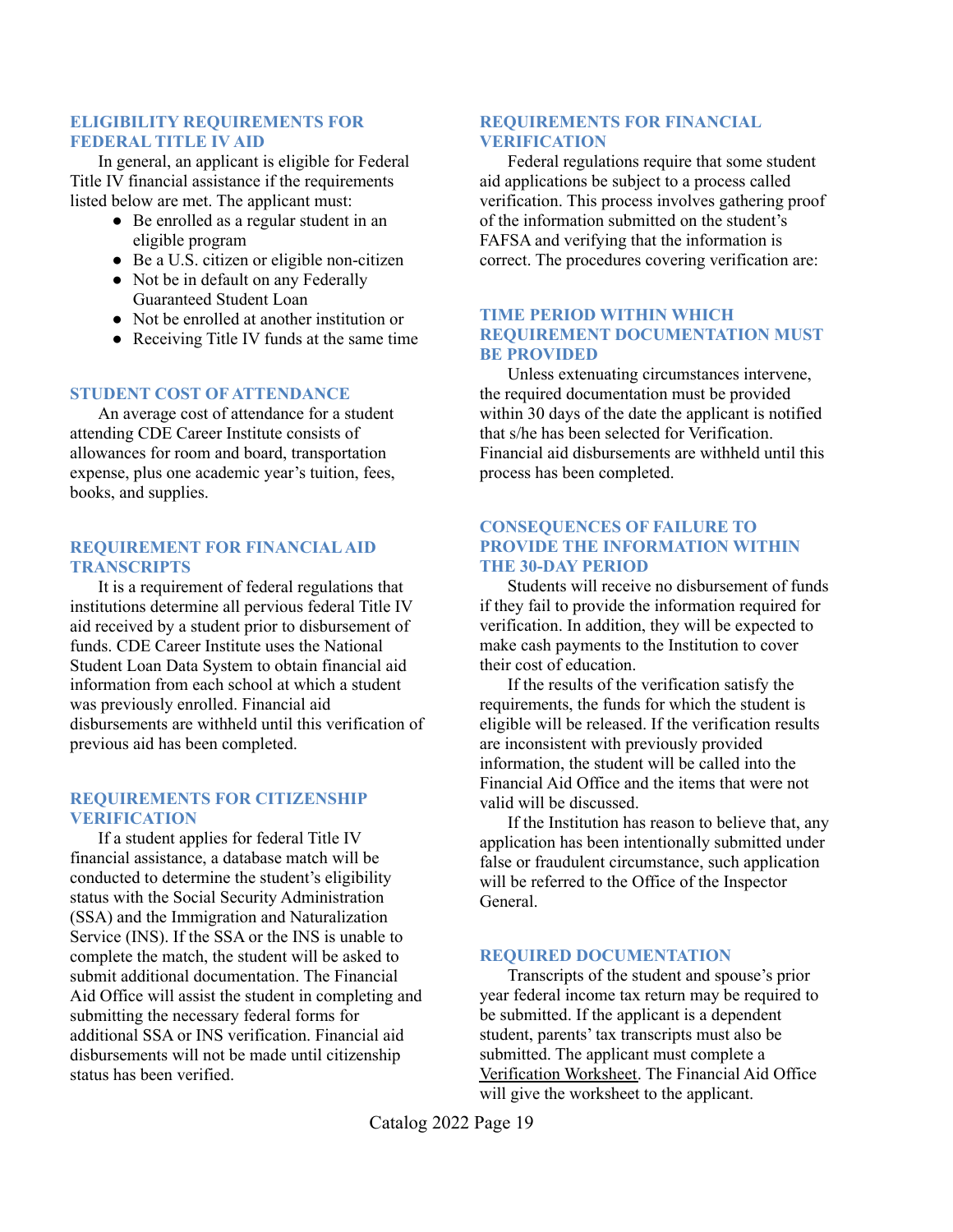Each applicant has the following rights and responsibilities with regard to verification:

- The right to be informed that he/she has been selected for verification and what the responsibilities of such selection are.
- The consequences for not meeting those responsibilities, explained in detail orally and, when necessary, in writing.
- The applicant will be informed of his/her right to appeal aid decisions. Such appeals must be made in writing to the Financial Aid Director within 10 calendar days of the date of the decision. The school will inform the applicant of the results of the appeal within 30 calendar days of the receipt of the applicant's appeal.
- Information must be correct as of the date of verification or as of the date the first Institutional Student Information Record (ISIR) is received by the Institution.

### **ELECTRONIC APPLICATION PROCESSING**

CDE Career Institute participates in a program known as Electronic Data Exchange, which provides an Institutional Student Information Record (ISIR) that is used by the Financial Aid Office to establish eligibility for Title IV financial assistance programs.

### **FEDERALAID APPLICATIONS**

The applicant must complete the Free Application for Federal Student Aid (FAFSA). This can occur in the Financial Aid Office or if offsite, the application must be submitted to the Financial Aid Office. The Financial Aid Office will transmit the information electronically to the central processor and CDE Career Institute will receive an ISIR electronically. The applicant will receive a Student Aid Record (SAR) from the Department of Education. CDE's school code is **041275.**

### **CORRECTION OF INFORMATION**

If, as the result of verification or another documentation process, it becomes necessary to correct any of the information on an ISIR, the Financial Aid Officer will note the submit the corrections electronically. A new ISIR containing the correct information will then be generated. If the corrections result in a change in eligibility, the applicant will be so informed by the Financial Aid Office.

### **DISBURSEMENT PROCEDURES**

For programs that are measured in clock hours, financial aid disbursement are made at the beginning of each payment period except the first payment period as described below. Second disbursements are made at the half way point of each program that is greater than one academic year (900 hours). Programs less than one academic year are divided into two equal payment periods.

First disbursements of loans are not made until the student has completed a loan entrance interview with a Financial Aid Administrator. Federal Pell Grants are posted directly to the student's account at the beginning of each period (or when received and processed). Each student will receive notification of the disbursement to his/her account.

### **RETURN OF TITLE IV FUNDS POLICY**

There are two types of refunds: the institutional refund and the return of Title IV funds.

The Financial Aid Office is required by federal statute to recalculate federal financial aid eligibility for students who withdraw, drop out, or dismissed, prior to completing 60% of a payment period or term. The federal Title IV financial aid programs must be recalculated in these situations.

If a student leaves the institution prior to completing 60% of a payment period or term, the financial aid office recalculates eligibility for Title IV funds. Recalculation is based on the percentage of earned aid using the following Federal Return of Title IV funds formula:

Percentage of aid earned equals the number of days completed up to the withdrawal date, divided by the total days in the payment period or term. (Any break of five days or more is not counted as part of the days in the term.)

Funds are returned to the appropriate federal program based on the percent of unearned aid using the following formula: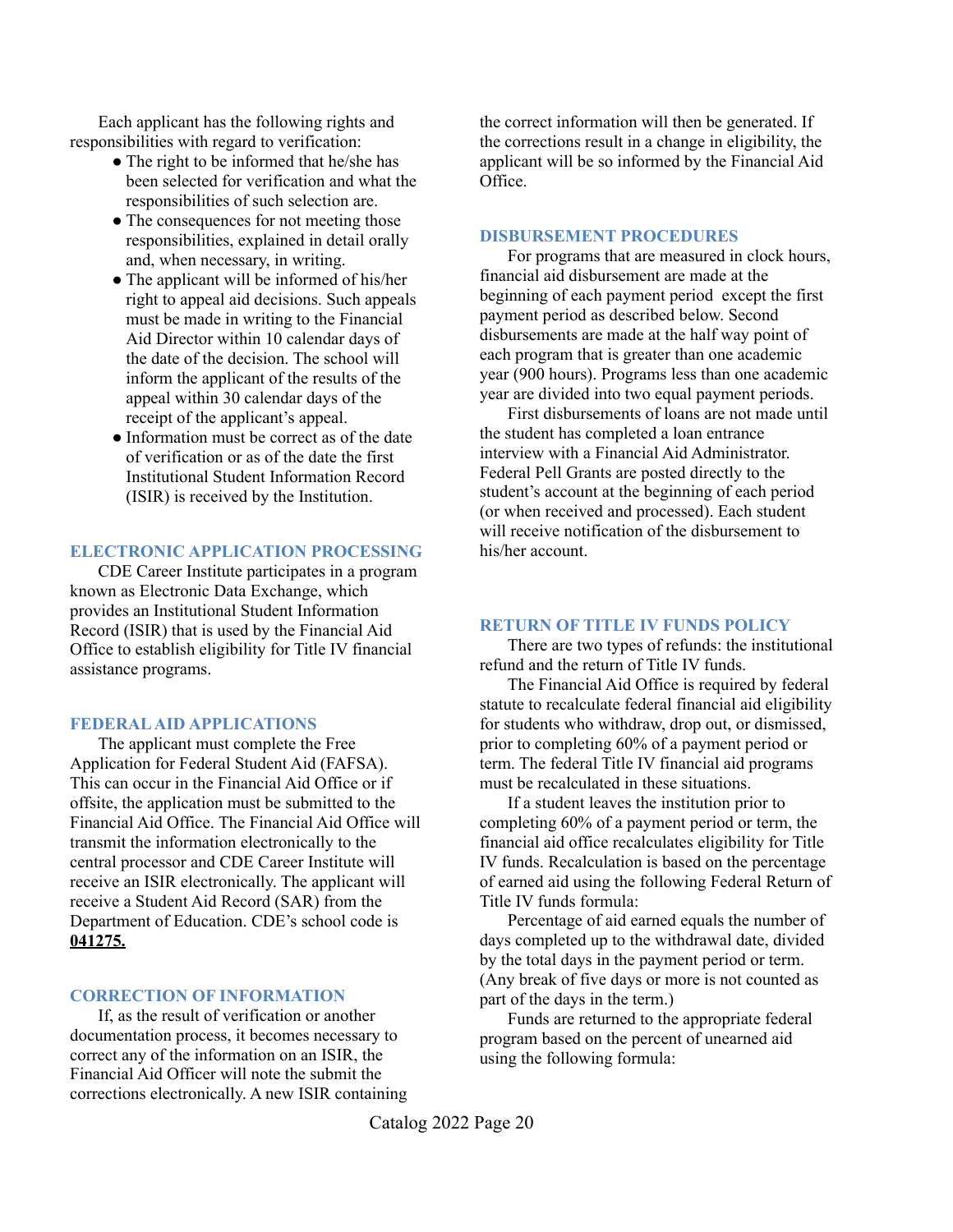A  $100\% - 90\%$  4.0 B  $89\% - 80\%$  3.0

\*students who are withdrawn/terminated or dismissed will be reported to the VA and VA Education Benefits will discontinue.

Academic performance for students enrolled in a program is measured through the assignment of grades and grade points. The school measures progress using a 4-point scale as follows:

Grades Grade Points

**Satisfactory Academic Progress**

Academic Grading Policy

with the School's remaining policies;

Students funded by Veterans Education are subject to the following SAP policies along

CDE Career Institute is approved to provide educational programs to Veterans Education beneficiaries.

● Federal Pell Grant • the student

Program

Aid to be returned equals (100% minus the percent earned) multiplied by the amount of aid

If a student earned less aid than was disbursed, the institution would be required to return a portion of the funds and the student would be required to return a portion of the funds. Required funds will be returned within 45 days. In some cases when Title IV funds are returned, the student borrower

disbursed toward institutional charges.

may owe a balance to the institution.

If a student earned more aid than was disbursed to him/her, the institution would owe the student a post-withdrawal disbursement, which must be paid within 30 days of the student's

● Unsubsidized Federal Direct Student Loan

Refunds are allocated in the following order:

- Subsidized Federal Direct Student Loan
- 
- 
- 
- Program

withdrawal.

- Federal Perkins Loan
- Federal Parent (PLUS) Loan
- 

# **VETERANS EDUCATION SAP POLICY**

Veterans Education beneficiaries will be placed on academic probation if their attendance fall s below

the minimum standard of 70% and/or if their GPA fall below the minimum standard of 2.0. The student will be on academic probation for a minimum of 30 days during which they will develop a corrective action plan with their Instructor to achieve the required standard. If at the 30 day point, the student is not achieving the minimum standard, he/she will meet with the Education Director to develop a 30 day corrective action plan. Failure to achieve the minimum standard after 60 days will result in the student being administratively withdrawn.

requirements of the program with a total minimum

## **CANCELLATION & REFUND POLICY**

All refunds due directly to students will be made within 30 days (i) of the last day of attendance if written notification of withdrawal has been provided to CDE Career Institute by the student, or (ii) from the date that CDE Career Institute terminates the student or determines withdrawal by the student. This will occur after 14 calendar days of non attendance and communication. Students are not required to request a refund.

## **FULL REFUND OF TUITION FEES**

The student will receive a full refund of tuition and fees if:

1.the applicant gives the school written notice of cancellation within five business days after signing the Enrollment Agreement if no classes have been attended, lessons completed or materials used.

Catalog 2022 Page 21

C  $79\% - 70\%$  2.0 D  $69\% - 60\%$  1.0  $F =$  Below 60% 0.0 I Incomplete**\***

**Minimum Grade Point Average** Successful completion of all academic

GPA of 2.0

**Academic Probation**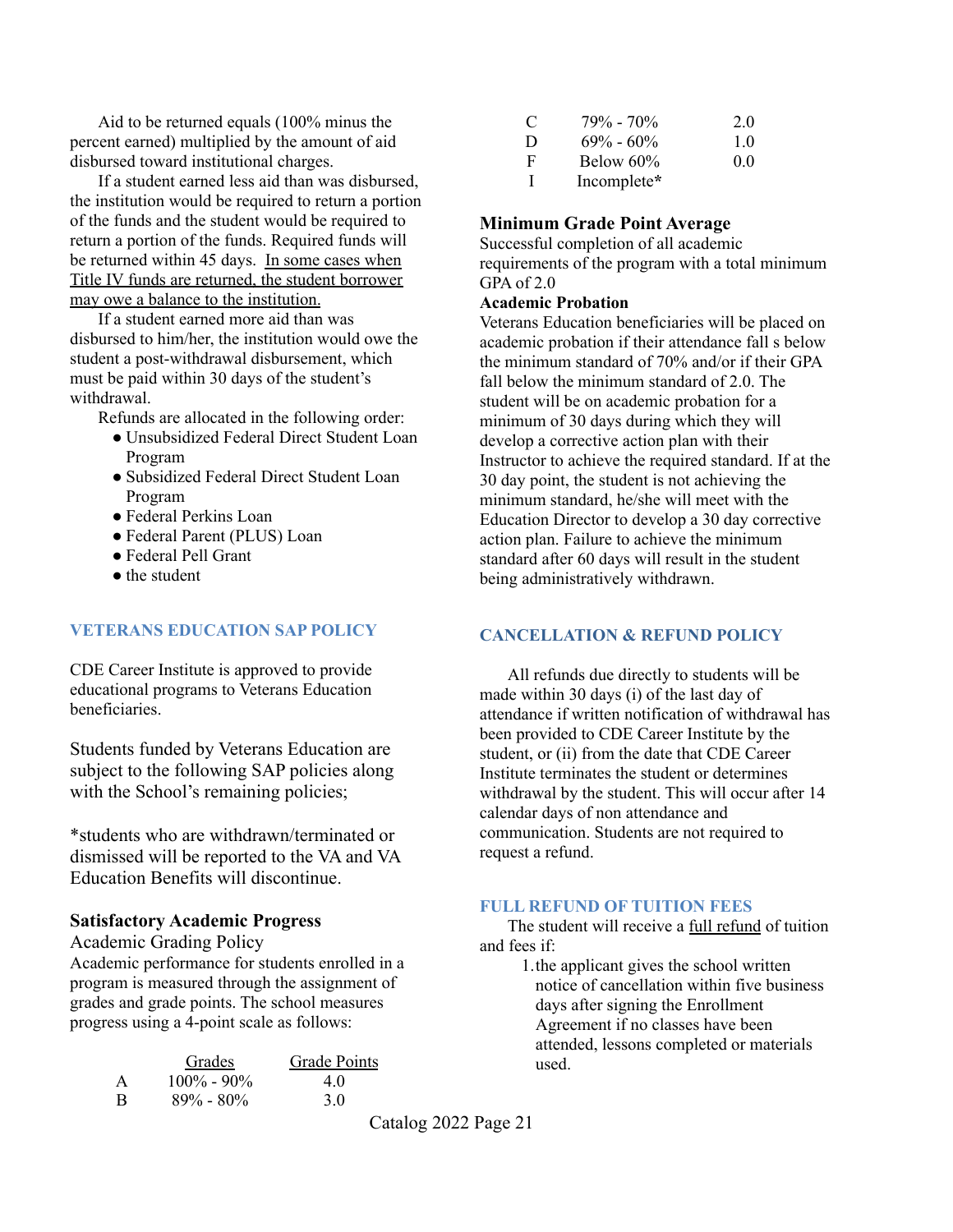- 2.the applicant is not accepted for admission; or
- 3.the course is canceled by the school

### **CDE will process refunds under the following terms:**

### **Main Campus:**

- 1.Refunds for classes cancelled by CDE a.Fees that are collected in advance of the start date of a program will be refunded at 100%. The refund shall be made within 30 days of the planned start date.
- 2.Refunds for students who withdraw on or before the first day of class
	- a.If tuition and fees are collected in advance of the start date of classes and the student does not begin classes or withdraws on the first day of classes, \$100.00 of the tuition and fees will be refunded by CDE. Appropriate refunds for students who do not begin classes shall be made within 30 days of the class start date.
- 3.Refunds for students enrolled prior to visiting the school.
	- a.Students who have not visited the school facility prior to enrollment will have the opportunity to withdraw without penalty within five days following either attendance at a regularly scheduled orientation or following a tour of the facilities and inspection of the equipment.
- 4.Refunds for withdrawal after enrollment commence.
	- a.If termination occurs after the first date of enrollment and within 10% of the period of enrollment, this will result in the school retaining the Application fee and 10% of the tuition charge.
	- b.If termination occurs after the first date of enrollment and within 25% of the period of enrollment, this will result in

the school retaining the Application fee and 45% of the tuition charge.

- c.If termination occurs after the first date of enrollment and within 50% of the period of enrollment, this will result in the school retaining the Application fee and 70% of the tuition charge.
- d.If termination occurs after the first date of enrollment and after 50% of the period of enrollment, this will result in the school retaining the Application fee and 70% of the tuition charge.
- 5.Refunds for government-funded students will only be made to the funding agent.

## **Branch Campus:**

In the event of notification by a student of withdrawal from the school or termination by the school prior to the completion of a program, CDE Career Institute utilizes the refund policies of the State of New Jersey to determine the obligation of the student as follows:

1.A student may cancel the Enrollment Agreement at no penalty by notifying the school in writing. The request must include the date of withdrawal and must be dated and singed by the student. This letter must be received within one week of the withdrawal (5 Business Days) to receive tuition reimbursement for that week. Tuition reimbursement will begin the week the notification is received. It is best to had deliver the withdrawal letter and have a copy signed by an Admission Staff or mail the letter by Certified Mail.

2. All monies will be refunded if the applicant is not accepted by the school or if the student cancels within three (3) business days after the enrollment agreement is signed by both parties, even if instruction has begun.

3. Cancellation after the fifth (5th) business day, but before the first class will result in a refund of all monies paid, with the exception of the Application fee.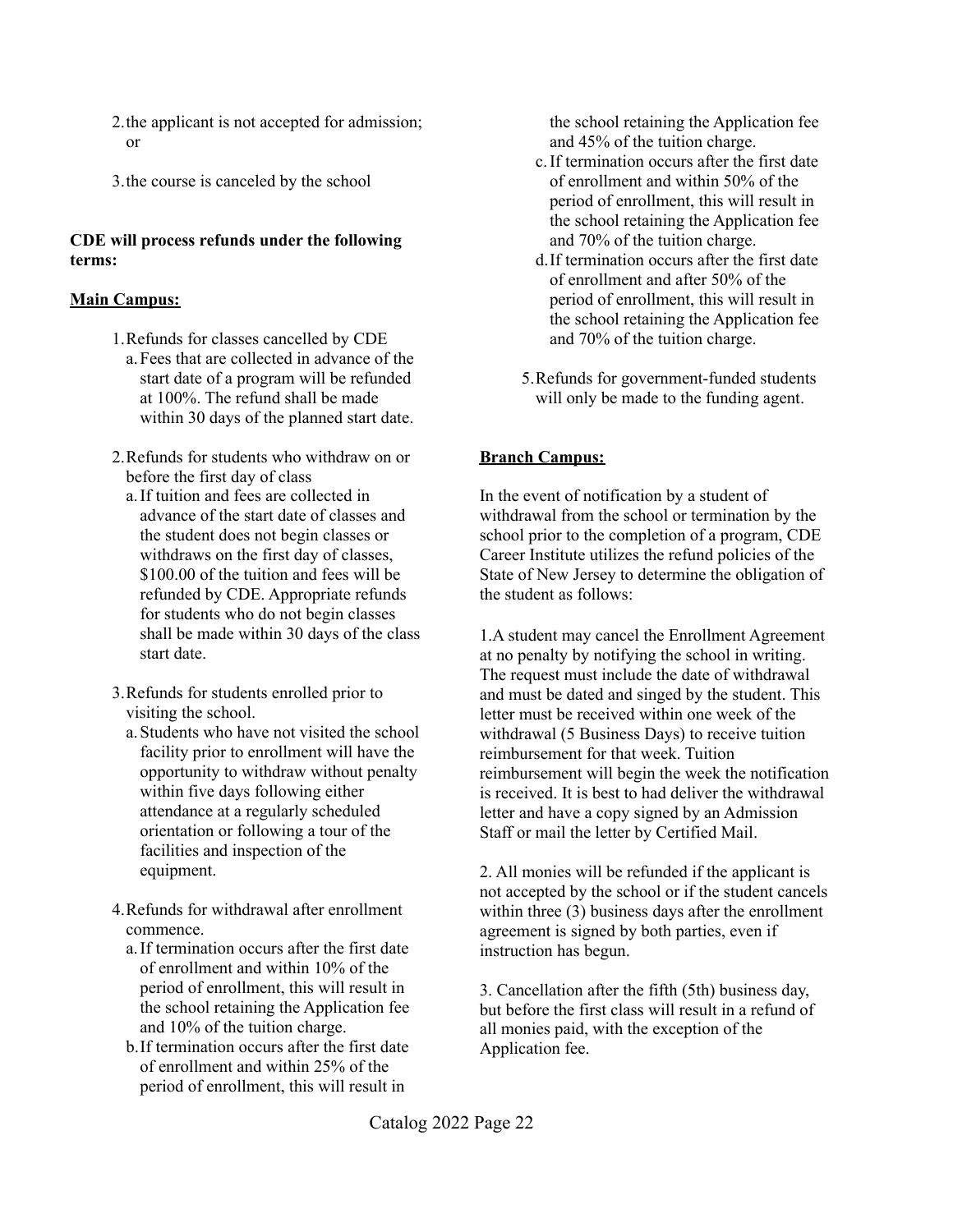3.For courses of 300 hours or less, the school may retain the Application fee plus a pro-rata portion of the tuition calculated on a weekly basis.

4. Withdrawal after attendance has begun is based on the following refund policy/Reimbursement scale for all programs of 300 Instructional hours or more. An instructional hour is defined as Sixty (60) consecutive minutes which includes attendance, instruction, project set up and clean up.

### *Reimbursement Scale:*

- The school will retain **Ten percent (10%)** of the total tuition if withdrawal or cancellation occurs during the first week.
- The school will retain **Twenty percent (20%)** of the total tuition if withdrawal or cancellation occurs during the second or third week
- The school will retain **Forty five percent (45%)** of the total tuition if withdrawal or cancellation occurs after the third week but prior to the completion of 25 percent of the course.
- The school will retain **Seventy percent (70%)** of the total tuition if withdrawal or cancellation occurs after 25 percent but not more that 50 percent of the course has been completed.
- The school will retain **One hundred percent (100%)** of the total tuition if withdrawal or cancellation occurs after completion of more that 50 percent of the course.

The Period of Enrollment is measured by dividing the number of weeks remaining as of the last recorded date of attendance by the total number of weeks comprising the enrollment period.

A student who has a student loan and withdraws from a program of student at CDE is responsible for notifying the loan institution of withdrawal from the school. This notification should be done in writing and must include the date of withdrawal, the student'social security number and signature. Students are encouraged to maintain a copy of this letter for their files. CDE Career Institute encourages the development of good business practices in their students. It is to this extent that we remind withdrawing students that the date of withdrawal on the letter to the Director must be the same date as on the letter to the loan institution.

### **TEXTBOOK REFUNDS**

All textbooks required for a program session will be distributed to the student on his/her first day of attendance or when the student has satisfactorily met his/her financial obligation to the school regarding their books. Refunds will be available for textbooks only if they are returned in new condition within the student's planned enrollment period. In the event that course material substitutions are made within a student's planned enrollment period, students will be provided with the new materials at no additional charge.

### **REFUND PAYMENTS**

All refunds due directly to students will be made to students where applicable within 30 days of withdrawal. See Return to Title IV describing refund requirements for students receiving Federal Student Aid.

### **GENERAL INFORMATION**

### **RECRUITMENT POLICY**

CDE Career Institute ensures that recruiting activities are ethical and that all materials used in recruiting accurately describe the mission, instructional outcomes, and student performance expectations and completions requirements for each program described in these materials.

### **CIVIL RIGHTS POLICY**

CDE Career Institute admits students of any sex, religion, race, color, nationality, and ethnic origin to all the rights, privileges, programs, and activities generally accorded or made available to students at the school. It does not discriminate on the basis of sex, religion, race, color, disability,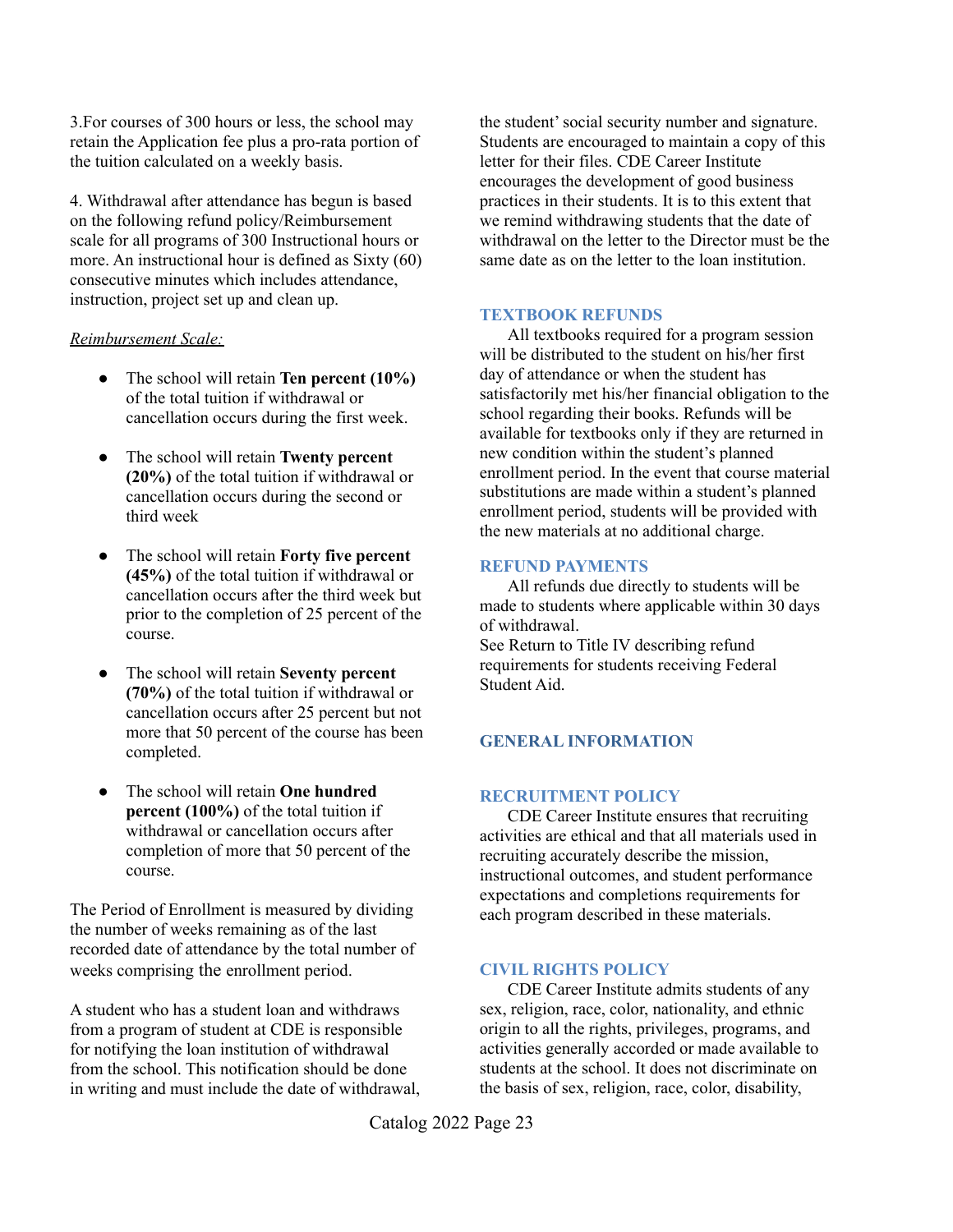nationality, or ethnic origin in administration of its educational policies, admissions policies, and other school administered programs.

### **LICENSURE**

The Pennsylvania State Board of Private Licensed Schools licenses the Main Campus of CDE Career Institute.

The New Jersey Department of Labor and Workforce development licenses the branch campus of CDE Career Institute

All licenses are displayed on campus.

### **OWNERSHIP & GOVERNING BODY**

CDE Career Institute is owned by Career Development Education Services LLC.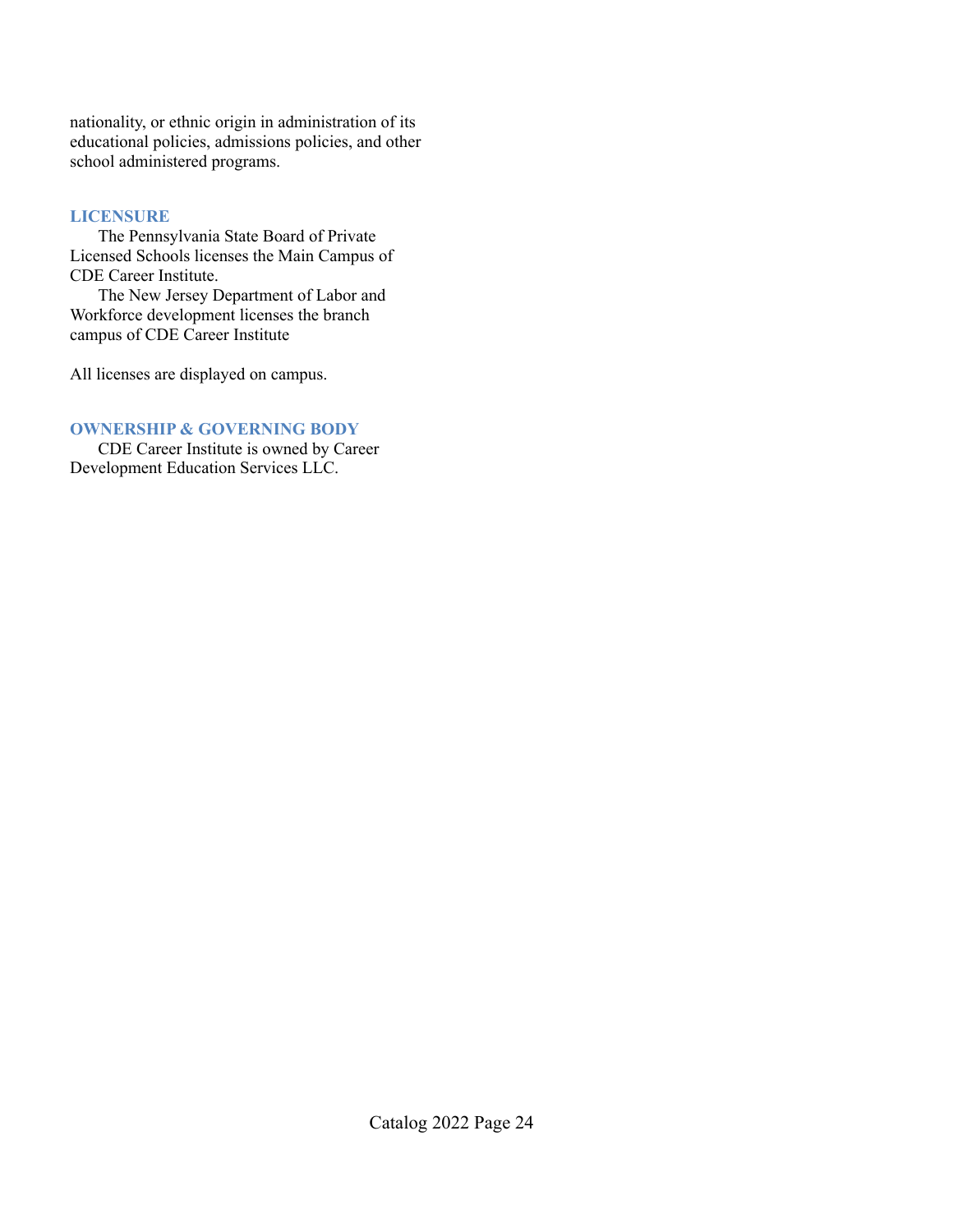### **PC APPLICATIONS PROGRAM 300 Clock Hours**

### *Program Description*

The objective of the PC Applications program is to offer keyboarding and computer applications training. This objective is obtained by creating a learning plan for each student that is most consistent with his/her occupational and individual needs. The program will prepare students for entry-level positions in the business and computer field in a variety of different types of organizations. Job titles associated with these types of skills are quite diverse and include but are not limited to: Word Processor; Secretary; Data Entry Operator; Administrative Assistant; Computer Operator; Data Processing Technician; Receptionist; Information Processing/Data Entry Technician; General Office/Clerical and Typing Services; Administrative & Secretarial Services and Business Information and Data Processing Services. The Mode of delivery for this program is Distance

#### \*While C.D.E. CAREER INSTITUTE actively assists students in their job search; we cannot guarantee employment to any **student. If local employment opportunities are not available, relocation may be necessary.**

### *Program Components*

The PC Applications program offers individualized learning plans with 3 major areas of concentration:

- Microcomputer Keyboarding instruction in developing speed and accuracy in the use of PC keyboards.
- Operating Systems students focus on the Windows operating system environment.
- PC Applications instruction utilizing Microsoft Office application software on Windows based computers. Individual program design varies. Software programs offered include Word Processing, Spreadsheet Applications, Presentation Graphics and Database Management and Email.

#### *Academic Requirements for Graduation from the PC Applications Program:*

Upon completion of this program, all students will be able to:

- Keyboard at a minimum rate of 35 words per minute;
- Demonstrate basic proficiencies in the Windows operating system as demonstrated by earning a grade of 2.0, or better, in the introductory course;
- Demonstrate advanced proficiencies in at least two PC applications as demonstrated by earning a grade of 2.0, or better, in the Basic, Intermediate (where applicable) and Advanced courses of the chosen applications.

Students must earn a cumulative grade point average (GPA) of at least 2.0 (Equivalent to GRADE C or ABOVE) to graduate from the program. While attendance is not calculated into individual course grades or the overall GPA, students must be scheduled for a minimum of 90% of the program's total clock hours through scheduled attendance or make-up sessions, achieve a minimum attendance rate of at least 70%, and receive a final grade for all courses in order to graduate from the program. There will be no charge for make-up sessions.

### *Admissions Criteria*

For admission, students must be High School graduates, or possess a GED.

| Course#              | Course Title                             | <b>Hours</b> | <b>Delivery Method</b> |
|----------------------|------------------------------------------|--------------|------------------------|
| PCAPP <sub>100</sub> | Introduction to Windows                  | 24           | Instructor Led         |
| PCAPP <sub>101</sub> | Managing Windows                         | 24           | Instructor Led         |
| PCAPP <sub>102</sub> | PC Applications (Microsoft Office Suite) | 210          | Instructor Led         |
| PCAPP <sub>103</sub> | Job Readiness                            | 30           | Instructor Led         |
| PCAPP <sub>104</sub> | Microcomputer Keyboarding                | 12           | Instructor Led         |
| <b>TOTAL</b>         |                                          | 300          |                        |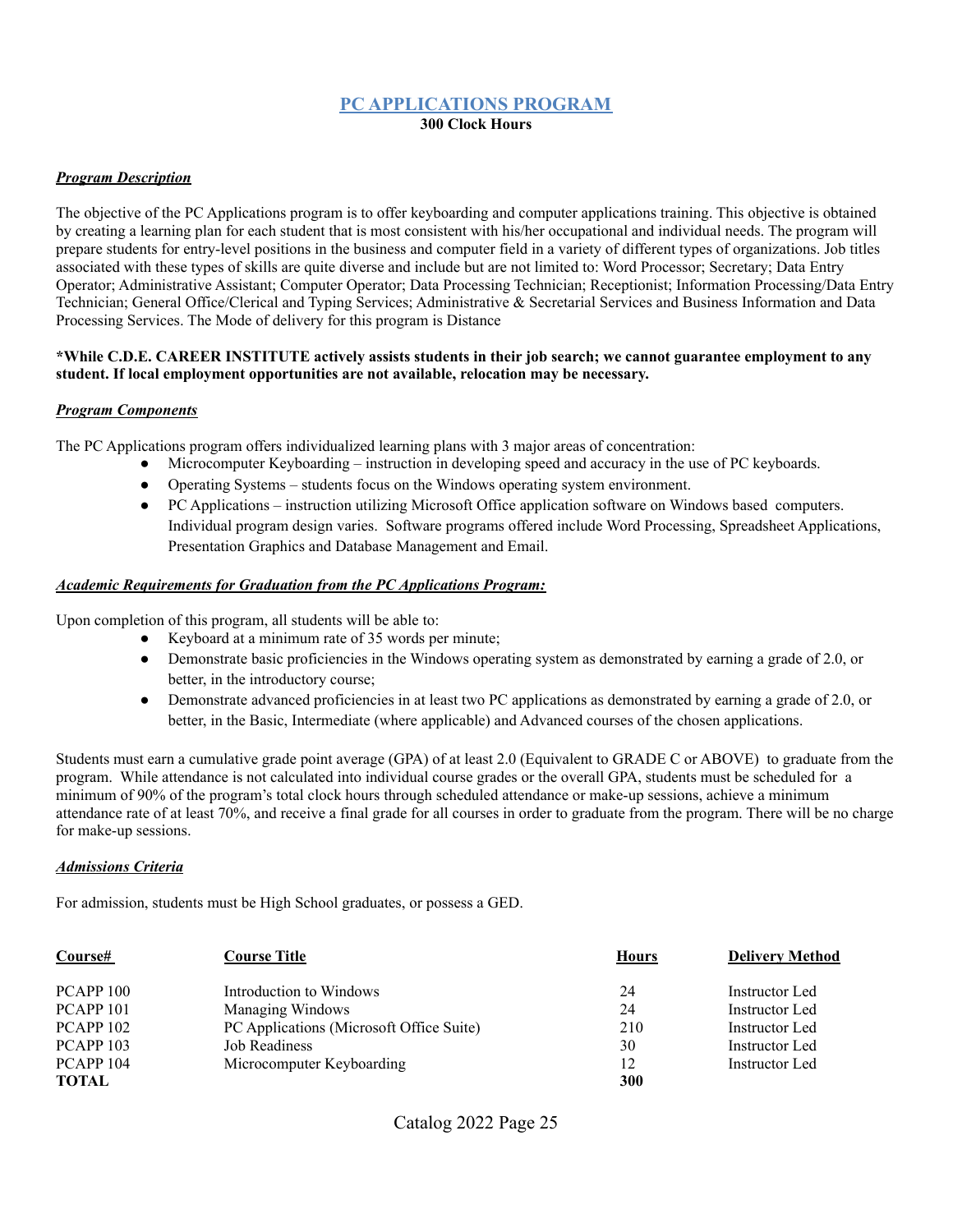### **COMPUTERIZED OFFICE ASSISTANT PROGRAM**

### **930 Clock Hours**

### *Program Description*

The program is designed to provide the student with entry-level skills required in today's business office. The student will have the opportunity to learn Microsoft Office Products: Word, Excel, PowerPoint, Outlook and Access. The objective of the Computerized Office Assistant program is to offer comprehensive training in the skills necessary to work in a modern office setting. This program will prepare students for entry-level office positions in a variety of organizations. Job titles associated with these types of skills include, but are not limited to: Secretary; Receptionist; Administrative Assistant; Office Assistant; Bookkeeping Assistant and Office Clerk. In addition, students will be provided with the communication, interpersonal and career-building skills needed by today's business professions. The Mode of delivery for this program is distance

### **\*While CDE CAREER INSTITUTE actively assists students in their job search, we cannot guarantee employment to any student. If local employment opportunities are not available, relocation may be necessary.**

### *Academic Requirements for Graduation from the Computerized Of ice Assistant Program*

Students must earn a cumulative grade point average (GPA) of at least 2.0 (Equivalent to GRADE C or ABOVE) to graduate from the program. While attendance is not calculated into individual course grades or the overall GPA, students must be scheduled for a minimum of 90% of the program's total clock hours through scheduled attendance or make-up sessions, achieve a minimum attendance rate of at least 70%, and receive a final grade for all courses in order to graduate from the program. There will be no charge for make-up sessions.

#### *Admissions Criteria*

Students must be High School graduates or possess a GED for admission.

#### **Program Structure/Curriculum:**

| Course#        | <b>Course Title</b>                       | <b>Hours</b> | <b>Delivery Method</b><br><b>COA</b> |
|----------------|-------------------------------------------|--------------|--------------------------------------|
| 100            | Microcomputer Keyboarding                 | 120          | Distance                             |
| <b>COA 101</b> | Introduction to Windows                   | 24           | Distance                             |
| <b>COA 102</b> | Managing Windows                          | 24           | Distance                             |
| <b>COA 103</b> | Word Basic                                | 30           | Distance                             |
| <b>COA 104</b> | Word Intermediate                         | 30           | Distance                             |
| <b>COA 105</b> | Word Advanced                             | 30           | Distance                             |
| <b>COA 106</b> | <b>Business Writing Basics</b>            | 24           | Distance                             |
| <b>COA 107</b> | <b>Excel Basic</b>                        | 30           | Distance                             |
| <b>COA 108</b> | Excel Intermediate                        | 30           | Distance                             |
| <b>COA 109</b> | <b>Excel Advanced</b>                     | 30           | Distance                             |
| <b>COA 110</b> | <b>Access Basic</b>                       | 30           | Distance                             |
| <b>COA</b> 111 | Access Intermediate                       | 30           | Distance                             |
| <b>COA 112</b> | <b>Access Advanced</b>                    | 30           | Distance                             |
| <b>COA 113</b> | PowerPoint Basic                          | 24           | Distance                             |
| <b>COA 114</b> | PowerPoint Intermediate                   | 24           | Distance                             |
| <b>COA115</b>  | <b>Outlook Basic</b>                      | 30           | Distance                             |
| <b>COA 116</b> | Outlook Intermediate                      | 30           | Distance                             |
| <b>COA 117</b> | <b>Outlook Advanced</b>                   | 30           | Distance                             |
| <b>COA 118</b> | Adobe Photoshop                           | 48           | Distance                             |
| <b>COA 119</b> | <b>Accounting Fundamentals</b>            | 48           | Distance                             |
| <b>COA 120</b> | QuickBooks                                | 48           | Distance                             |
| <b>COA 121</b> | <b>Business Grammar Basics</b>            | 24           | Distance                             |
| <b>COA 122</b> | <b>Business Etiquette</b>                 | 24           | Distance                             |
| <b>COA 123</b> | <b>Email Essentials for Business</b>      | 12           | Distance                             |
| <b>COA 124</b> | Telephone Essentials for Business         | 12           | Distance                             |
| <b>COA 125</b> | <b>Customer Service Fundamentals</b>      | 24           | Distance                             |
| <b>COA 126</b> | <b>Communication for Professionals</b>    | 24           | Distance                             |
| <b>COA 127</b> | Job Readiness Skills/Managing Your Career | 66           | Distance                             |
|                | <b>TOTAL</b>                              | 930          |                                      |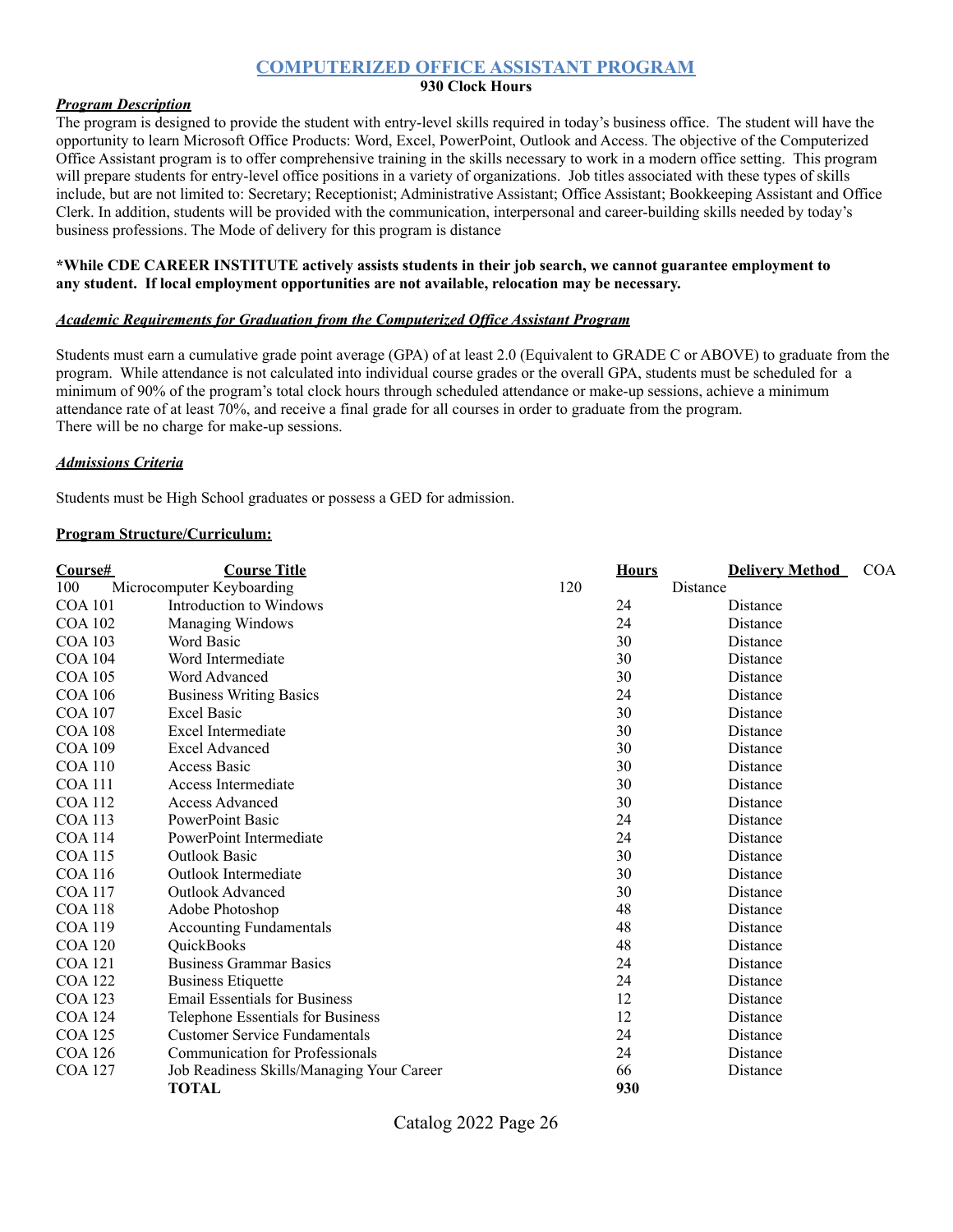### **MEDICAL TRANSCRIPTION / INSURANCE BILLING PROGRAM**

### **940 Clock Hours**

### *Program Description*

The objective of the Medical Transcription / Insurance Billing program is to offer comprehensive training in the skills necessary to provide medical transcription, insurance billing, insurance coding and health records management in a modern office setting. This program will prepare students for entry-level office positions in a variety of health-related organizations. Job titles associated with these types of skills include but are not limited to: Medical Transcriptionist; Medical Billing Clerk; Medical Receptionist and Medical Records Clerk. In addition, students will be provided with the communication, interpersonal and career-building skills needed by today's medical profession. The Mode of delivery for this program is distance

### **\*While CDE CAREER INSTITUTE actively assists students in their job search; we cannot guarantee employment to any student. If local employment opportunities are not available, relocation may be necessary.**

### *Academic Requirements for Graduation from Medical Transcription / Insurance Billing Program*

Students must earn a cumulative grade point average (GPA) of at least 2.0 (Equivalent to GRADE C or ABOVE) to graduate from the program. While attendance is not calculated into individual course grades or the overall GPA, students must be scheduled for a minimum of 90% of the program's total clock hours through scheduled attendance or make-up sessions, achieve a minimum attendance rate of at least 70%, and receive a final grade for all courses in order to graduate from the program.

There will be no charge for make-up sessions.

### *Admissions Criteria*

Students must be High School graduates or possess a GED for admission.

| Course#             | <b>Course Title</b>                        |                     |          | <b>Hours</b> | <b>Delivery Method</b> |
|---------------------|--------------------------------------------|---------------------|----------|--------------|------------------------|
| MTIB 100            | Microcomputer Keyboarding                  | 72                  | Distance |              |                        |
| MTIB <sub>101</sub> | Introduction to Windows                    | 24                  | Distance |              |                        |
| MTIB <sub>102</sub> | Word Basic<br>30                           | Distance            |          |              |                        |
| MTIB <sub>103</sub> | Word Intermediate<br>30                    | Distance            |          |              |                        |
| MTIB 104            | Excel Basic<br>30                          | Distance            |          |              |                        |
| MTIB 105            | <b>Business Writing Basics24</b>           | Distance            |          |              |                        |
| <b>MTIB 106</b>     | QuickBooks 48                              | Distance            |          |              |                        |
| MTIB <sub>107</sub> | Medical Anatomy & Terminology Basic 48     |                     |          | Distance     |                        |
| MTIB 108            | Medical Anatomy & Terminology Advanced     |                     | 48       | Distance     |                        |
| MTIB <sub>109</sub> | Medical Coding<br>48                       | Distance            |          |              |                        |
| MTIB 110            | <b>Health Insurance Processing</b>         | 48                  | Distance |              |                        |
| MTIB 111            | Computerized Medical Billing               | 48                  | Distance |              |                        |
| MTIB <sub>112</sub> | Medical Office Procedures/Customer Service |                     | 48       | Distance     |                        |
| MTIB <sub>113</sub> | <b>EHR/Medical Transcription</b>           | 54                  | Distance |              |                        |
| MTIB 114            | Customer Service                           |                     |          | 24           | <b>Distance</b>        |
| <b>MTIB 115</b>     | <b>Job Readiness</b>                       |                     |          | 66           | Distance               |
| <b>MTIB</b> 116     | 250<br>Internship                          | Work Based Activity |          |              |                        |
| TOTAL 940           |                                            |                     |          |              |                        |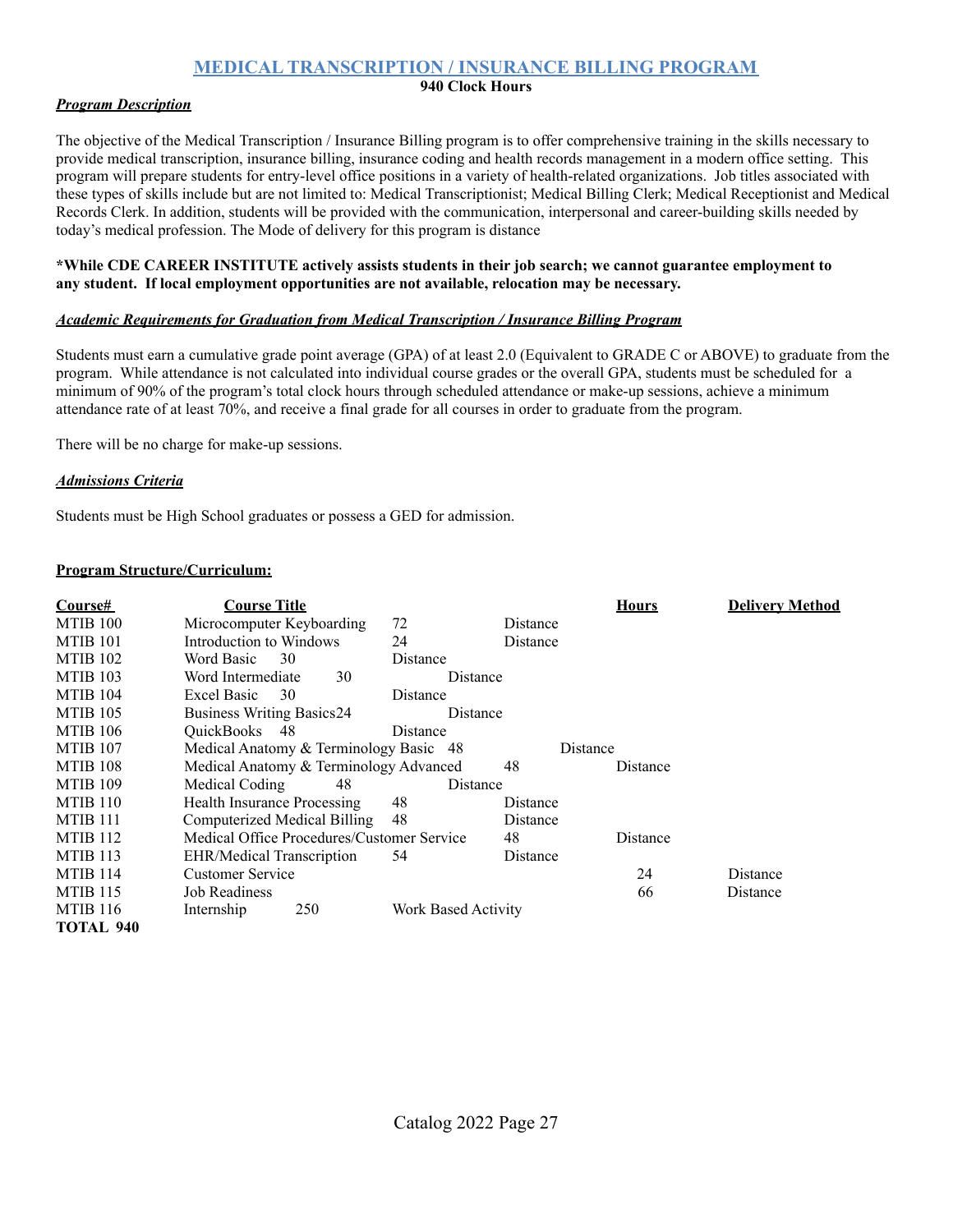### **MEDICAL OFFICE ASSISTANT**

#### **390 Clock Hours**

### *Program Description*

The Medical Office Assistant program is a certificate program designed to provide students with entryel skills in the Medical Field. The objective of the Medical Office Assistant program is to offer training in the entry-level knowledge and skills necessary to manage patient records, schedule appointments, code for diagnoses and procedures and process insurance claims. Job titles associated with these types of entry-level skills include, but are not limited to: Medical Office Assistant; Medical Receptionist; Medical Billing Clerk and Medical Records Clerk.

#### **\*While CDE CAREER INSTITUTE actively assists students in their job search; we cannot guarantee employment to any student. If local employment opportunities are not available, relocation may be necessary.**

### *Academic Requirements for Graduation from the Medical Of ice Assistant Program*

Students must earn a cumulative grade point average (GPA) of at least 2.0 (Equivalent to GRADE C or ABOVE) to graduate from the program. While attendance is not calculated into individual course grades or the overall GPA, students must be scheduled for a minimum of 90% of the program's total clock hours through scheduled attendance or make-up sessions, achieve a minimum attendance rate of at least 70%, and receive a final grade for all courses in order to graduate from the program. There will be no charge for make-up sessions.

### *Admissions Criteria*

Students must be High School graduates or possess a GED for admission.

| Course#        | <b>Course Title</b>                             | <b>Hours</b> | <b>Delivery Method</b> |
|----------------|-------------------------------------------------|--------------|------------------------|
| <b>MOA 100</b> | Microcomputer Keyboarding                       | 6            | Instructor Led         |
| <b>MOA 101</b> | Introduction to Windows                         | 24           | Instructor Led         |
| <b>MOA 102</b> | Word Basic                                      | 30           | Instructor Led         |
| <b>MOA 103</b> | <b>Excel Basic</b>                              | 30           | Instructor Led         |
| <b>MOA 104</b> | Medical Anatomy & Terminology Basic             | 48           | Instructor Led         |
| <b>MOA 105</b> | Medical Anatomy & Terminology Advanced          | 48           | Instructor Led         |
| MOA 106        | Medical Coding                                  | 48           | Instructor Led         |
| <b>MOA 107</b> | <b>Health Insurance Processing</b>              | 48           | Instructor Led         |
| <b>MOA 108</b> | Computerized Medical Billing                    | 48           | Instructor Led         |
| <b>MOA 109</b> | Medical Office Procedures                       | 48           | Instructor Led         |
| <b>MOA 110</b> | Job Readiness (Resume, Cover Letter, Thank You) | 12           | Instructor Led         |
| TOTAL          |                                                 | 390          |                        |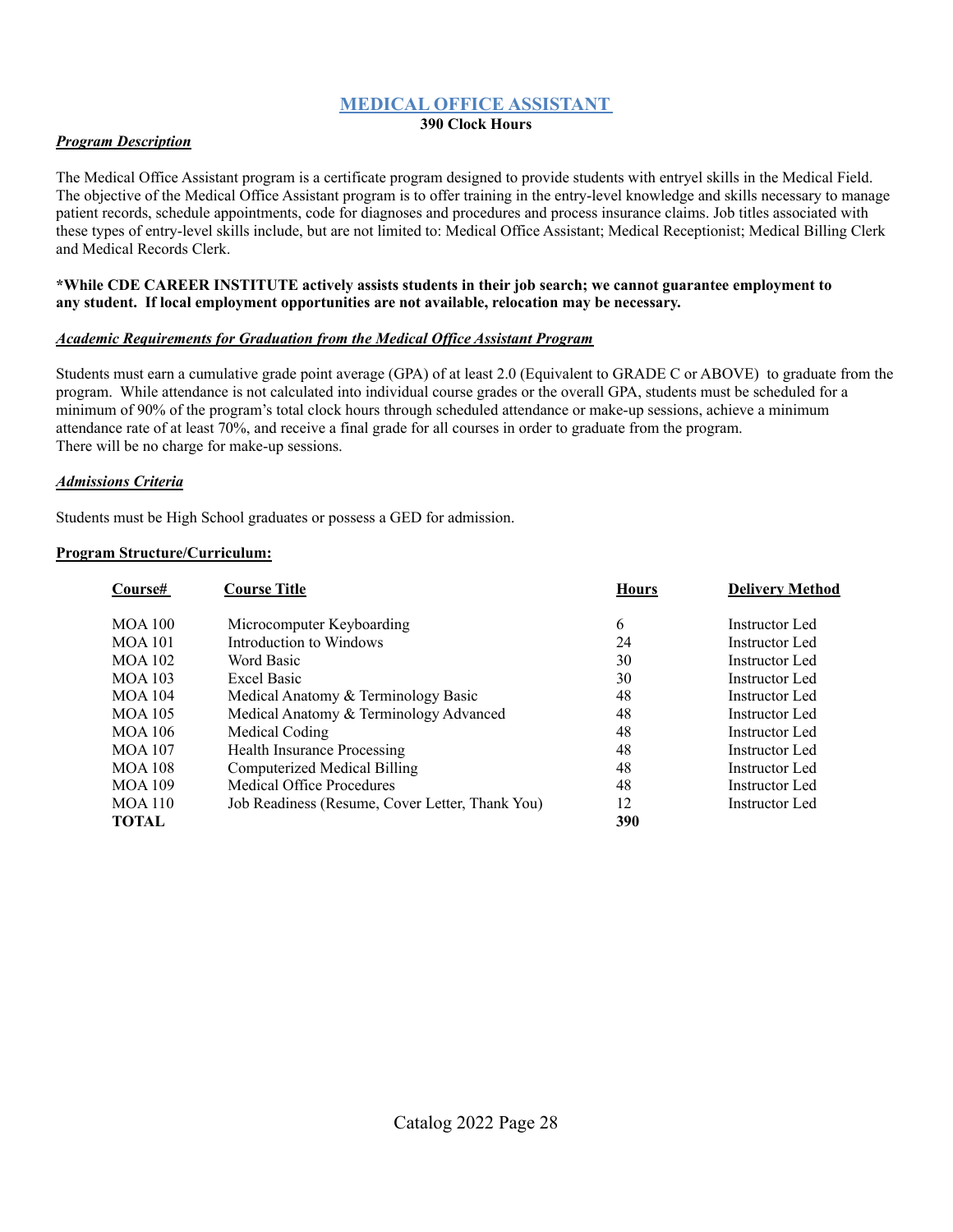### **Certified Home Health Aide 76 Clock Hours**

### *Program Description*

The Certified Home Health Aide program (CHHA) is a 3 weeks/76 hours program where students will be taught the core studies and role of a Certified Home Health Aide (CHHA). Students will learn how to follow the State and Department of Health protocols to ensure the safety of patients and aides. Responsibilities and duties expected from a Certified Home Health Aide are, but not limited to, assisting the patient with daily routines such as, bathing, dressing, eating, preparing meals, assisting patients that suffer from chronic illness, recovering from surgery, or disabled. A CHHA may perform home-making activities, as requested or assigned by the patient, the patient's family or a registered professional nurse responsible for the patient's care.

#### **\*While CDE CAREER INSTITUTE actively assists students in their job search; we cannot guarantee employment to any student. If local employment opportunities are not available, relocation may be necessary.**

### *Academic Requirements for Graduation from the Certified Home Health Aide Program*

Students must earn a cumulative grade point average (GPA) of at least 2.0 (Equivalent to GRADE C or ABOVE) to graduate from the program. While attendance is not calculated into individual course grades or the overall GPA, students must be scheduled for a minimum of 90% of the program's total clock hours through scheduled attendance or make-up sessions, achieve a minimum attendance rate of at least 70%, and receive a final grade for all courses in order to graduate from the program. There will be no charge for make-up sessions.

| Course#        | <b>Course Title</b>                 | <b>Hours</b> | <b>Delivery Method</b> |
|----------------|-------------------------------------|--------------|------------------------|
| <b>HHA 100</b> | Introduction to the role of the UAP | 5            | Instructor Led         |
| <b>HHA 101</b> | Safety                              | 10           | Instructor Led         |
| <b>HHA 102</b> | Systems and related care            | 35           | Instructor Led         |
| <b>HHA</b> 103 | Homecare/Clinical/Laboratory        | 25           | Instructor Led         |
| <b>HHA</b> 104 | Final Exam                          |              | Instructor Led         |
| <b>TOTAL</b>   |                                     | 76           |                        |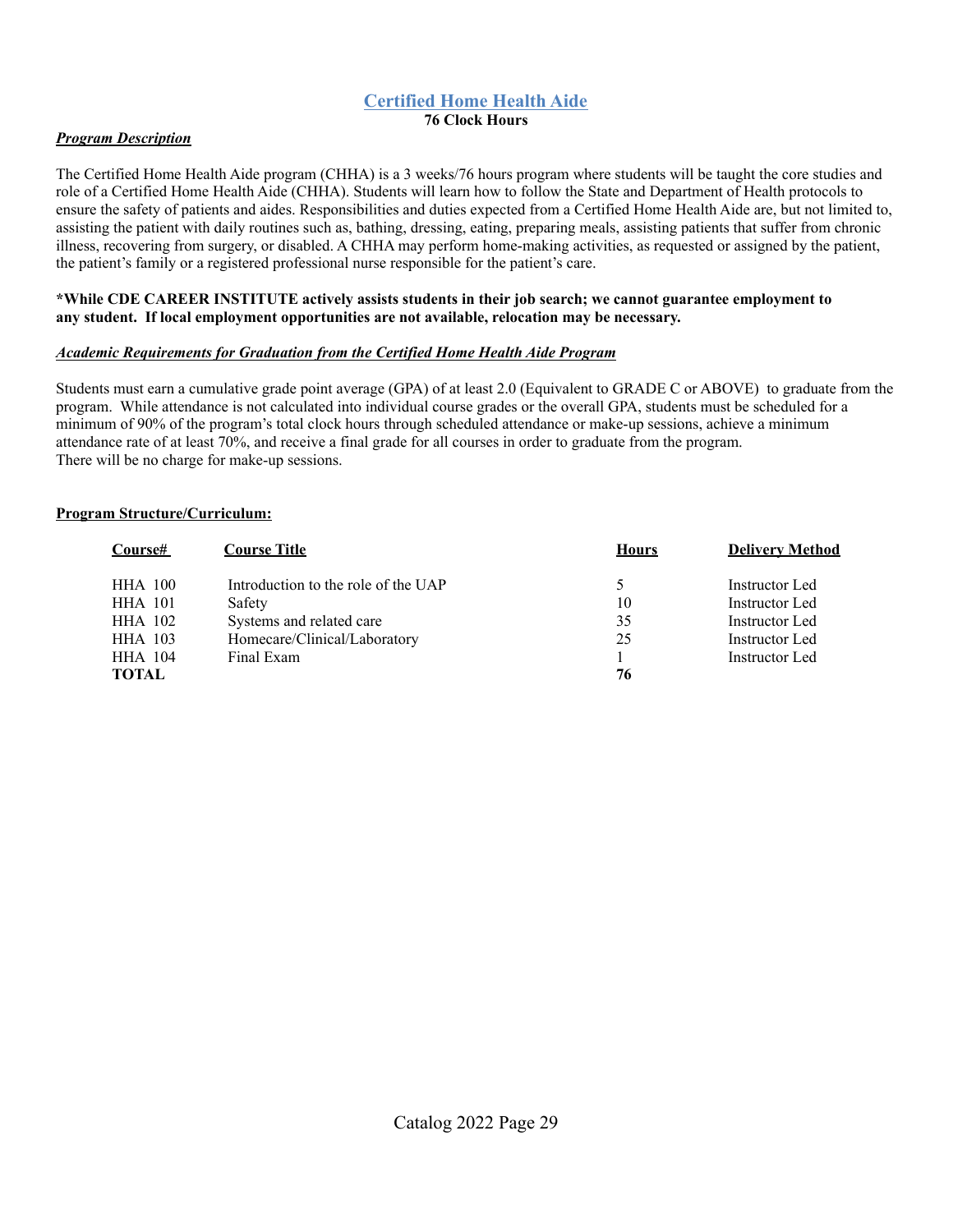## **Certified Nursing Assistant**

**90 Clock Hours**

### *Program Description*

The Certified Nursing Assistant Program (CNA) is designed to provide students with the basic knowledge to physically care for multiple patients within a long term-care facility. A Certified Nursing Assistant responsibilities are, but not limited to, assisting more than one patient. A (CNA) will be trained on how to properly care, shower, dress, feed their patient; a (CNA) will also learn basic charting and record vital signs. Certified Nursing Assistants will be working under the supervision of a registered nurse or doctor; Upon completion of the 90 hour training, the student will have a full understanding and skills to deliver and provide proper care to patients following the New Jersey Department of Health protocols.

### **\*While CDE CAREER INSTITUTE actively assists students in their job search; we cannot guarantee employment to any student. If local employment opportunities are not available, relocation may be necessary.**

### *Academic Requirements for Graduation from the Certified Nursing Assistant Program*

Students must earn a cumulative grade point average (GPA) of at least 2.0 (Equivalent to GRADE C or ABOVE) to graduate from the program. While attendance is not calculated into individual course grades or the overall GPA, students must be scheduled for a minimum of 90% of the program's total clock hours through scheduled attendance or make-up sessions, achieve a minimum attendance rate of at least 70%, and receive a final grade for all courses in order to graduate from the program. There will be no charge for make-up sessions.

| Course#        | <b>Course Title</b>                                         | <b>Hours</b> | <b>Delivery Method</b> |
|----------------|-------------------------------------------------------------|--------------|------------------------|
| CNA 100        | Role of Federal $&$ State in long-term care facilities      | 3.5          | Instructor Led         |
| CNA 101        | Communicating with a resident with impaired hearing         | 3.5          | Instructor Led         |
| CNA 102        | Rules of Safety to prevent accidents                        | 3            | Instructor Led         |
| CNA 103        | Psycho-Social Needs of Residents                            | 3            | Instructor Led         |
| CNA 104        | Care to a resident with Alzheimer's disease                 | 4            | Instructor Led         |
| <b>CNA 105</b> | Orientation skills in reality techniques                    |              | Instructor Led         |
| CNA 106        | Physical needs of the resident                              | 4            | Instructor Led         |
| <b>CNA 107</b> | Exercise programs according to the resident plan of care    | 4            | <b>Instructor Led</b>  |
| CNA 108        | Serving fluids and practicing infection control             | 4            | Instructor Led         |
| CNA 109        | Dressing and undressing residents/physical conditions       | 3.5          | Instructor Led         |
| <b>CNA 110</b> | Discussing the body needs for the basic food pyramid        | 3.5          | Instructor Led         |
| <b>CNA 111</b> | Disorders in the endocrine system                           | 3.5          | Instructor Led         |
| CNA 112        | Spiritual, recreational, and activity needs of the resident | 3.5          | Instructor Led         |
| CNA 113        | Preparations of a Deceased resident                         | 4            | Instructor Led         |
| CNA 114        | Clinical practice in a long-term care facility              | 40           | Instructor Led         |
| <b>TOTAL</b>   |                                                             | 90           |                        |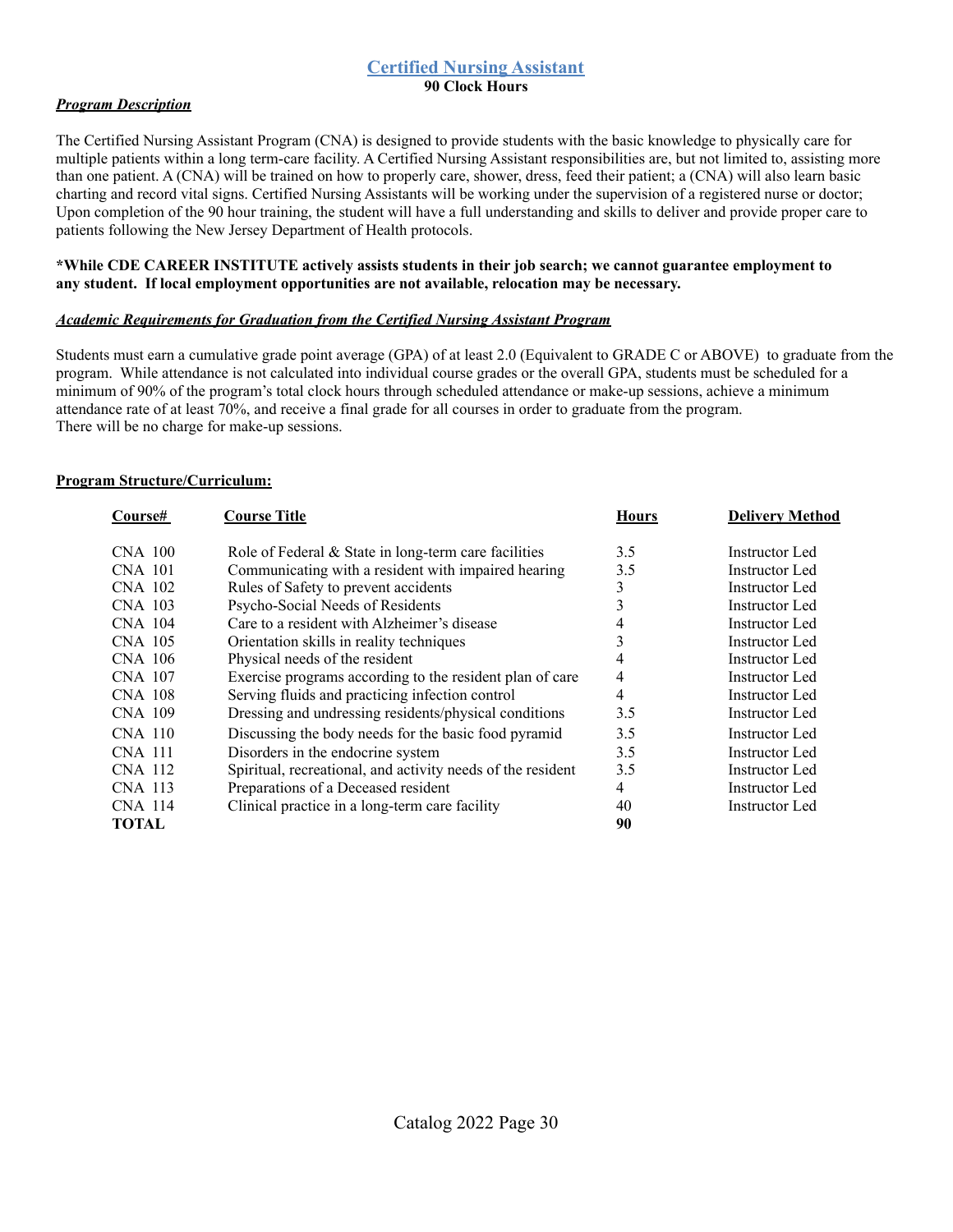### **Phlebotomy Technician 80 Clock Hours**

### *Program Description*

The Phlebotomy Program provides students with the basic knowledge and skills needed to safely draw blood, label and maintain specimens. This program consists of 80 hours (50 hours of classroom instruction and 30 hours of clinical/lab experience).

#### **\*While CDE CAREER INSTITUTE actively assists students in their job search; we cannot guarantee employment to any student. If local employment opportunities are not available, relocation may be necessary.**

#### *Academic Requirements for Graduation from the Phlebotomy Technician Program*

Students must earn a cumulative grade point average (GPA) of at least 2.0 (Equivalent to GRADE C or ABOVE) to graduate from the program. While attendance is not calculated into individual course grades or the overall GPA, students must be scheduled for a minimum of 90% of the program's total clock hours through scheduled attendance or make-up sessions, achieve a minimum attendance rate of at least 70%, and receive a final grade for all courses in order to graduate from the program. There will be no charge for make-up sessions.

| <b>Course#</b> | <b>Course Title</b>                                 | <b>Hours</b> | <b>Delivery Method</b> |
|----------------|-----------------------------------------------------|--------------|------------------------|
| 105<br>PHL     | Introduction to Phlebotomy                          | 15           | Instructor Led         |
| 105<br>PHL     | Medical Terminology                                 | 15           | Instructor Led         |
| 105<br>PHL     | Venipuncture equipment/Continued Special Collection | 15           | Instructor Led         |
| PHL 105        | <b>Special Collections</b>                          |              | Instructor Led         |
| PHL 105        | Specimen handling, transfer and processing          | 10           | Instructor Led         |
| 105<br>PHL     | <b>Quality Phlebotomy</b>                           | 7            | Instructor Led         |
| 105<br>PHL     | Legal issues in Phlebotomy                          | 6            | Instructor Led         |
| 105<br>PHL     | Metric system measurements                          | 6            | Instructor Led         |
| PHL 105        | Final Exam                                          |              | Instructor Led         |
| <b>TOTAL</b>   |                                                     | 80           |                        |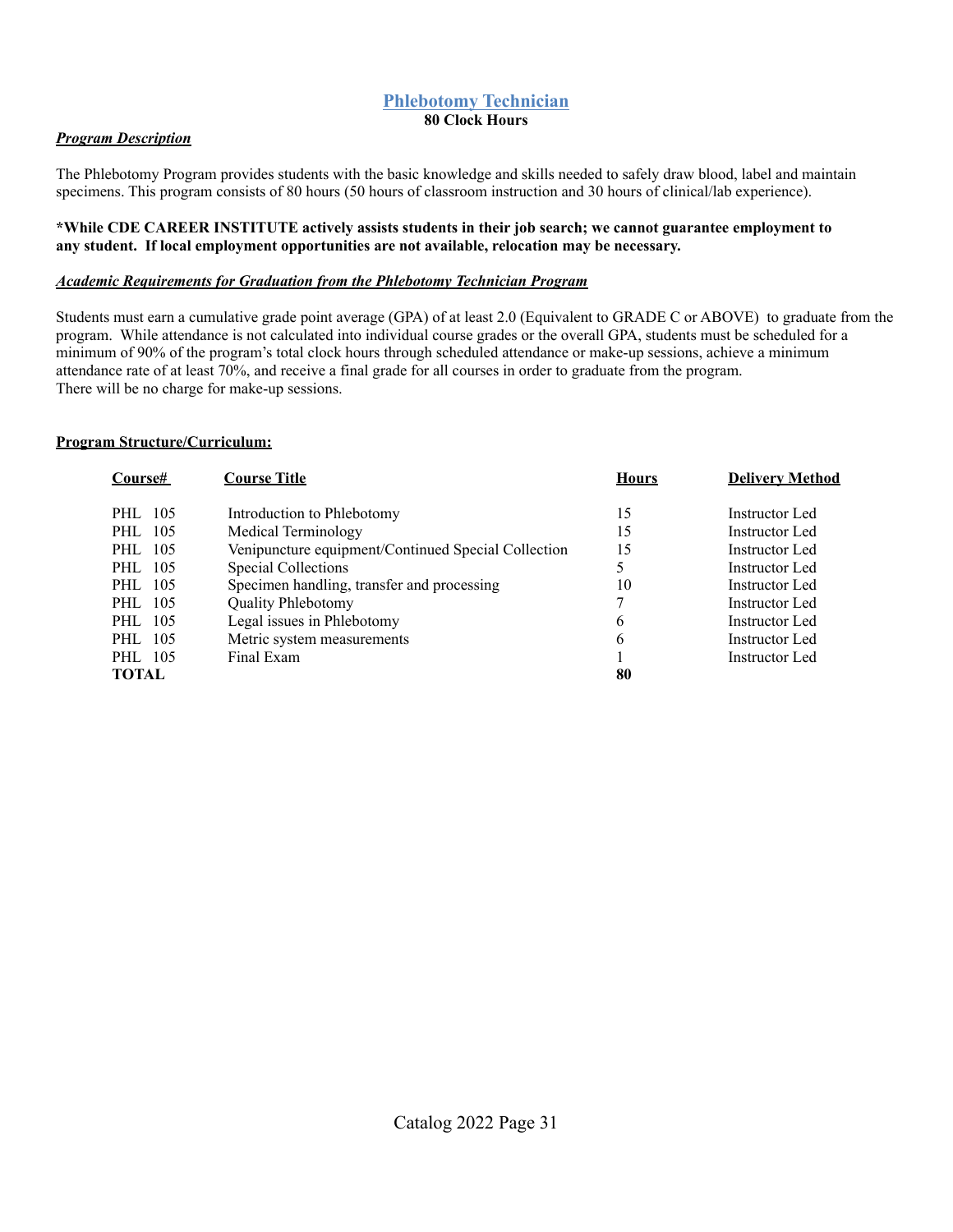# **CDE CAREER INSTITUTE FACULTY & STAFF**

# **Staff (Main Campus)**

| Nicolas Jabbour  | Owner                                                   |
|------------------|---------------------------------------------------------|
| Justina Albright | President-Campus Director & Financial Aid Administrator |
| Jackie Saar      | Accounting & HR Coordinator                             |
| Amy Fritz        | <b>Career Services Coordinator/Instructor</b>           |
| Melissa Golas    | <b>Admissions Coordinator</b>                           |

# **Staff (Branch Campus)**

| Nicolas Jabbour<br><b>Maher Fadel</b> | Owner<br>Vice President & Campus Director             |
|---------------------------------------|-------------------------------------------------------|
| Jean Aoun                             | <b>VP</b> of Operations                               |
| <b>Cindy Hernandez</b>                | Financial Aid & Student Records Coordinator           |
| Jackie Saar                           | Accounting & HR Coordinator/Business Manager          |
| Vernell Bryant                        | <b>Admissions Representative</b>                      |
| <b>Justin Gonzalez</b>                | <b>Admissions Representative</b>                      |
| Wayne Smith                           | Director of Admissions                                |
| Arnaldo Lopez                         | <b>Admissions Representative</b>                      |
| <b>Shamoan Artis</b>                  | Admissions/Field Representative                       |
| <b>Suzette Flores</b>                 | <b>Student Services Coordinator</b>                   |
| <b>Theodore Rose</b>                  | <b>Student Services Assistant</b>                     |
| Madeline Lozano                       | Receptionist                                          |
| <b>Michelle Morales</b>               | <b>Career Services Coordinator</b>                    |
| Rajandra Persaud                      | Program Coordinator for CNA, CHHA and Phlebotomy Tech |

# **Faculty (Main Campus)**

| Sami Hanna | Computerized Office Assistant, PC Applications                    |
|------------|-------------------------------------------------------------------|
| Amy Fritz  | Medical Transcription/Insurance Billing, Medical Office Assistant |

# **Faculty (Branch Campus)**

| Sami Hanna          | Computerized Office Assistant, PC Applications                    |
|---------------------|-------------------------------------------------------------------|
| <b>Fred Sawaged</b> | Computerized Office Assistant, PC Applications                    |
| Afaf Alouani        | Medical Transcription/Insurance Billing, Medical Office Assistant |
| John Milik          | Medical Transcription/Insurance Billing, Medical Office Assistant |
| Jacqueline Sears    | Medical Transcription/Insurance Billing, Medical Office Assistant |
| Rajendra Persaud    | <b>Phlebotomy Technician</b>                                      |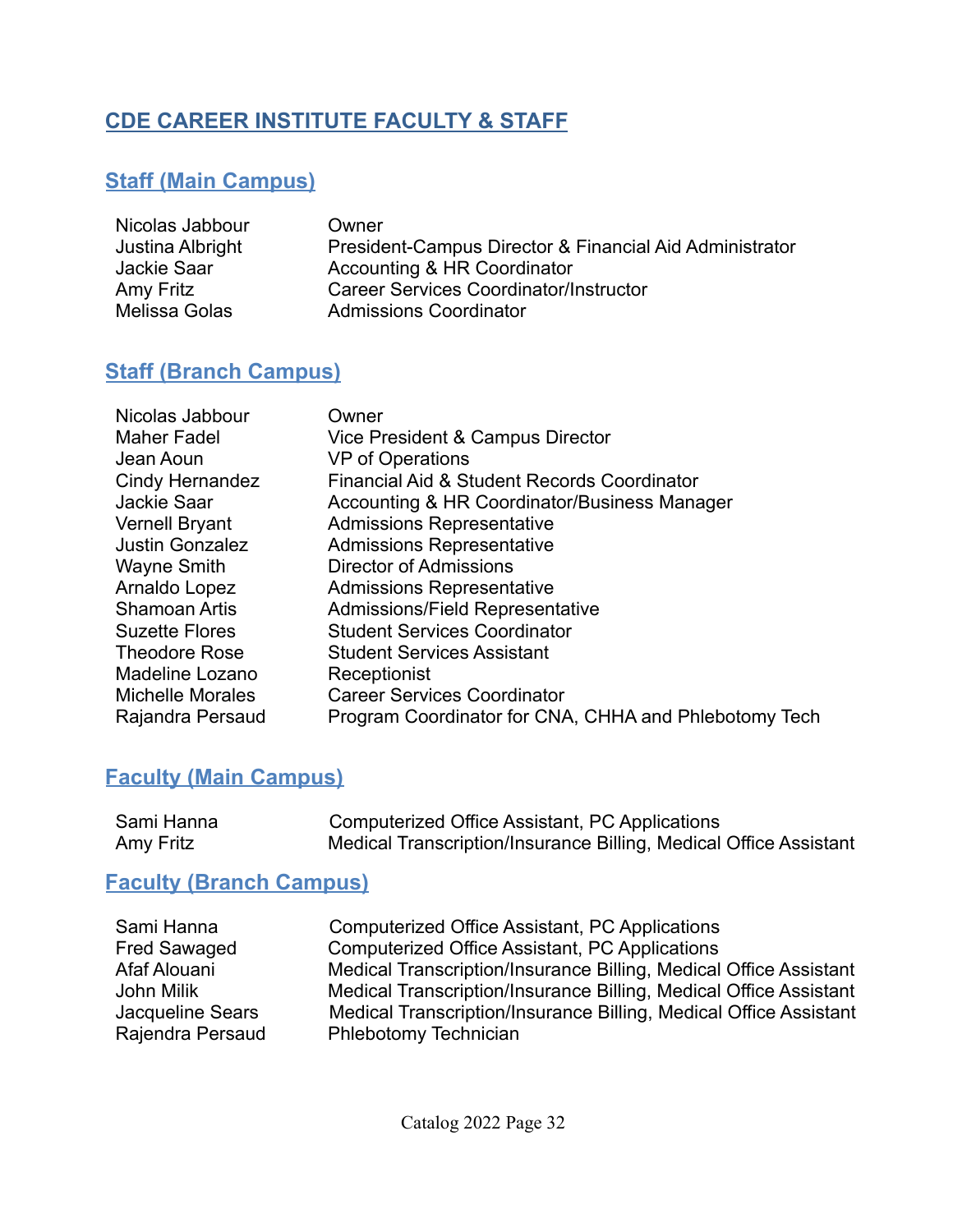# **CAMPUS LOCATIONS**

2942 Route 611 **157-183 Main St,** PO Box 294 Tannersville, PA 18372 **Paterson, NJ 07505** (570) 629-2690 (973) 658-4901

Monroe County<br>
Main Campus<br>
Main Campus<br>
Main Campus **Branch Campus** 

# **Office Hours Of Operation**

| Monday through Thursday | 9 am – 10 pm |
|-------------------------|--------------|
| Friday                  | 9 am - 9 pm  |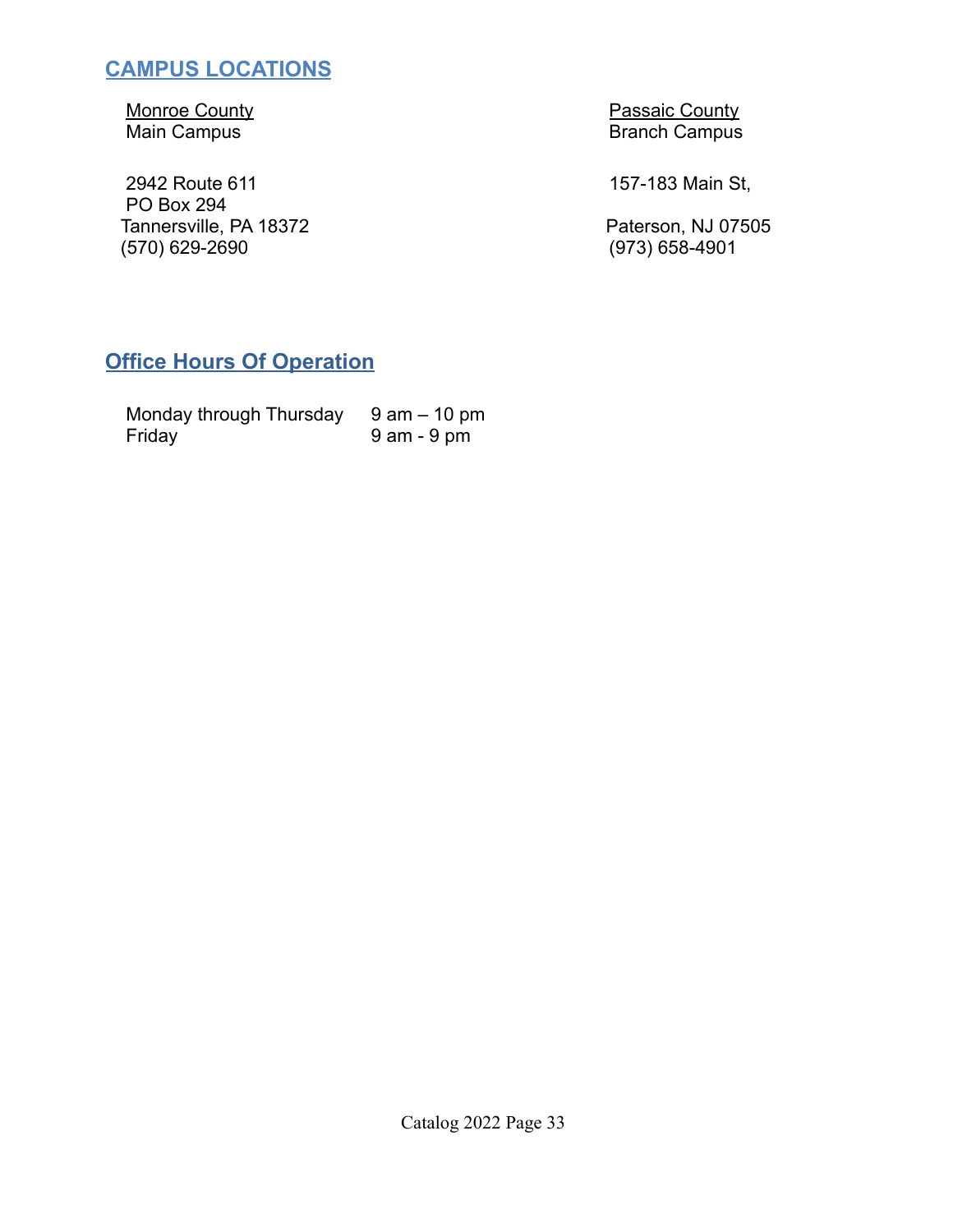## **2022 Holiday Calendar All** CDE Career Institute **campuses will be closed on the following days:**

| January   | 17             | Monday             | Martin Luther King<br>Day              |
|-----------|----------------|--------------------|----------------------------------------|
| April     | 15             | Friday             | Good Friday                            |
| May       | 30             | Monday             | <b>Memorial Day</b>                    |
| July      | $\overline{4}$ | Monday             | Independence Day                       |
| September | 5              | Monday             | Labor Day                              |
| November  | 24<br>25       | Thursday<br>Friday | Thanksgiving                           |
| December  | $26 - 30$      | Mon-Fri            | Christmas Holiday<br>And New Years Eve |
|           | Jan 2          | Mon                | 2023 Calendar                          |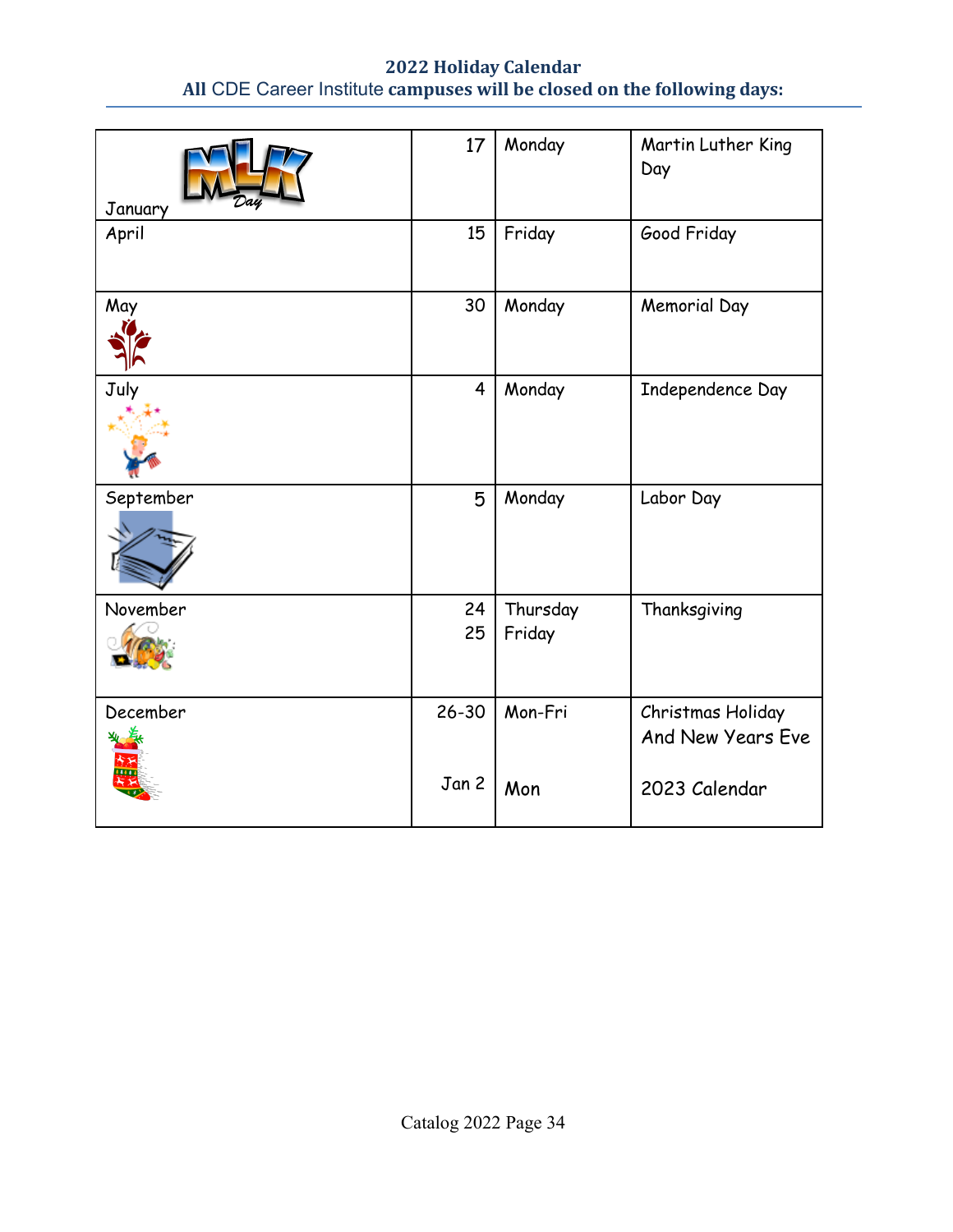# Criminal Offenses - On Campus (Main Campus)

|                                                                    | <b>Total Occurrences on Campus</b> |              |              |
|--------------------------------------------------------------------|------------------------------------|--------------|--------------|
| Criminal offense                                                   | 2018                               | 2019         | 2020         |
| a. Murder/Non-negligent manslaughter                               | $\Omega$                           | $\mathbf{0}$ | $\mathbf 0$  |
| b. Negligent manslaughter                                          | $\Omega$                           | $\mathbf{0}$ | 0            |
| c. Sex offenses - Forcible                                         | $\Omega$                           | $\mathbf{0}$ | $\mathbf{0}$ |
| d. Sex offenses - Non-forcible                                     | $\mathbf{0}$                       | $\Omega$     | $\Omega$     |
| Incest                                                             | $\Omega$                           | $\mathbf{0}$ | 0            |
| Statutory rape                                                     | $\Omega$                           | $\Omega$     | $\mathbf{0}$ |
| e. Robbery                                                         | $\Omega$                           | $\Omega$     | 0            |
| f. Aggravated assault                                              | $\Omega$                           | $\Omega$     | $\mathbf{0}$ |
| g. Burglary                                                        | $\Omega$                           | $\mathbf{0}$ | $\mathbf{0}$ |
| h. Motor vehicle theft (Do not include theft from a motor vehicle) | 0                                  | $\Omega$     | $\mathbf{0}$ |
| i. Arson                                                           | 0                                  | $\mathbf{0}$ | 0            |

# Criminal Offenses - Public Property (Main Campus)

|                                                                    |              | <b>Total Occurrences on Public Property</b> |              |
|--------------------------------------------------------------------|--------------|---------------------------------------------|--------------|
| Criminal offense                                                   | 2018         | 2019                                        | 2020         |
| a. Murder/Non-negligent manslaughter                               | $\Omega$     | 0                                           | $\mathbf 0$  |
| b. Negligent manslaughter                                          | $\Omega$     | 0                                           | $\mathbf{0}$ |
| c. Sex offenses - Forcible                                         | $\Omega$     | 0                                           | $\mathbf{0}$ |
| d. Sex offenses - Non-forcible                                     | $\Omega$     | $\Omega$                                    | $\Omega$     |
| Incest                                                             | $\Omega$     | 0                                           | $\mathbf{0}$ |
| Statutory rape                                                     | $\mathbf{0}$ | 0                                           | $\mathbf{0}$ |
| e. Robbery                                                         | $\Omega$     | 0                                           | $\mathbf{0}$ |
| f. Aggravated assault                                              | $\Omega$     | $\Omega$                                    | $\mathbf{0}$ |
| g. Burglary                                                        | $\Omega$     | 0                                           | $\Omega$     |
| h. Motor vehicle theft (Do not include theft from a motor vehicle) | $\mathbf{0}$ | $\Omega$                                    | $\mathbf{0}$ |
| i. Arson                                                           | $\Omega$     | 0                                           | 0            |
|                                                                    |              |                                             |              |

# Hate Crimes - On Campus (Main Campus)

|                  | Occurrences of Hate Crimes |      |                                             |                             |        |            |                               |
|------------------|----------------------------|------|---------------------------------------------|-----------------------------|--------|------------|-------------------------------|
|                  | 2019                       |      | Category of Bias for rimes reported in 2020 |                             |        |            |                               |
| Criminal offense | <b>Total</b>               | Race | Religion                                    | Sexual<br>Orientation       | Gender | Disability | Ethnicity/<br>National Origin |
|                  |                            |      | $\sim$ $\sim$ 1                             | $\sim$ $\sim$ $\sim$ $\sim$ |        |            |                               |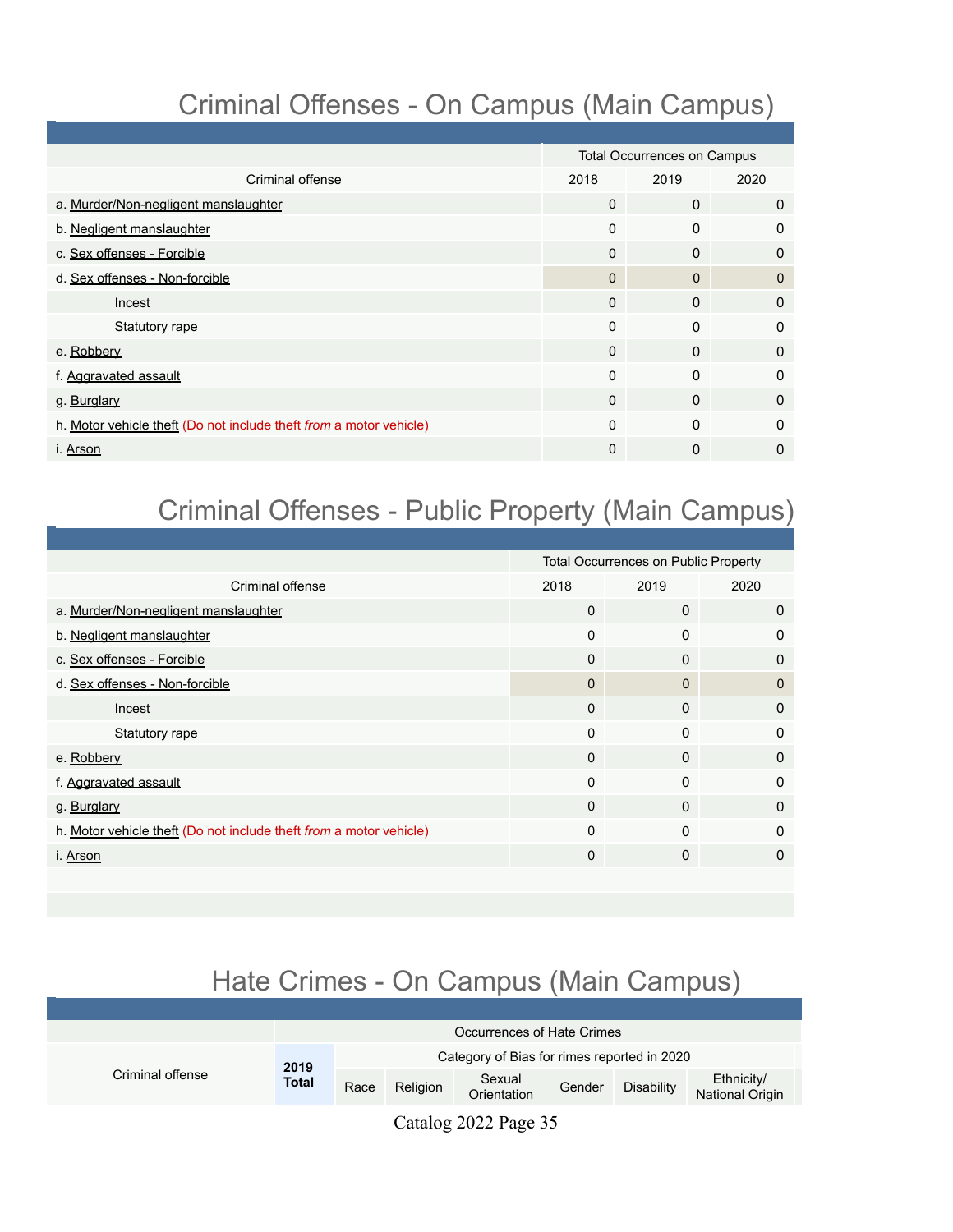| a. Murder/ Non-negligent<br>manslaughter                                 | $\mathbf{0}$ | 0            | $\Omega$     | $\Omega$     | $\mathbf{0}$ | $\Omega$     | ŋ        |
|--------------------------------------------------------------------------|--------------|--------------|--------------|--------------|--------------|--------------|----------|
| b. Negligent manslaughter                                                |              |              |              |              |              |              |          |
| c. Sex offenses - Forcible                                               | $\Omega$     | 0            | $\Omega$     | $\Omega$     | $\Omega$     | $\mathbf{0}$ | 0        |
| d. Sex offenses - Non-forcible                                           | $\Omega$     | $\mathbf{0}$ | $\Omega$     | 0            | $\mathbf{0}$ | $\Omega$     | $\Omega$ |
| Incest                                                                   | $\Omega$     | $\Omega$     | $\Omega$     | $\Omega$     | $\Omega$     | $\mathbf{0}$ | 0        |
| Statutory rape                                                           | 0            | $\mathbf{0}$ | $\mathbf{0}$ | $\mathbf{0}$ | $\mathbf{0}$ | $\mathbf{0}$ | 0        |
| e. Robbery                                                               | $\mathbf{0}$ | $\Omega$     | $\mathbf{0}$ | $\mathbf{0}$ | $\mathbf{0}$ | $\Omega$     | 0        |
| f. Aggravated assault                                                    | $\Omega$     | $\Omega$     | $\mathbf{0}$ | $\Omega$     | $\Omega$     | $\Omega$     | 0        |
| g. Burglary                                                              | $\Omega$     | $\mathbf{0}$ | $\mathbf{0}$ | $\Omega$     | $\mathbf{0}$ | $\mathbf{0}$ | 0        |
| h. Motor vehicle theft<br>(Do not include theft from a motor<br>vehicle) | $\mathbf{0}$ | 0            | $\Omega$     | $\Omega$     | $\Omega$     | $\mathbf{0}$ | O        |
| i. <u>Arson</u>                                                          | $\Omega$     | 0            | $\mathbf{0}$ | $\Omega$     | $\Omega$     | $\mathbf{0}$ | 0        |
| j. Simple assault                                                        | $\Omega$     | $\mathbf 0$  | $\mathbf{0}$ | $\Omega$     | $\Omega$     | $\Omega$     | $\Omega$ |
| k. Larceny-theft                                                         | $\Omega$     | $\Omega$     | $\Omega$     | $\Omega$     | $\Omega$     | $\mathbf{0}$ | 0        |
| I. Intimidation                                                          | $\Omega$     | $\Omega$     | $\mathbf{0}$ | $\Omega$     | $\Omega$     | $\Omega$     | 0        |
| m. Destruction/damage/<br>vandalism of property                          | 0            | 0            | $\Omega$     | $\mathbf 0$  | $\mathbf 0$  | $\mathbf 0$  | $\Omega$ |

|                                                                          | Occurrences of Hate crimes |              |              |                                              |              |                   |                               |  |
|--------------------------------------------------------------------------|----------------------------|--------------|--------------|----------------------------------------------|--------------|-------------------|-------------------------------|--|
|                                                                          | 2018                       |              |              | Category of Bias for Crimes Reported in 2019 |              |                   |                               |  |
| Criminal offense                                                         | <b>Total</b>               | Race         | Religion     | Sexual<br>Orientation                        | Gender       | <b>Disability</b> | Ethnicity/<br>National Origin |  |
| a. Murder/ Non-negligent<br>manslaughter                                 | $\Omega$                   | 0            | $\mathbf 0$  | $\Omega$                                     | $\Omega$     | $\Omega$          | 0                             |  |
| b. Negligent manslaughter                                                |                            |              |              |                                              |              |                   |                               |  |
| c. Sex offenses - Forcible                                               | $\Omega$                   | 0            | $\Omega$     | 0                                            | $\Omega$     | $\mathbf{0}$      | 0                             |  |
| d. Sex offenses - Non-forcible                                           | $\mathbf 0$                | $\mathbf{0}$ | $\Omega$     | $\Omega$                                     | 0            | $\mathbf{0}$      | 0                             |  |
| Incest                                                                   | $\Omega$                   | $\Omega$     | $\mathbf{0}$ | 0                                            | $\Omega$     | $\Omega$          | 0                             |  |
| Statutory rape                                                           | 0                          | 0            | $\mathbf{0}$ | 0                                            | $\pmb{0}$    | $\mathbf 0$       | 0                             |  |
| e. Robbery                                                               | 0                          | 0            | $\mathbf 0$  | 0                                            | $\Omega$     | $\mathbf 0$       | 0                             |  |
| f. Aggravated assault                                                    | $\Omega$                   | $\Omega$     | $\mathbf{0}$ | 0                                            | $\mathbf{0}$ | $\Omega$          | $\mathbf{0}$                  |  |
| g. Burglary                                                              | $\Omega$                   | $\Omega$     | $\Omega$     | 0                                            | $\Omega$     | $\mathbf 0$       | 0                             |  |
| h. Motor vehicle theft<br>(Do not include theft from a motor<br>vehicle) | $\Omega$                   | $\mathbf 0$  | $\Omega$     | 0                                            | $\Omega$     | $\Omega$          | $\mathbf{0}$                  |  |
| i. Arson                                                                 | $\Omega$                   | $\Omega$     | $\Omega$     | 0                                            | $\Omega$     | $\Omega$          | $\mathbf{0}$                  |  |
| j. Simple assault                                                        | $\Omega$                   | $\Omega$     | $\mathbf{0}$ | $\Omega$                                     | $\Omega$     | $\mathbf{0}$      | 0                             |  |
| k. Larceny-theft                                                         | $\mathbf 0$                | 0            | $\mathbf 0$  | 0                                            | $\pmb{0}$    | $\mathbf 0$       | 0                             |  |
| I. Intimidation                                                          | 0                          | $\mathbf{0}$ | $\mathbf 0$  | 0                                            | $\mathbf 0$  | $\mathbf 0$       | $\mathbf 0$                   |  |
| m. Destruction/damage/<br>vandalism of property                          | 0                          | 0            | 0            | 0                                            | 0            | 0                 | 0                             |  |

|                  |               | Occurrences of Hate crimes                   |
|------------------|---------------|----------------------------------------------|
| Criminal offense | 2017<br>Total | Category of Bias for crimes reported in 2018 |
|                  |               | -----                                        |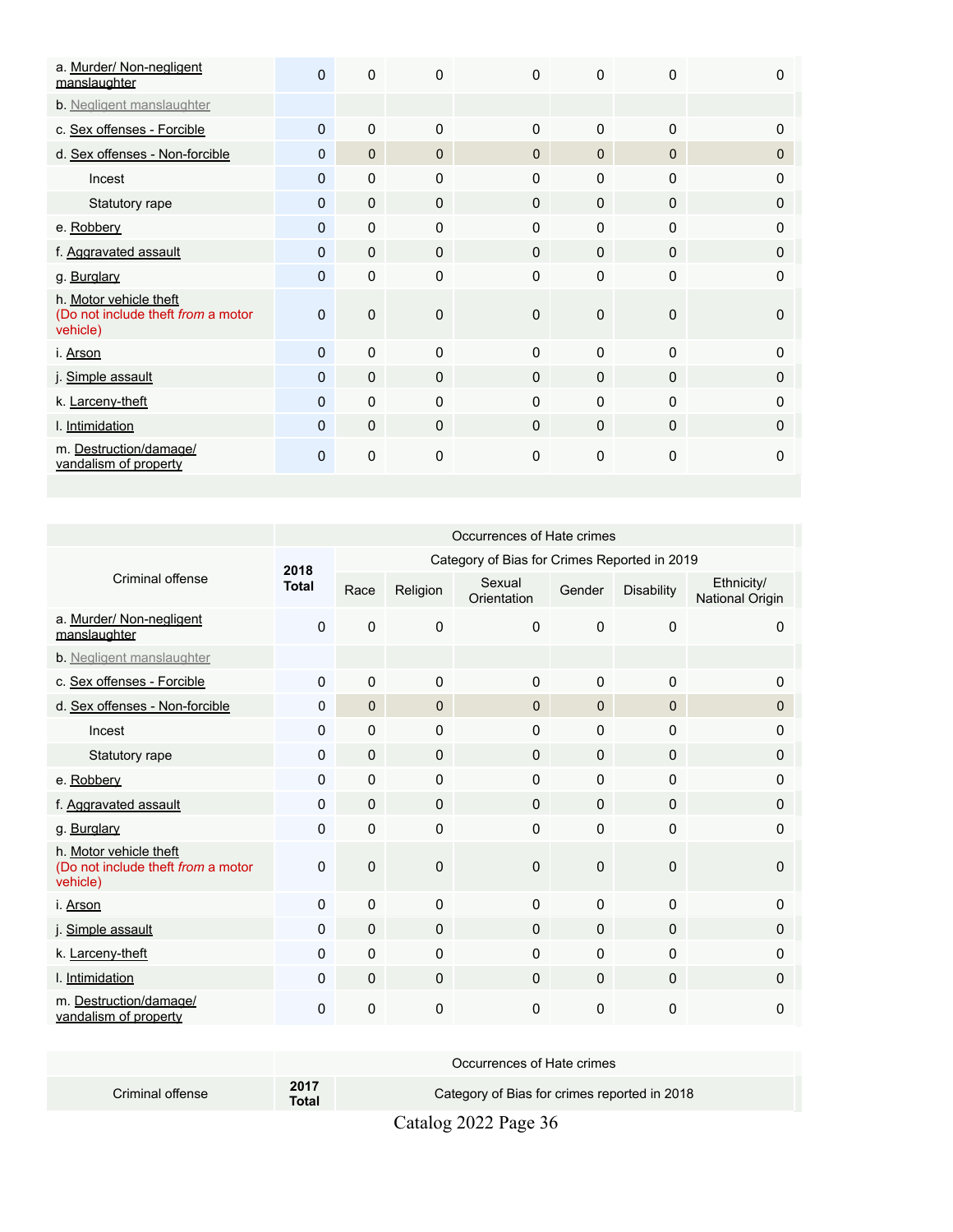|                                                 |              | Race         | Religion     | Sexual<br>Orientation | Gender       | <b>Disability</b> | Ethnicity/<br>National Origin |
|-------------------------------------------------|--------------|--------------|--------------|-----------------------|--------------|-------------------|-------------------------------|
| a. Murder/ Non-negligent<br>manslaughter        | $\mathbf 0$  | $\mathbf 0$  | $\mathbf 0$  | $\Omega$              | 0            | $\mathbf 0$       | 0                             |
| b. Negligent manslaughter                       |              |              |              |                       |              |                   |                               |
| c. Sex offenses - Forcible                      | $\Omega$     | $\mathbf{0}$ | $\Omega$     | $\Omega$              | $\Omega$     | $\mathbf{0}$      | $\Omega$                      |
| d. Sex offenses - Non-forcible                  | 0            | $\mathbf{0}$ | $\mathbf{0}$ | $\Omega$              | $\mathbf{0}$ | $\mathbf{0}$      | 0                             |
| Incest                                          | $\Omega$     | $\mathbf{0}$ | $\mathbf 0$  | $\mathbf{0}$          | $\Omega$     | 0                 | 0                             |
| Statutory rape                                  | $\Omega$     | $\mathbf 0$  | $\Omega$     | $\Omega$              | $\Omega$     | $\mathbf 0$       | 0                             |
| e. Robbery                                      | $\mathbf{0}$ | $\mathbf 0$  | $\Omega$     | $\mathbf 0$           | $\mathbf 0$  | $\mathbf 0$       | 0                             |
| f. Aggravated assault                           | $\Omega$     | $\mathbf 0$  | $\Omega$     | $\Omega$              | $\Omega$     | $\Omega$          | $\Omega$                      |
| g. Burglary                                     | $\Omega$     | $\mathbf 0$  | $\Omega$     | $\Omega$              | $\Omega$     | $\Omega$          | 0                             |
| h. Motor vehicle theft                          | $\mathbf 0$  | $\mathbf 0$  | $\mathbf 0$  | $\Omega$              | 0            | $\mathbf 0$       | 0                             |
| i. Arson                                        | $\mathbf{0}$ | $\mathbf 0$  | $\mathbf 0$  | $\mathbf 0$           | $\mathbf{0}$ | $\mathbf{0}$      | 0                             |
| j. Simple assault                               | 0            | $\mathbf 0$  | $\mathbf 0$  | $\Omega$              | $\Omega$     | $\mathbf 0$       | 0                             |
| k. Larceny-theft                                | $\Omega$     | $\Omega$     | $\Omega$     | $\Omega$              | $\Omega$     | $\Omega$          | $\Omega$                      |
| I. Intimidation                                 | $\mathbf 0$  | $\mathbf 0$  | $\mathbf 0$  | 0                     | 0            | $\mathbf 0$       | 0                             |
| m. Destruction/damage/<br>vandalism of property | 0            | $\mathbf{0}$ | 0            | $\Omega$              | 0            | $\mathbf 0$       | 0                             |

# Hate Crimes - Public Property (Main Campus)

|                                          |              | Occurrences of Hate Crimes                    |              |                       |              |                   |                               |  |  |  |
|------------------------------------------|--------------|-----------------------------------------------|--------------|-----------------------|--------------|-------------------|-------------------------------|--|--|--|
|                                          | 2019         | Category of Bias for Crimes reported in 20120 |              |                       |              |                   |                               |  |  |  |
| Criminal offense                         | <b>Total</b> | Race                                          | Religion     | Sexual<br>orientation | Gender       | <b>Disability</b> | Ethnicity/<br>National origin |  |  |  |
| a. Murder/ Non-negligent<br>manslaughter | $\Omega$     | $\Omega$                                      | $\mathbf{0}$ | $\Omega$              | $\Omega$     | 0                 | 0                             |  |  |  |
| <b>b</b> . Negligent manslaughter        |              |                                               |              |                       |              |                   |                               |  |  |  |
| c. Sex offenses - Forcible               | $\Omega$     | $\Omega$                                      | $\Omega$     | $\Omega$              | $\Omega$     | 0                 | $\Omega$                      |  |  |  |
| d. Sex offenses - Non-forcible           | $\Omega$     | $\Omega$                                      | $\mathbf{0}$ | $\Omega$              | $\Omega$     | $\mathbf{0}$      | $\Omega$                      |  |  |  |
| Incest                                   | $\Omega$     | $\Omega$                                      | 0            | $\Omega$              | $\Omega$     | 0                 | $\Omega$                      |  |  |  |
| Statutory rape                           | $\Omega$     | $\Omega$                                      | $\Omega$     | $\Omega$              | $\Omega$     | $\mathbf{0}$      | $\Omega$                      |  |  |  |
| e. Robbery                               | $\mathbf{0}$ | $\mathbf{0}$                                  | 0            | $\mathbf{0}$          | $\mathbf{0}$ | 0                 | 0                             |  |  |  |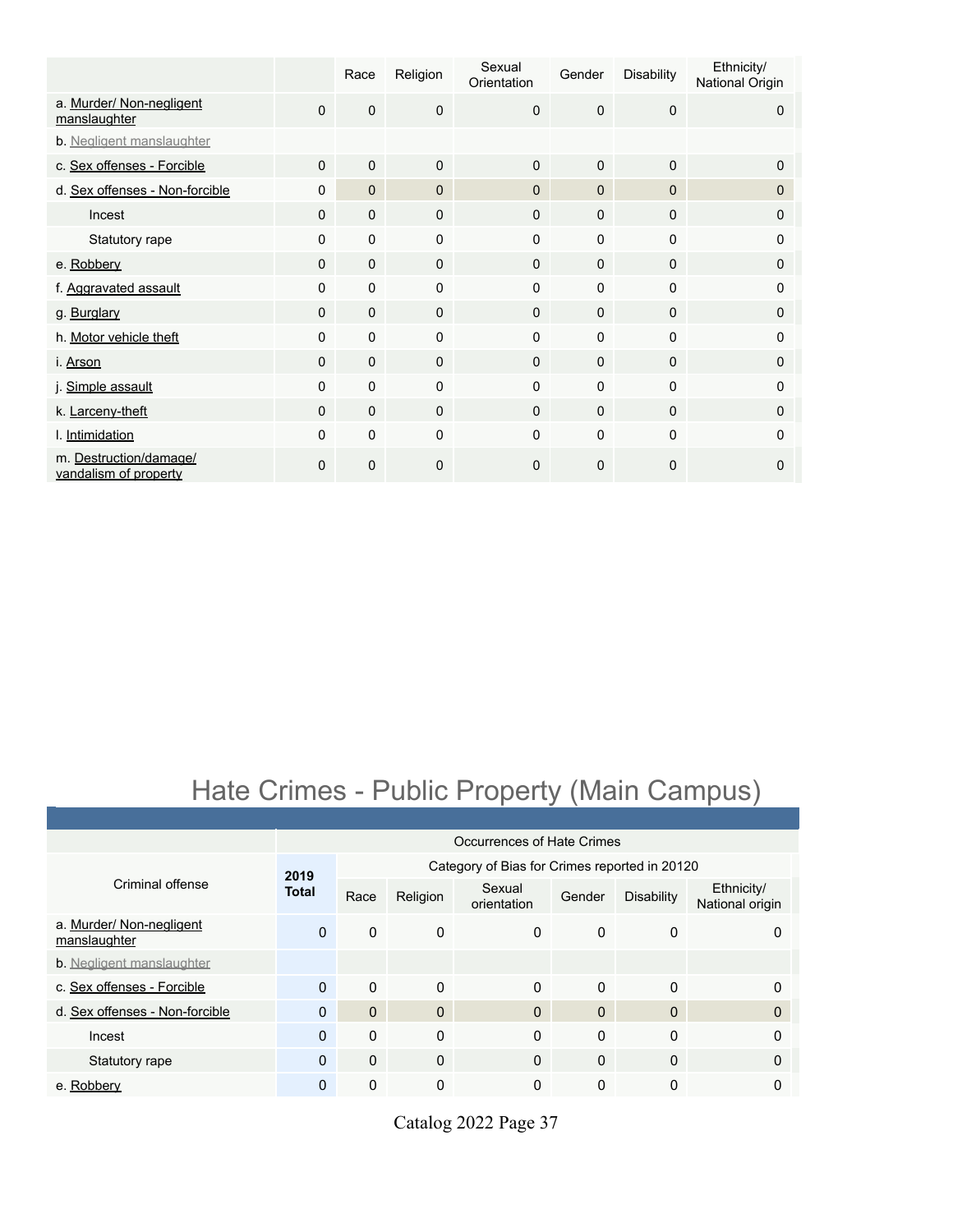| f. Aggravated assault                                                    | $\mathbf{0}$ | $\mathbf 0$  | $\mathbf{0}$ | $\Omega$    | $\Omega$     | $\Omega$    | 0        |
|--------------------------------------------------------------------------|--------------|--------------|--------------|-------------|--------------|-------------|----------|
| g. Burglary                                                              | $\mathbf 0$  | 0            | 0            | $\mathbf 0$ | $\Omega$     | $\mathbf 0$ |          |
| h. Motor vehicle theft<br>(Do not include theft from a motor<br>vehicle) | $\mathbf{0}$ | $\mathbf 0$  | $\mathbf{0}$ | $\Omega$    | $\mathbf{0}$ | 0           |          |
| i. Arson                                                                 | $\Omega$     | $\mathbf{0}$ | $\mathbf{0}$ | $\Omega$    | $\Omega$     | $\Omega$    |          |
| j. Simple assault                                                        | $\Omega$     | $\mathbf{0}$ | $\Omega$     | $\Omega$    | $\Omega$     | $\Omega$    | $\Omega$ |
| k. Larceny-theft                                                         | $\Omega$     | $\mathbf{0}$ | $\Omega$     | $\Omega$    | $\Omega$     | $\Omega$    | $\Omega$ |
| I. Intimidation                                                          | $\Omega$     | $\mathbf 0$  | $\Omega$     | $\Omega$    | $\Omega$     | $\Omega$    | 0        |
| m. Destruction/damage/<br>vandalism of property                          | 0            | $\mathbf{0}$ | 0            | $\Omega$    | $\Omega$     | 0           |          |

|                                                                          | Occurrences of Hate crimes |                                              |              |                       |              |                   |                               |  |  |
|--------------------------------------------------------------------------|----------------------------|----------------------------------------------|--------------|-----------------------|--------------|-------------------|-------------------------------|--|--|
|                                                                          | 2018                       | Category of Bias for Crimes Reported in 2019 |              |                       |              |                   |                               |  |  |
| Criminal offense                                                         | <b>Total</b>               | Race                                         | Religion     | Sexual<br>Orientation | Gender       | <b>Disability</b> | Ethnicity/<br>National origin |  |  |
| a. Murder/ Non-negligent<br>manslaughter                                 | 0                          | $\mathbf 0$                                  | 0            | $\Omega$              | $\Omega$     | $\mathbf 0$       | $\mathbf{0}$                  |  |  |
| b. Negligent manslaughter                                                |                            |                                              |              |                       |              |                   |                               |  |  |
| c. Sex offenses - Forcible                                               | $\mathbf{0}$               | $\Omega$                                     | 0            | $\Omega$              | $\Omega$     | $\mathbf{0}$      | 0                             |  |  |
| d. Sex offenses - Non-forcible                                           | $\mathbf 0$                | $\mathbf 0$                                  | 0            | $\mathbf{0}$          | $\mathbf 0$  | $\Omega$          | $\mathbf 0$                   |  |  |
| Incest                                                                   | 0                          | $\Omega$                                     | 0            | $\mathbf{0}$          | $\Omega$     | $\mathbf{0}$      | $\mathbf{0}$                  |  |  |
| Statutory rape                                                           | $\mathbf 0$                | $\mathbf 0$                                  | $\mathbf 0$  | $\mathbf 0$           | $\Omega$     | $\mathbf 0$       | $\mathbf 0$                   |  |  |
| e. Robbery                                                               | $\pmb{0}$                  | $\mathbf 0$                                  | 0            | $\Omega$              | $\mathbf{0}$ | $\mathbf 0$       | 0                             |  |  |
| f. Aggravated assault                                                    | 0                          | $\Omega$                                     | $\Omega$     | $\Omega$              | $\Omega$     | $\mathbf{0}$      | $\mathbf{0}$                  |  |  |
| g. Burglary                                                              | 0                          | $\mathbf 0$                                  | 0            | $\mathbf{0}$          | $\mathbf{0}$ | 0                 | $\mathbf{0}$                  |  |  |
| h. Motor vehicle theft<br>(Do not include theft from a motor<br>vehicle) | $\Omega$                   | $\mathbf 0$                                  | $\mathbf{0}$ | $\Omega$              | $\Omega$     | $\mathbf{0}$      | $\Omega$                      |  |  |
| i. Arson                                                                 | $\Omega$                   | $\Omega$                                     | $\Omega$     | $\Omega$              | $\Omega$     | $\mathbf{0}$      | $\mathbf{0}$                  |  |  |
| j. Simple assault                                                        | $\mathbf 0$                | $\mathbf 0$                                  | $\mathbf 0$  | $\mathbf 0$           | $\Omega$     | $\mathbf 0$       | $\mathbf 0$                   |  |  |
| k. Larceny-theft                                                         | $\Omega$                   | $\mathbf 0$                                  | 0            | $\Omega$              | $\Omega$     | $\mathbf 0$       | 0                             |  |  |
| I. Intimidation                                                          | 0                          | $\mathbf 0$                                  | $\mathbf 0$  | $\mathbf 0$           | $\mathbf{0}$ | $\mathbf 0$       | $\mathbf 0$                   |  |  |
| m. Destruction/damage/<br>vandalism of property                          | $\mathbf 0$                | $\mathbf 0$                                  | 0            | $\mathbf{0}$          | $\mathbf 0$  | 0                 | 0                             |  |  |

|                                          | Occurrences of Hate crimes |              |              |                                              |              |                   |                               |  |
|------------------------------------------|----------------------------|--------------|--------------|----------------------------------------------|--------------|-------------------|-------------------------------|--|
|                                          | 2017                       |              |              | Category of Bias for Crimes Reported in 2018 |              |                   |                               |  |
| Criminal offense                         | <b>Total</b>               | Race         | Religion     | Sexual<br>Orientation                        | Gender       | <b>Disability</b> | Ethnicity/<br>National origin |  |
| a. Murder/ Non-negligent<br>manslaughter | $\Omega$                   | $\mathbf 0$  | $\Omega$     | $\Omega$                                     | $\Omega$     | $\Omega$          | 0                             |  |
| <b>b.</b> Negligent manslaughter         |                            |              |              |                                              |              |                   |                               |  |
| c. Sex offenses - Forcible               | $\Omega$                   | $\mathbf 0$  | $\Omega$     | $\Omega$                                     | $\Omega$     | $\Omega$          | 0                             |  |
| d. Sex offenses - Non-forcible           | $\Omega$                   | $\mathbf{0}$ | $\Omega$     | $\Omega$                                     | $\Omega$     | $\Omega$          | 0                             |  |
| Incest                                   | $\mathbf{0}$               | $\mathbf{0}$ | $\mathbf{0}$ | $\Omega$                                     | $\mathbf{0}$ | $\Omega$          | 0                             |  |
| Statutory rape                           | 0                          | 0            | 0            | $\mathbf 0$                                  | $\Omega$     | $\Omega$          | 0                             |  |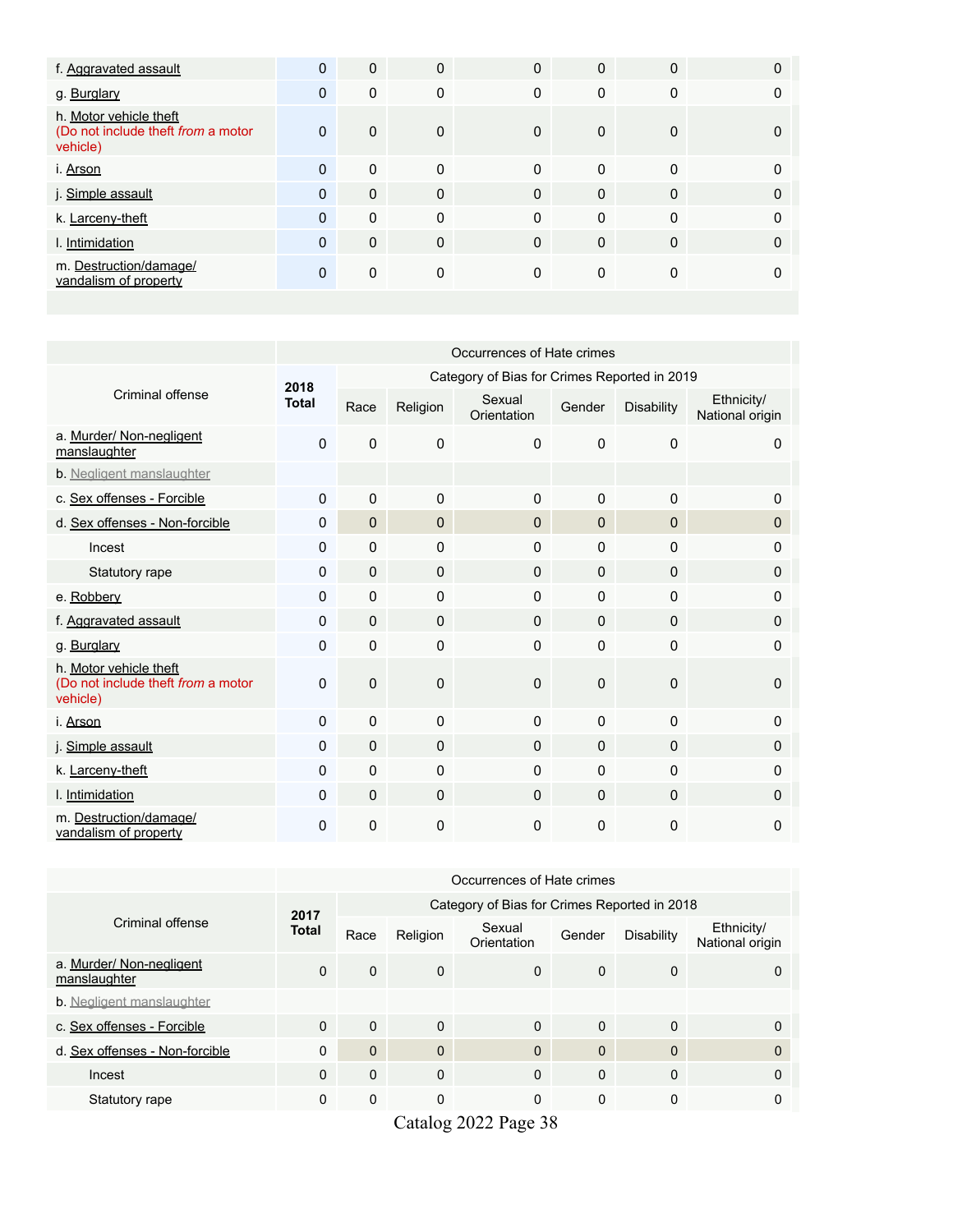| e. Robbery                                      | $\Omega$ | $\mathbf 0$  | $\Omega$     | $\mathbf{0}$ | $\Omega$ | $\Omega$     |   |
|-------------------------------------------------|----------|--------------|--------------|--------------|----------|--------------|---|
| f. Aggravated assault                           | $\Omega$ | $\mathbf 0$  | 0            | $\Omega$     | $\Omega$ | $\mathbf 0$  |   |
| g. Burglary                                     | $\Omega$ | $\mathbf{0}$ | $\Omega$     | $\Omega$     | $\Omega$ | $\mathbf 0$  | 0 |
| h. Motor vehicle theft                          | $\Omega$ | $\mathbf 0$  | $\Omega$     | $\Omega$     | $\Omega$ | $\Omega$     |   |
| i. Arson                                        | $\Omega$ | $\mathbf 0$  | $\mathbf{0}$ | $\Omega$     | $\Omega$ | $\mathbf{0}$ | 0 |
| j. Simple assault                               | $\Omega$ | $\mathbf 0$  | 0            | $\Omega$     | $\Omega$ | $\Omega$     |   |
| k. Larceny-theft                                | $\Omega$ | $\mathbf{0}$ | $\Omega$     | $\Omega$     | $\Omega$ | $\Omega$     |   |
| I. Intimidation                                 | $\Omega$ | $\mathbf 0$  | 0            | $\Omega$     | $\Omega$ | 0            |   |
| m. Destruction/damage/<br>vandalism of property | $\Omega$ | $\mathbf{0}$ | 0            | $\Omega$     | $\Omega$ | $\mathbf 0$  |   |

# Arrests - On Campus (Main Campus)

|                                        |      | Number of Arrests |      |
|----------------------------------------|------|-------------------|------|
| Crime                                  | 2018 | 2019              | 2020 |
| a. Weapons: carrying, possessing, etc. |      |                   |      |
| b. Drug abuse violations               |      | 0                 |      |
| c. Liquor law violations               |      |                   |      |

# Arrests - Public Property (Main Campus)

|                                        |      | Number of Arrests |      |
|----------------------------------------|------|-------------------|------|
| Crime                                  | 2018 | 2019              | 2020 |
| a. Weapons: carrying, possessing, etc. |      |                   |      |
| b. Drug abuse violations               |      |                   |      |
| c. Liquor law violations               |      |                   |      |
|                                        |      |                   |      |

# Disciplinary Actions - On Campus (Main Campus)

|                                        | Number of persons referred for<br><b>Disciplinary Action</b> |      |      |  |  |
|----------------------------------------|--------------------------------------------------------------|------|------|--|--|
| Crime                                  | 2018                                                         | 2019 | 2020 |  |  |
| a. Weapons: carrying, possessing, etc. |                                                              |      |      |  |  |
| b. Drug abuse violations               |                                                              |      |      |  |  |
| c. Liquor law violations               |                                                              |      |      |  |  |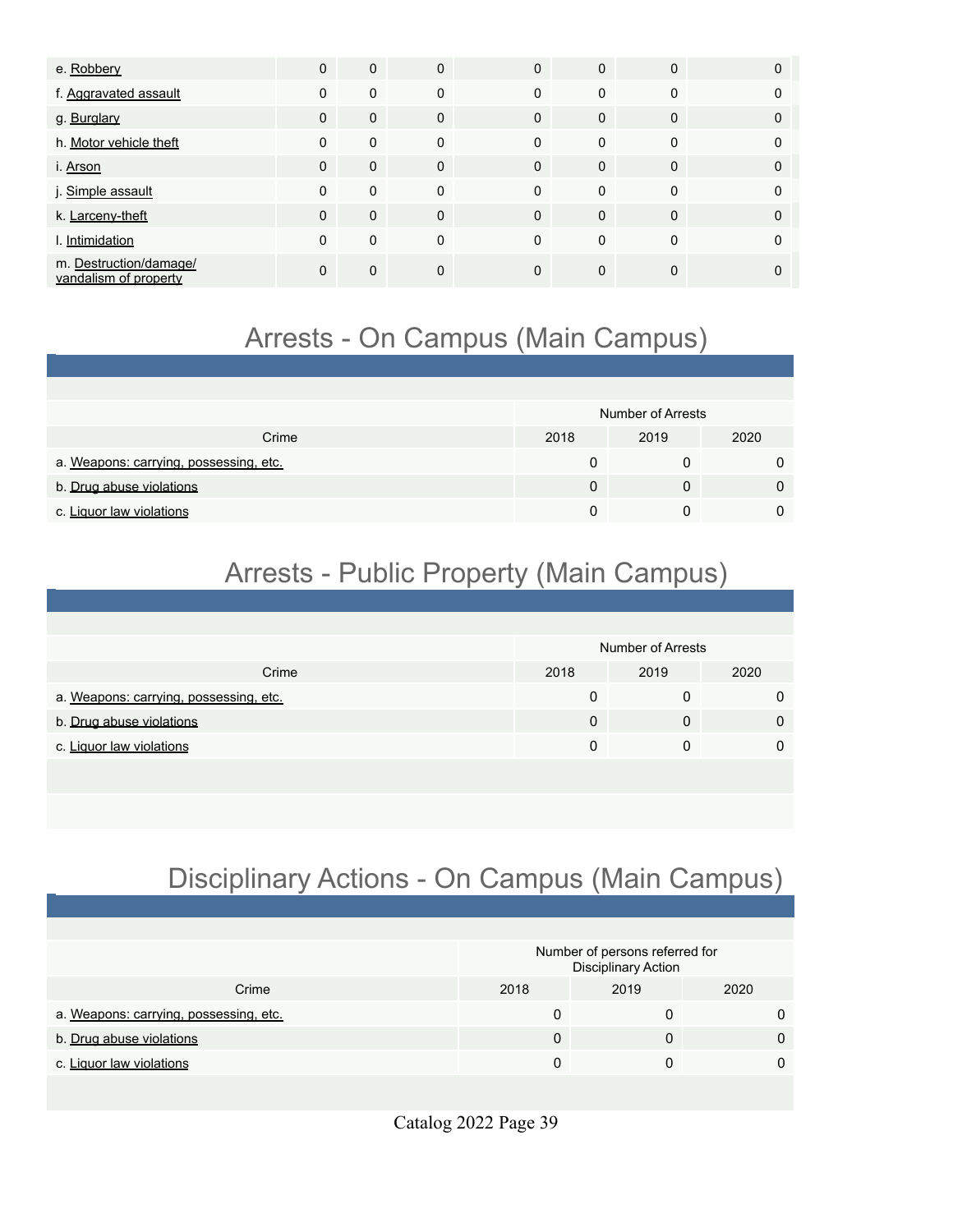# Disciplinary Actions - Public Property (Main Campus)

|                                        | Number of persons referred for<br><b>Disciplinary Action</b> |      |      |  |  |
|----------------------------------------|--------------------------------------------------------------|------|------|--|--|
| Crime                                  | 2018                                                         | 2019 | 2020 |  |  |
| a. Weapons: carrying. possessing. etc. |                                                              |      |      |  |  |
| b. Drug abuse violations               |                                                              |      |      |  |  |
| c. Liquor law violations               |                                                              |      |      |  |  |

# **TUITION & FEES LIST- Main Campus (Pennsylvania)**

## **PC Applications**

| Tuition               | \$3,400.00 |
|-----------------------|------------|
| <b>Books/Supplies</b> | \$1010.00  |
| Application           | \$100.00   |
| Total                 | \$4,510.00 |

## **Computerized Office Assistant**

| Total          | \$14,395.00 |
|----------------|-------------|
| Application    | \$100.00    |
| Books/Supplies | \$1250.00   |
| Tuition        | \$13,045.00 |

## **Medical Office Assistant**

| Total                 | \$6,000.00 |
|-----------------------|------------|
| Application           | \$100.00   |
| <b>Books/Supplies</b> | \$1010.00  |
| Tuition               | \$4,890.00 |

# **Medical Transcription/Insurance Billing**

| Tuition        |    |
|----------------|----|
| Books/Supplies | \$ |
| Application    | S  |
| Total          |    |

 $11,269.00$  $1250.00$ 100.00 **Total \$12,619.00**

# **TUITION & FEES LIST- Branch Campus (New Jersey)**